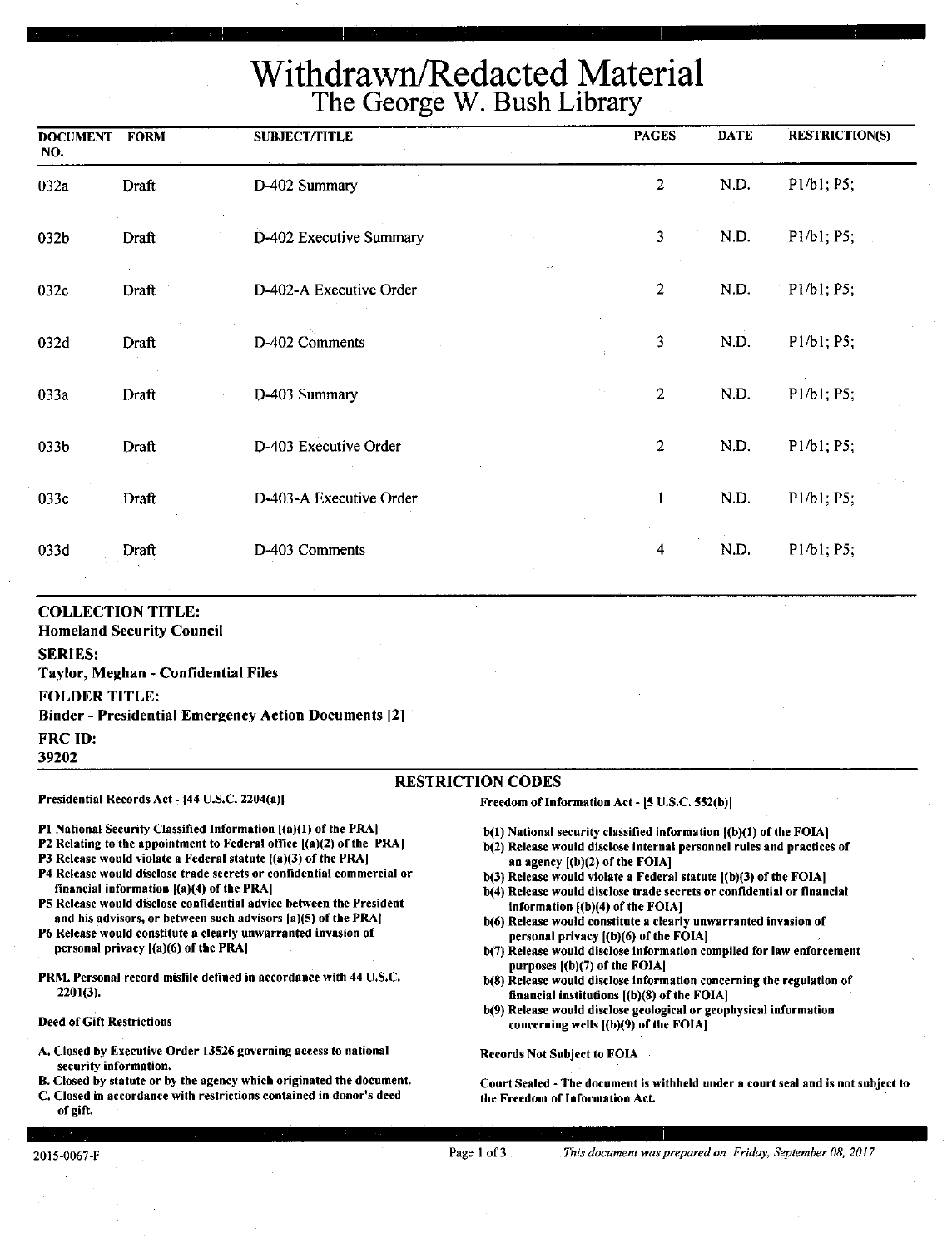# **Withdrawn/Redacted Material The George W. Bush Library**

| <b>DOCUMENT</b><br>NO. | <b>FORM</b> | <b>SUBJECT/TITLE</b>                                        | <b>PAGES</b>                    | <b>DATE</b> | <b>RESTRICTION(S)</b>                             |
|------------------------|-------------|-------------------------------------------------------------|---------------------------------|-------------|---------------------------------------------------|
| 034a                   | Draft       | D-404 Summary                                               | $\overline{c}$                  | N.D.        | P1/b1; P5;                                        |
| 034 <sub>b</sub>       | Draft       | D-404 Executive Order                                       | $\overline{2}$                  | N.D.        | P1/b1; P5;                                        |
| 034c                   | Draft       | D-404 Comments                                              | 4                               | N.D.        | P1/b1; P5;                                        |
| 035a                   | Draft       | D-501 Summary                                               | 1                               | N.D.        | P1/b1; P5;                                        |
| 035b                   | Draft       | D-501 Executive Order                                       | $\overline{\mathbf{3}}$         | N.D.        | P1/b1; P5;                                        |
| 035c                   | ÷.<br>Draft | D-501 Comments                                              | $\overline{2}$<br>$\sim$ $\sim$ | N.D.        | P <sub>1</sub> /b <sub>1</sub> ; P <sub>5</sub> ; |
| 036a                   | Draft       | [Memorandum] - To: Steven Bradbury - From: Stanley<br>Sokul | 6                               | 11/09/2007  | P1/b1; P5;                                        |

**COLLECTION TITLE: Homeland Security Council SERIES: Taylor, Meghan** - **Confidential Files FOLDER TITLE: Binder** - **Presidential Emergency Action Documents [2]**  FRC ID: **39202 RESTRICTION** CODES Presidential Records Act - (44 U.S.C. 2204(a)) Freedom of Information Act - (5 U.S.C. 552(b))

financial information ((a)(4) of the PRA)

personal privacy [(a)(6) of the PRA]

P2 Relating to the appointment to Federal office  $[(a)(2)$  of the PRA] P3 Release would violate a Federal statute  $|(a)(3)$  of the PRA] P4 Release would disclose trade secrets or confidential commercial or

PS Release would disclose confidential advice between the President and his advisors, or between such advisors (a)(S) of the PRAJ P6 Release would constitute a clearly unwarranted invasion-of

PRM. Personal record misfile defined in accordance with 44 U.S.C.

A. Closed by Executive Order 13526 governing access to national

B. Closed by statute or by the agency which originated the document. C. Closed in accordance with restrictions contained in donor's deed

Pl National Security Classified Information ((a)(l) of the PRA)

- b(l) National security classified information ((b)(l) of the FOIA] b(2) Release would disclose internal personnel rules and practices of an agency  $[(b)(2)$  of the FOIA $]$
- $b(3)$  Release would violate a Federal statute  $[(b)(3)$  of the FOIA]
- b(4) Release would disclose trade secrets or confidential or financial information ((b)(4) of the FOIA]
- b(6) Release would constitute a clearly unwarranted invasion of personal privacy ((b)(6) of the FOIAI
- b(7) Release would disclose information compiled for law enforcement purposes ((b)(7) of the FOIAI
- b(8) Release would disclose information concerning the regulation of financial institutions ((b)(8) of the FOIA)
- b(9) Release would disclose geological or geophysical information concerning wells [(b)(9) of the FOIA]

Records Not Subject to FOIA

Court Sealed - The document is withheld under a court seal and is not subject to the Freedom of Information Act.

of gift.

220t(3),

Deed of Gift Restrictions

security information,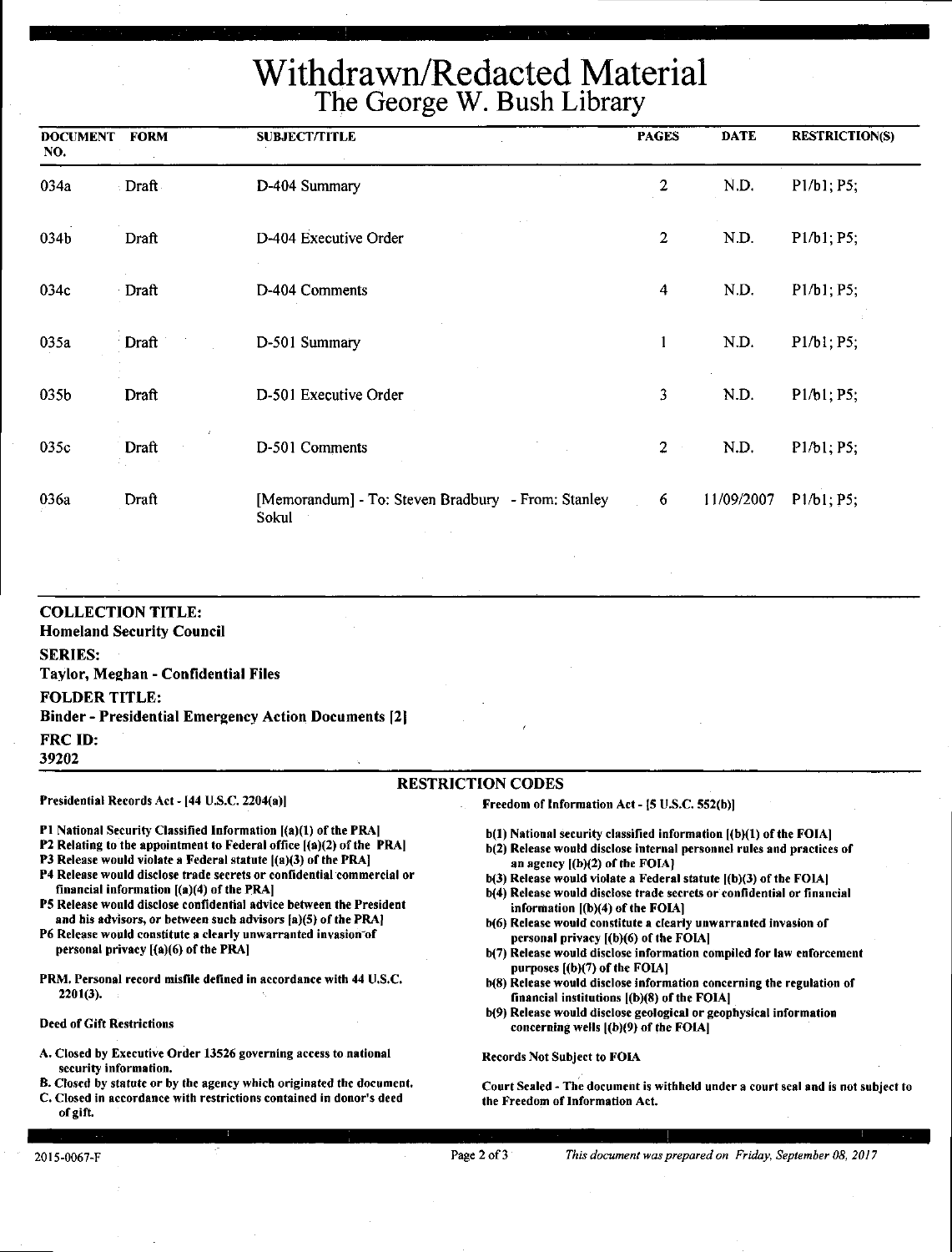### **Withdrawn/Redacted Material The George W. Bush Library**

| <b>DOCUMENT</b><br>NO. | <b>FORM</b>  | <b>SUBJECT/TITLE</b>                                        | <b>PAGES</b> | <b>DATE</b> | <b>RESTRICTION(S)</b> |
|------------------------|--------------|-------------------------------------------------------------|--------------|-------------|-----------------------|
| 036a                   | Draft        | [Memorandum] - To: Steven Bradbury - From: Stanley<br>Sokul | 6            | 11/09/2007  | P1/b1; P5;            |
| 036b                   | Draft        | D-601, D-602, D-603 and D-604                               | 20           | N.D.        | P1/b1; P5;            |
| 036c                   | Draft        | D-601, D-602, D-603 and D-604 Comments<br>$\bullet$         | 40           | N.D.        | P1/b1; P5;            |
| 037a                   | Draft        | D-701                                                       | 9            | 05/2006     | P1/b1; P5;            |
| 043a                   | Draft        | $F-101$                                                     | 13           | N.D.        | P1/b1; P5;            |
| 044a                   | <b>Draft</b> | $F-102$                                                     | 12           | N.D.        | P1/b1; P5;            |
| 045a                   | Draft        | $F-103$                                                     | 7            | N.D.        | P1/b1; P5;            |
|                        |              |                                                             |              |             |                       |

#### **COLLECTION TITLE:**

**Homeland Security Council** 

**SERIES:** 

**Taylor, Meghan** - **Confidential Files** 

#### **FOLDER TITLE:**

**Binder** - **Presidential Emergency Action Documents [21** 

**FRCID:** 

39202

#### **RESTRICTION CODES**

Presidential Records Act - [44 U.S.C. 2204(a)]

Pl National Security Classified Information ((a)(l) of the PRA)

- P2 Relating to the appointment to Federal office [(a)(2) of the PRA]
- P3 Release would violate a Federal statute  $[(a)(3)$  of the PRA]
- P4 Release would disclose trade secrets or confidential commercial or financial information [(a)(4) of the PRA)
- PS Release would disclose confidential advice between the President and his advisors, or between such advisors (a)(S) of the PRA)

P6 Release would constitute a clearly unwarranted invasion of personal privacy [(a)(6) of the PRA)

PRM. Personal record misfile defined in accordance with 44 U.S.C. 2201(3).

Deed of Gift Restrictions

- A. Closed by Executive Order 13526 governing access to national security information.
- B. Closed by statute or by the agency which originated the document.

C. Closed in accordance with restrictions contained in donor's deed of gift.

Freedom of Information Act - (5 U.S.C. S52(b))

- $b(1)$  National security classified information  $[(b)(1)$  of the FOIA]
- b(2) Release would disclose internal personnel rules and practices of **an** agency [(b)(2) of the FOIAI
- b(3) Release would violate a Federal statute [(b)(3) of the FOIA)
- b(4) Release would disclose trade secrets or confidential or financial information [(b)(4) of the FOIAI
- b(6) Release would constitute a clearly unwarranted invasion of personal privacy ((b)(6) of the FOIA]
- b(7) Release would disclose information compiled for law enforcement purposes  $[(b)(7)$  of the FOIA]
- b(8) Release would disclose information concerning the regulation of financial institutions [(b)(8) of the FOIA)
- b(9) Release would disclose geological or geophysical information concerning wells ((b)(9) of the FOIA)

Records Not Subject to FOIA

Court Sealed - The document is withheld under a court seal and\_ is not subject to the Freedom of Information Act.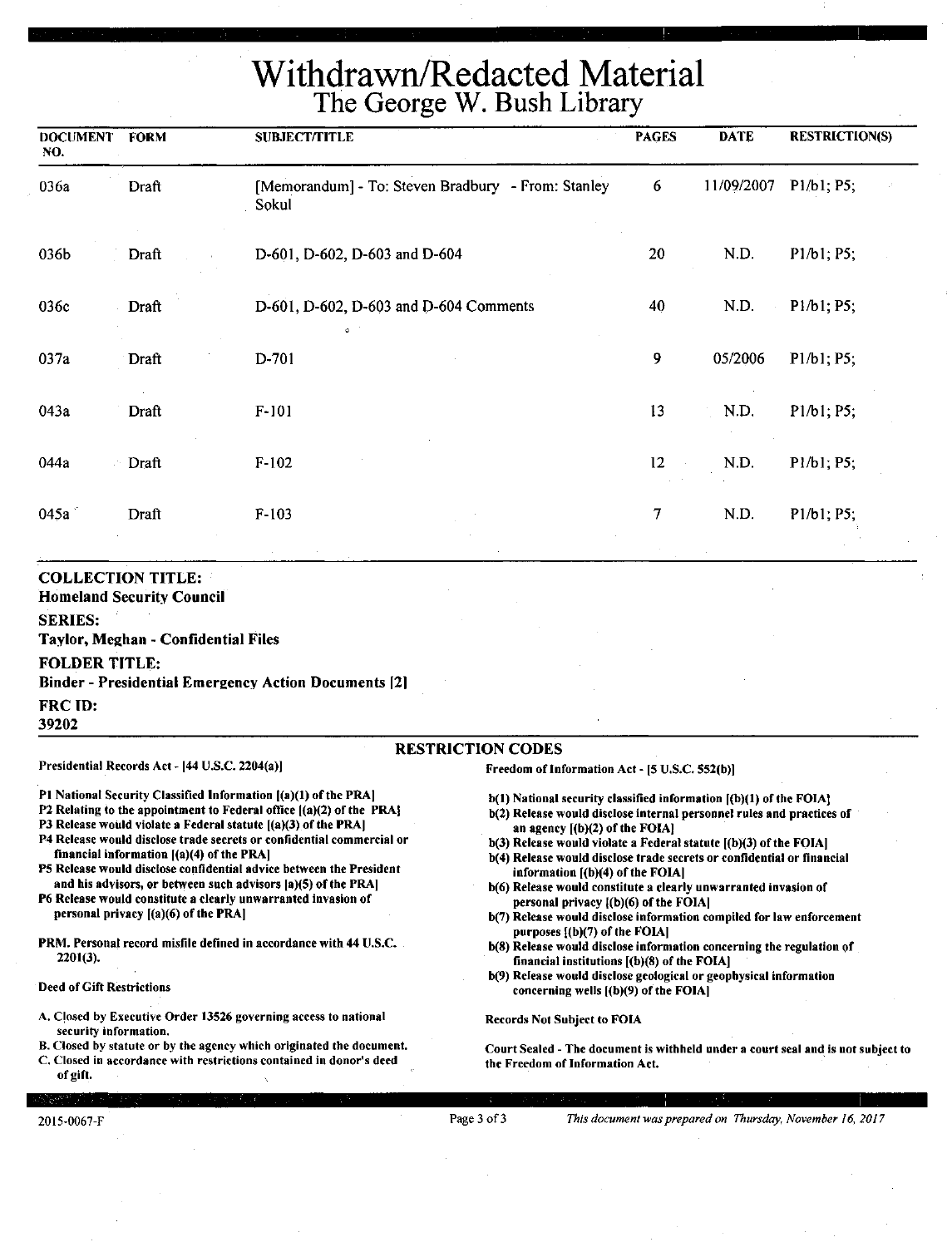$3\%$ 

 $D-402$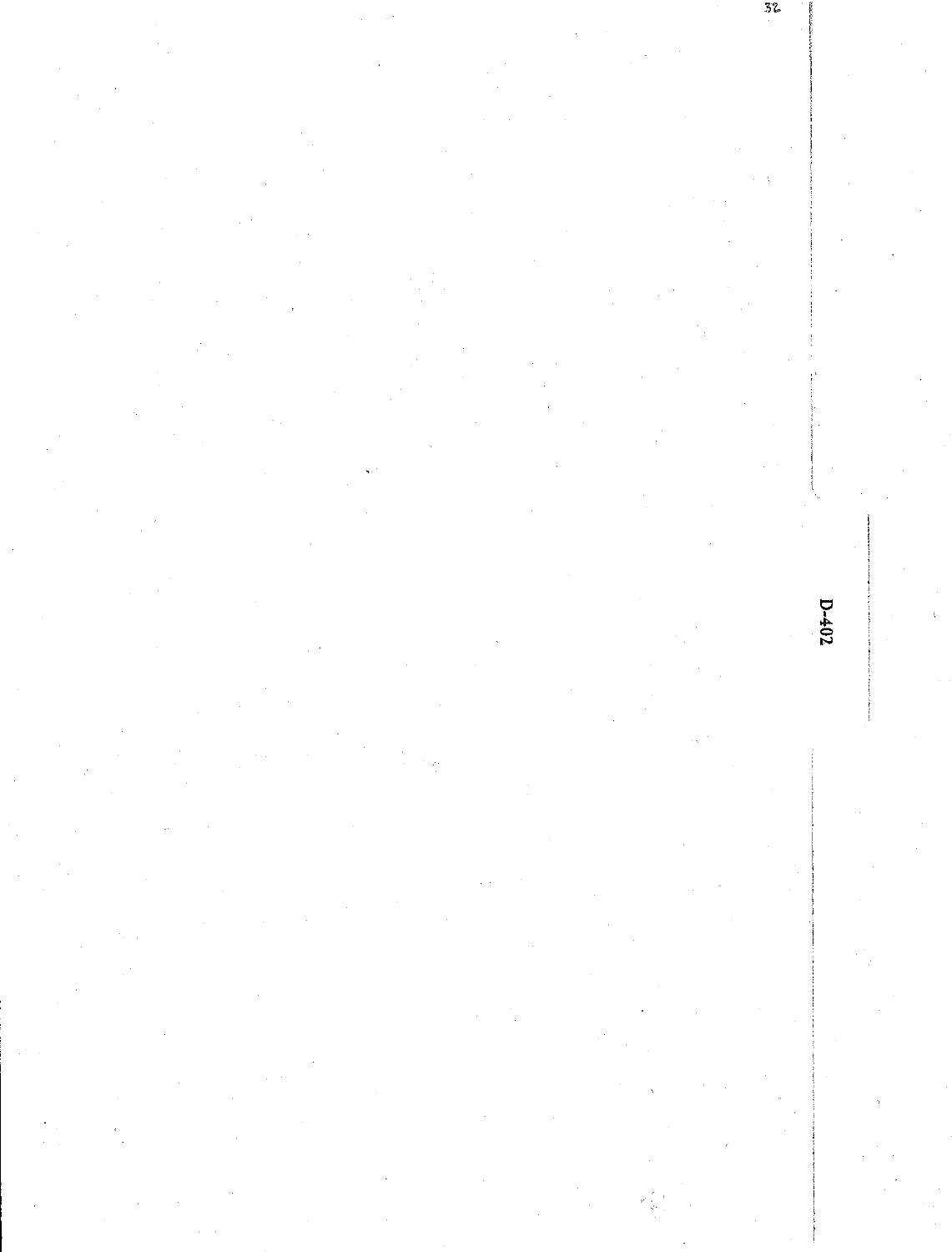| <b>FORM</b> | <b>SUBJECT/TITLE</b> | <b>PAGES</b> | <b>DATE</b> | <b>RESTRICTION(S)</b> |
|-------------|----------------------|--------------|-------------|-----------------------|
| Draft       | D-402 Summary        |              | N.D.        | Pl/b1; P5;            |

#### **This marker identifies the original location of the withdrawn item listed above. For a complete list of items withdrawn from this folder, see the Withdrawal/Redaction Sheet at the front of the folder.**

| <b>COLLECTION:</b><br><b>Homeland Security Council</b>                                                                                                                                                                                                                                                                                                                                                                                                                                                                                                                                                                                                 |                                                                                                                                                                                                                                                                                                                                                                                                                                                                                                                                                                                                                                                                             |
|--------------------------------------------------------------------------------------------------------------------------------------------------------------------------------------------------------------------------------------------------------------------------------------------------------------------------------------------------------------------------------------------------------------------------------------------------------------------------------------------------------------------------------------------------------------------------------------------------------------------------------------------------------|-----------------------------------------------------------------------------------------------------------------------------------------------------------------------------------------------------------------------------------------------------------------------------------------------------------------------------------------------------------------------------------------------------------------------------------------------------------------------------------------------------------------------------------------------------------------------------------------------------------------------------------------------------------------------------|
| <b>SERIES:</b><br><b>Taylor, Meghan - Confidential Files</b>                                                                                                                                                                                                                                                                                                                                                                                                                                                                                                                                                                                           |                                                                                                                                                                                                                                                                                                                                                                                                                                                                                                                                                                                                                                                                             |
| <b>FOLDER TITLE:</b><br><b>Binder - Presidential Emergency Action Documents [2]</b>                                                                                                                                                                                                                                                                                                                                                                                                                                                                                                                                                                    |                                                                                                                                                                                                                                                                                                                                                                                                                                                                                                                                                                                                                                                                             |
| <b>FRC ID:</b><br>39202                                                                                                                                                                                                                                                                                                                                                                                                                                                                                                                                                                                                                                | <b>FOIA IDs and Segments:</b>                                                                                                                                                                                                                                                                                                                                                                                                                                                                                                                                                                                                                                               |
| OA Num.:<br>CF 0748                                                                                                                                                                                                                                                                                                                                                                                                                                                                                                                                                                                                                                    | 2015-0067-F                                                                                                                                                                                                                                                                                                                                                                                                                                                                                                                                                                                                                                                                 |
| <b>NARA Num.:</b><br>818                                                                                                                                                                                                                                                                                                                                                                                                                                                                                                                                                                                                                               |                                                                                                                                                                                                                                                                                                                                                                                                                                                                                                                                                                                                                                                                             |
|                                                                                                                                                                                                                                                                                                                                                                                                                                                                                                                                                                                                                                                        | <b>RESTRICTION CODES</b>                                                                                                                                                                                                                                                                                                                                                                                                                                                                                                                                                                                                                                                    |
| Presidential Records Act - [44 U.S.C. 2204(a)]                                                                                                                                                                                                                                                                                                                                                                                                                                                                                                                                                                                                         | Freedom of Information Act - [5 U.S.C. 552(b)]                                                                                                                                                                                                                                                                                                                                                                                                                                                                                                                                                                                                                              |
| P1 National Security Classified Information [(a)(1) of the PRA]<br>P2 Relating to the appointment to Federal office {(a)(2) of the PRA}<br>P3 Release would violate a Federal statute [(a)(3) of the PRA]<br>P4 Release would disclose trade secrets or confidential commercial or<br>financial information (a)(4) of the PRA]<br>P5 Release would disclose confidential advise between the President<br>and his advisors, or between such advisors [a](5) of the PRA]<br>P6 Release would constitute a clearly unwarranted invasion of<br>personal privacy $[(a)(6)$ of the PRA]<br>PRM. Personal record misfile defined in accordance with 44 U.S.C. | $b(1)$ National security classified information $(a)(1)$ of the FOIA]<br>b(2) Release would disclose internal personnel rules and practices of<br>an agency $[(b)(2)$ of the FOIA!<br>$b(3)$ Release would violate a Federal statute $[(b)(3)$ of the FOIA]<br>b(4) Release would disclose trade secrets or confidential or financial<br>information $[(b)(4)$ of the FOIA]<br>b(6) Release would constitute a clearly unwarranted invasion of<br>personal privacy $(1)(6)$ of the FOIA]<br>b(7) Release would disclose information compiled for law enforcement<br>purposes $[(b)(7)$ of the FOIA]<br>b(8) Release would disclose information concerning the regulation of |
| $2201(3)$ .                                                                                                                                                                                                                                                                                                                                                                                                                                                                                                                                                                                                                                            | financial institutions [(b)(8) of the FOIA]<br>b(9) Release would disclose geological or geophysical information                                                                                                                                                                                                                                                                                                                                                                                                                                                                                                                                                            |
| <b>Deed of Gift Restrictions</b>                                                                                                                                                                                                                                                                                                                                                                                                                                                                                                                                                                                                                       | concerning wells [(b)(9) of the FOIA]                                                                                                                                                                                                                                                                                                                                                                                                                                                                                                                                                                                                                                       |
| A. Closed by Executive Order 13526 governing access to national<br>security information.<br>B. Closed by statute or by the agency which originated the document.<br>C. Closed in accordance with restrictions contained in donor's deed<br>of gift.                                                                                                                                                                                                                                                                                                                                                                                                    |                                                                                                                                                                                                                                                                                                                                                                                                                                                                                                                                                                                                                                                                             |

 $32^\circ$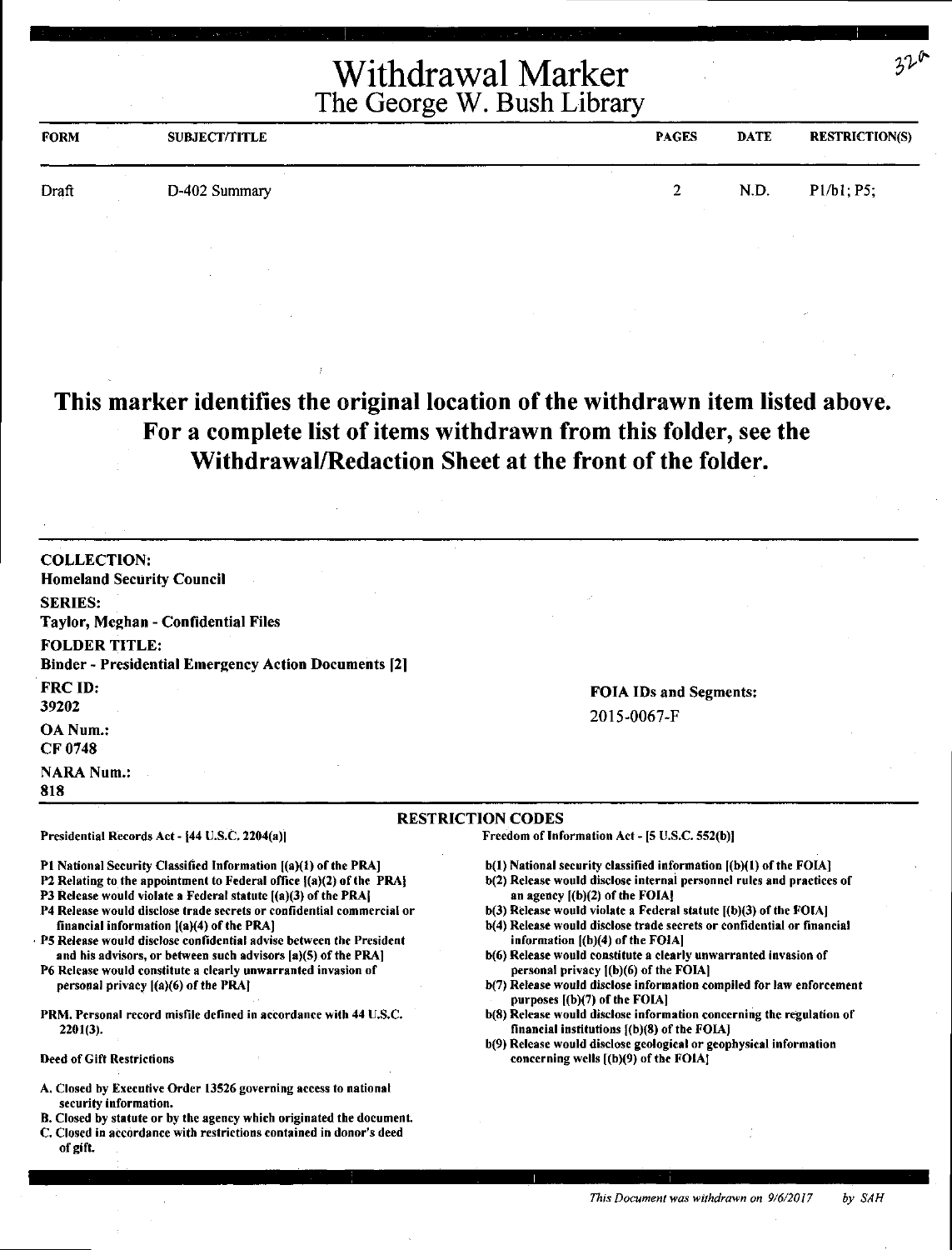| Withdrawal Marker          |  |
|----------------------------|--|
| The George W. Bush Library |  |

| <b>FORM</b> | <b>SUBJECT/TITLE</b>    | <b>PAGES</b> | DATE | <b>RESTRICTION(S)</b> |
|-------------|-------------------------|--------------|------|-----------------------|
| Draft       | D-402 Executive Summary |              | N.D. | P1/b1. P5;            |
|             |                         |              |      |                       |

#### **This marker identifies the original location of the withdrawn item listed above. For a complete list of items withdrawn from this folder, see the Withdrawal/Redaction Sheet at the front of the folder.**

COLLECTION: Homeland Security Council SERIES: Taylor, Meghan - Confidential Files FOLDER TITLE: Binder - Presidential Emergency Action Documents [2] FRC ID: 39202 OA Num.: CF0748 **NARA Num.:** 818 FOIA IDs and Segments: 2015-0067-F RESTRICTION CODES Presidential Records Act - [44 U.S.C. 2204(a)] Freedom of Information Act - [5 U.S.C. 552(b)]

Pl National Security Classified Information ((a)(I) of the PRA)

- P2 Relating to the appointment to Federal office ((a)(2) of the PRA)
- P3 Release would violate a Federal statute  $[(a)(3)$  of the PRA]
- P4 Release would disclose trade secrets or confidential commercial or financial information [(a)(4) of the PRA]
- PS Release would disclose confidential advise between the President and his advisors, or between such advisors (a)(S) of the PRA)
- P6 Release would constitute a clearly unwarranted invasion of personal privacy ((a)(6) of the PRAJ
- PRM. Personal record misfile defined in accordance with 44 U.S.C. 2201(3).
- Deed of Gift Restrictions
- A. Closed by Executive Order 13526 governing access to national security information.
- B. Closed by statute or by the agency which originated the document.
- C. Closed in accordance with restrictions contained in donor's deed of gift.
- b(l) National security classified information ((b)(l) of the FOIA)
- b(2) Release would disclose internal personnel rules and practices of an agency [(b)(2) of the FOIA]
- $b(3)$  Release would violate a Federal statute  $[(b)(3)$  of the FOIA]
- b(4) Release would disclose trade secrets or confidential or financial information ((b)(4) of the FOIAJ
- b(6) Release would constitute a clearly unwarranted invasion of personal privacy l(b)(6) of the FOIA)
- b(7) Release would disclose information compiled for law enforcement purposes ((b)(7) of the FOIAI
- b(8) Release would disclose information concerning the regulation of financial institutions ((b)(8) of the FOIAJ
- b(9) Release would disclose geological or geophysical information concerning wells f(b)(9) of the FOIA]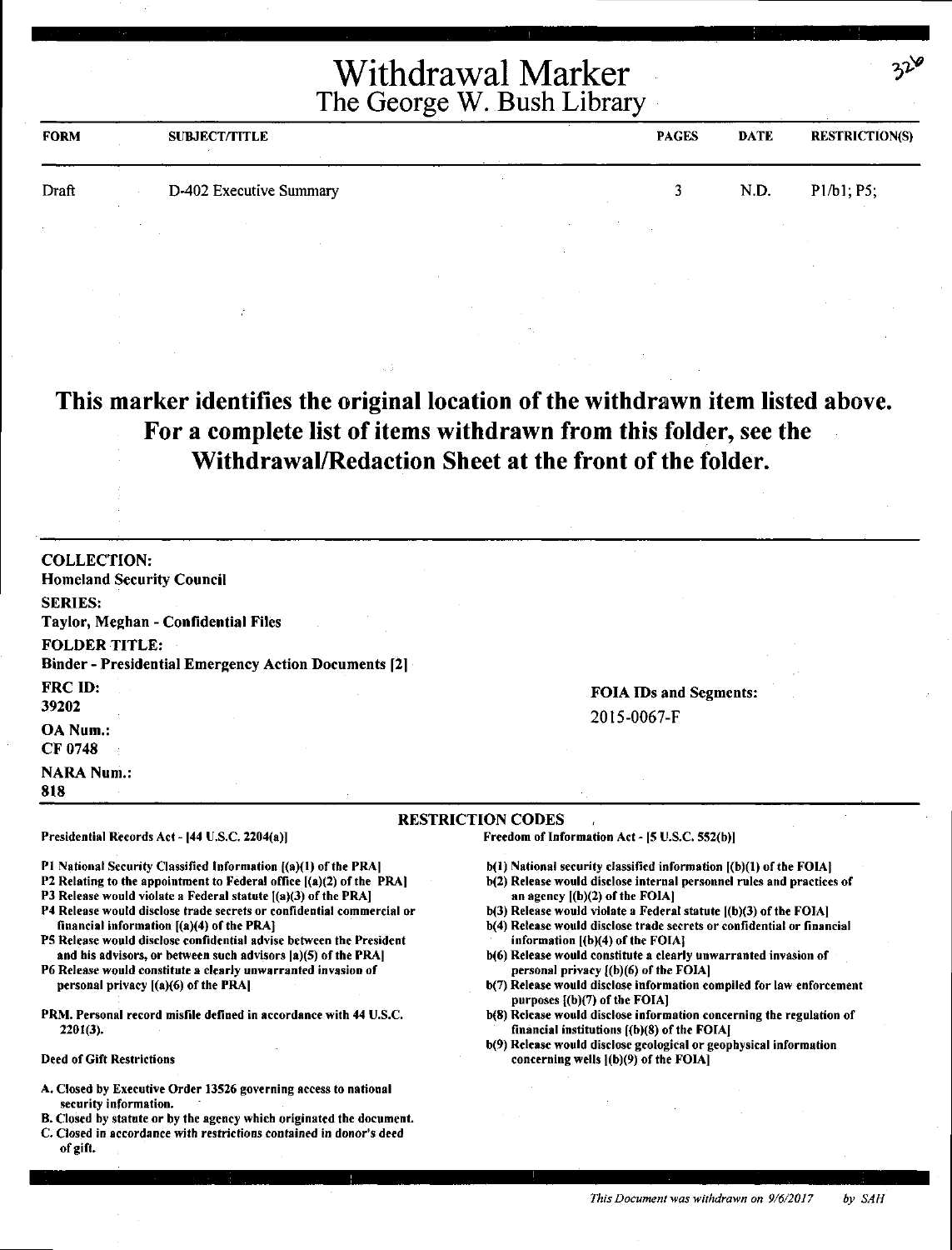| <b>FORM</b> | <b>SUBJECT/TITLE</b>    | <b>PAGES</b> | <b>DATE</b> | <b>RESTRICTION(S)</b> |
|-------------|-------------------------|--------------|-------------|-----------------------|
| Draft       | D-402-A Executive Order |              | N.D.        | P1/b1; P5;            |
|             |                         |              |             |                       |

### **This marker identifies the original location of the withdrawn item listed above. For a complete list of items withdrawn from this folder, see the Withdrawal/Redaction Sheet at the front of the folder.**

| <b>COLLECTION:</b><br><b>Homeland Security Council</b>                                                                                                                                                                                                                                                                                                                                                                                                                                                                                                                                                                                                                                                    |                                                                                                                                                                                                                                                                                                                                                                                                                                                                                                                                                                                                                                                                                                                                                                                                                                   |
|-----------------------------------------------------------------------------------------------------------------------------------------------------------------------------------------------------------------------------------------------------------------------------------------------------------------------------------------------------------------------------------------------------------------------------------------------------------------------------------------------------------------------------------------------------------------------------------------------------------------------------------------------------------------------------------------------------------|-----------------------------------------------------------------------------------------------------------------------------------------------------------------------------------------------------------------------------------------------------------------------------------------------------------------------------------------------------------------------------------------------------------------------------------------------------------------------------------------------------------------------------------------------------------------------------------------------------------------------------------------------------------------------------------------------------------------------------------------------------------------------------------------------------------------------------------|
| <b>SERIES:</b>                                                                                                                                                                                                                                                                                                                                                                                                                                                                                                                                                                                                                                                                                            |                                                                                                                                                                                                                                                                                                                                                                                                                                                                                                                                                                                                                                                                                                                                                                                                                                   |
| <b>Taylor, Meghan - Confidential Files</b>                                                                                                                                                                                                                                                                                                                                                                                                                                                                                                                                                                                                                                                                |                                                                                                                                                                                                                                                                                                                                                                                                                                                                                                                                                                                                                                                                                                                                                                                                                                   |
| <b>FOLDER TITLE:</b>                                                                                                                                                                                                                                                                                                                                                                                                                                                                                                                                                                                                                                                                                      |                                                                                                                                                                                                                                                                                                                                                                                                                                                                                                                                                                                                                                                                                                                                                                                                                                   |
| <b>Binder - Presidential Emergency Action Documents [2]</b>                                                                                                                                                                                                                                                                                                                                                                                                                                                                                                                                                                                                                                               |                                                                                                                                                                                                                                                                                                                                                                                                                                                                                                                                                                                                                                                                                                                                                                                                                                   |
| FRC ID:                                                                                                                                                                                                                                                                                                                                                                                                                                                                                                                                                                                                                                                                                                   | <b>FOIA IDs and Segments:</b>                                                                                                                                                                                                                                                                                                                                                                                                                                                                                                                                                                                                                                                                                                                                                                                                     |
| 39202                                                                                                                                                                                                                                                                                                                                                                                                                                                                                                                                                                                                                                                                                                     | 2015-0067-F                                                                                                                                                                                                                                                                                                                                                                                                                                                                                                                                                                                                                                                                                                                                                                                                                       |
| OA Num.:                                                                                                                                                                                                                                                                                                                                                                                                                                                                                                                                                                                                                                                                                                  |                                                                                                                                                                                                                                                                                                                                                                                                                                                                                                                                                                                                                                                                                                                                                                                                                                   |
| <b>CF 0748</b>                                                                                                                                                                                                                                                                                                                                                                                                                                                                                                                                                                                                                                                                                            |                                                                                                                                                                                                                                                                                                                                                                                                                                                                                                                                                                                                                                                                                                                                                                                                                                   |
| <b>NARA Num.:</b><br>818                                                                                                                                                                                                                                                                                                                                                                                                                                                                                                                                                                                                                                                                                  |                                                                                                                                                                                                                                                                                                                                                                                                                                                                                                                                                                                                                                                                                                                                                                                                                                   |
|                                                                                                                                                                                                                                                                                                                                                                                                                                                                                                                                                                                                                                                                                                           | <b>RESTRICTION CODES</b>                                                                                                                                                                                                                                                                                                                                                                                                                                                                                                                                                                                                                                                                                                                                                                                                          |
| Presidential Records Act - [44 U.S.C. 2204(a)]                                                                                                                                                                                                                                                                                                                                                                                                                                                                                                                                                                                                                                                            | Freedom of Information Act - [5 U.S.C. 552(b)]                                                                                                                                                                                                                                                                                                                                                                                                                                                                                                                                                                                                                                                                                                                                                                                    |
| P1 National Security Classified Information [(a)(1) of the PRA]<br>P2 Relating to the appointment to Federal office ((a)(2) of the PRA]<br>P3 Release would violate a Federal statute [(a)(3) of the PRA]<br>P4 Release would disclose trade secrets or confidential commercial or<br>financial information $[(a)(4)$ of the PRA<br>P5 Release would disclose confidential advise between the President<br>and his advisors, or between such advisors (a)(5) of the PRA)<br>P6 Release would constitute a clearly unwarranted invasion of<br>personal privacy {(a)(6) of the PRA]<br>PRM. Personal record misfile defined in accordance with 44 U.S.C.<br>$2201(3)$ .<br><b>Deed of Gift Restrictions</b> | b(1) National security classified information {(b)(1) of the FOIA]<br>b(2) Release would disclose internal personnel rules and practices of<br>an agency [(b)(2) of the FOIA]<br>b(3) Release would violate a Federal statute ((b)(3) of the FOIA]<br>b(4) Release would disclose trade secrets or confidential or financial<br>information $[(b)(4)$ of the FOIA]<br>b(6) Release would constitute a clearly unwarranted invasion of<br>personal privacy [(b)(6) of the FOIA]<br>b(7) Release would disclose information compiled for law enforcement<br>purposes $[(b)(7)$ of the FOIA?<br>b(8) Release would disclose information concerning the regulation of<br>financial institutions $[(b)(8)$ of the FOIA]<br>b(9) Release would disclose geological or geophysical information<br>concerning wells $(6)(9)$ of the FOIA. |
| A. Closed by Executive Order 13526 governing access to national<br>security information.<br>B. Closed by statute or by the agency which originated the document.<br>C. Closed in accordance with restrictions contained in donor's deed<br>of gift.                                                                                                                                                                                                                                                                                                                                                                                                                                                       |                                                                                                                                                                                                                                                                                                                                                                                                                                                                                                                                                                                                                                                                                                                                                                                                                                   |

 $2^{\mathcal{V}}$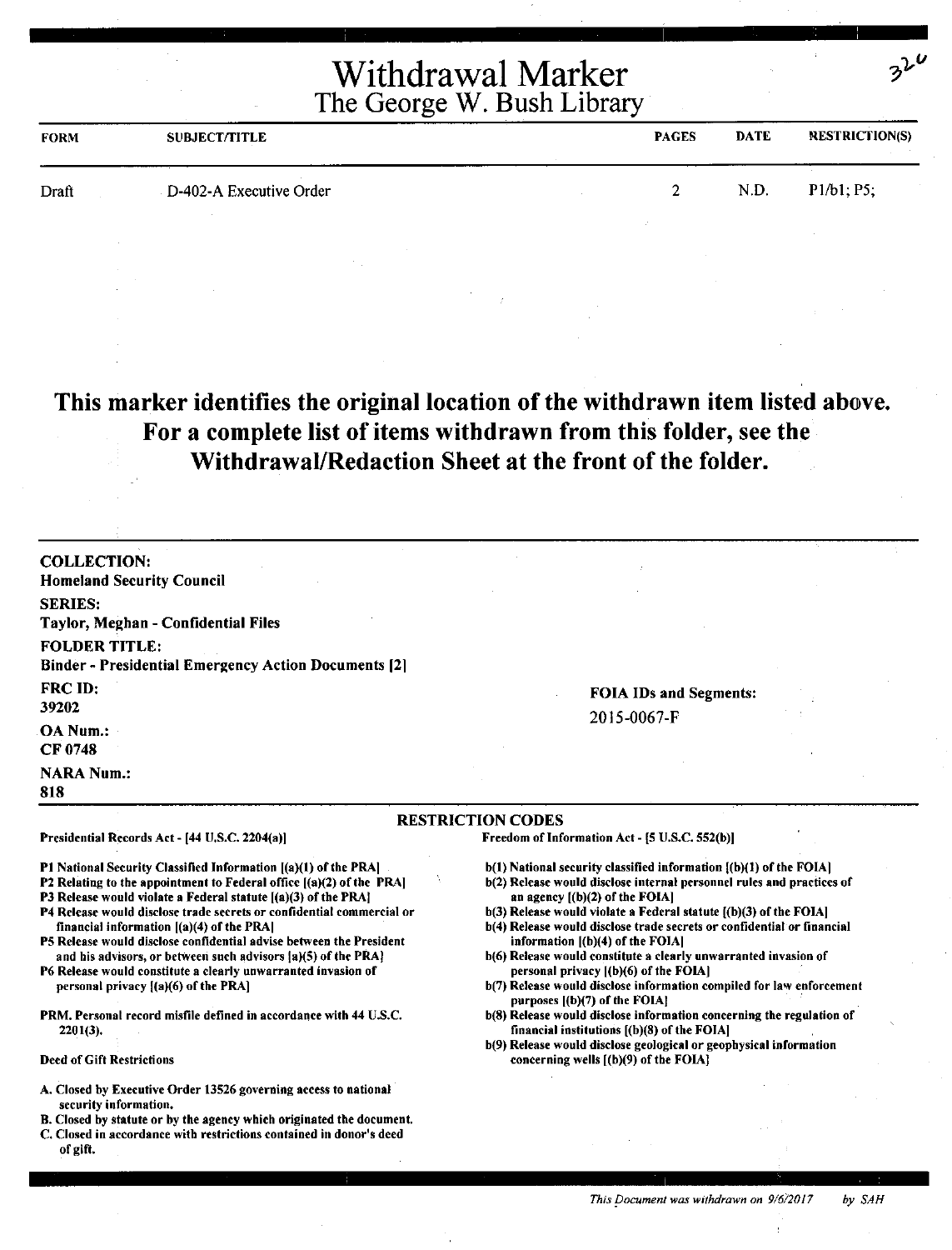| <b>FORM</b> | <b>SUBJECT/TITLE</b> | <b>PAGES</b> | <b>DATE</b> | <b>RESTRICTION(S)</b> |
|-------------|----------------------|--------------|-------------|-----------------------|
| Draft       | D-402 Comments       |              | N.D.        | P1/b1, P5;            |
|             |                      |              |             |                       |

#### **This marker identifies the original location of the withdrawn item listed above. For a complete list of items withdrawn from this folder, see the Withdrawal/Redaction Sheet at the front of the folder.**

COLLECTION: Homeland Security Council SERIES: Taylor, Meghan - Confidential Files FOLDER TITLE: Binder - Presidential Emergency Action Documents (21 FRC ID: 39202 OA Num.: CF0748 **NARA Num.:** 

Presidential Records Act - (44 U.S.C. 2204(a))

financial information ((a)(4) of the PRA]

personal privacy ((a)(6) of the PRA)

#### 818

2201(3).

Deed of Gift Restrictions

#### RESTRICTION CODES

Freedom of Information Act - [5 U.S.C. 552(b)]

- b(l) National security classified information ((b)(l) of the FOlA)
- b(2) Release would disclose internal personnel rules and practices of an agency  $[(b)(2)$  of the FOIA]

FOIA IDs and Segments:

2015-0067-F

- b(3) Release would violate a Federal statute [(b)(3) of the FOIA] b(4) Release would disclose trade secrets or confidential or financial
- information [(b)(4) of the FOIA)
- b(6) Release would constitute a clearly unwarranted invasion of personal privacy ((b)(6) of the FOIA)
- b(7) Release would disclose information compiled for law enforcement purposes [(b)(7) of the FOIA]
- b(S) Release would disclose information concerning the regulation of financial institutions [(b)(S) of the FOIAJ
- b(9) Release would disclose geological or geophysical information concerning wells [(b)(9) of the FOIA)
- A. Closed by Executive Order 13526 governing access to national security information.

Pl National Security Classified Information ((a)(l) of the PRA) P2 Relating to the appointment to Federal office  $[(a)(2)$  of the PRA] P3 Release would violate a Federal statute  $[(a)(3)$  of the PRA] P4 Release would disclose trade secrets or confidential commercial or

PS Release would disclose confidential advise between the President and his advisors, or between such advisors  $[a](5)$  of the PRA] P6 Release would constitute a clearly unwarranted invasion of

PRM. Personal record misfile defined in accordance with 44 U.S.C.

- B. Closed by statute or by the agency which originated the document.
- C. Closed in accordance with restrictions contained in donor's deed of gift.

*This Document was withdrawn on 9/6/2017 by SAH*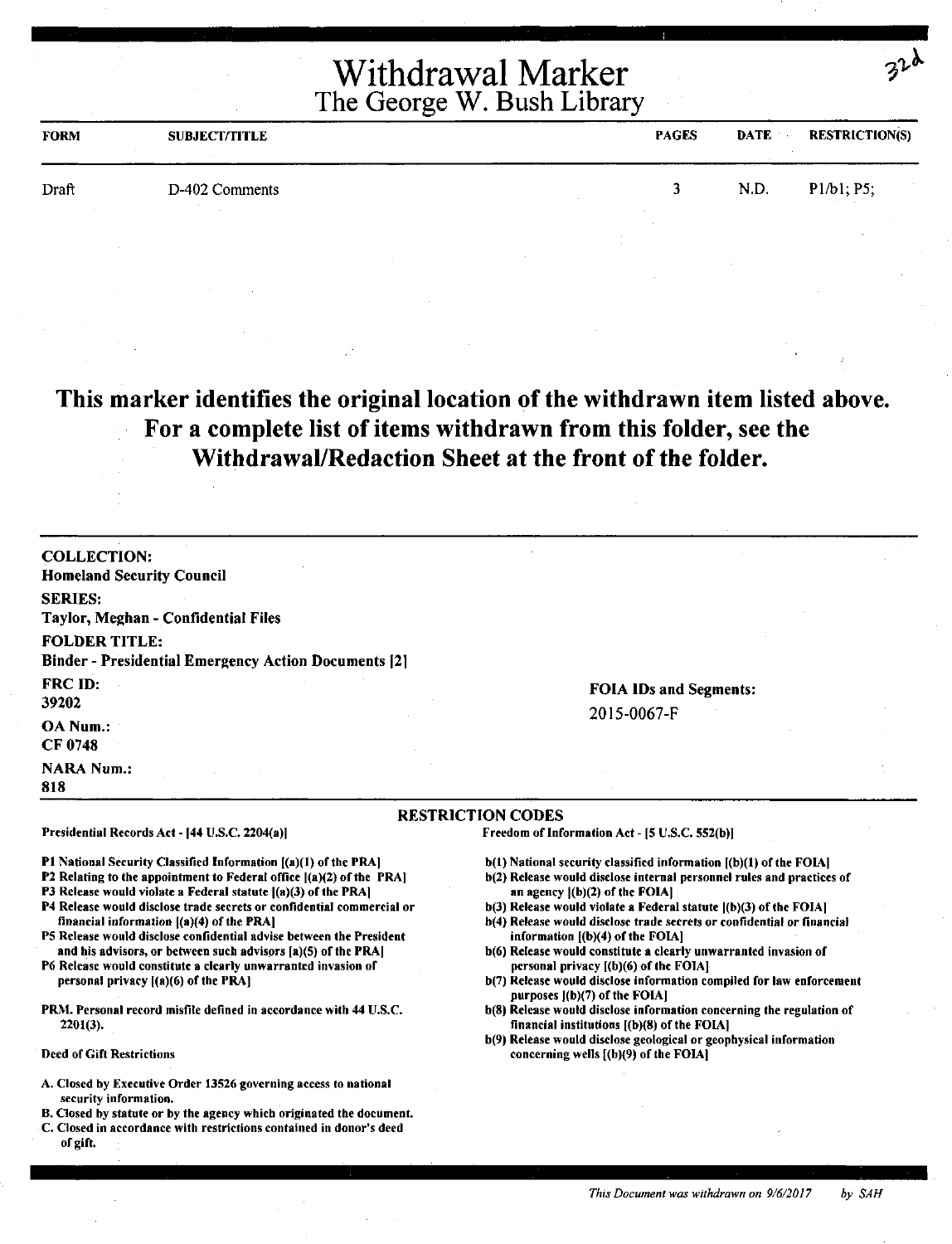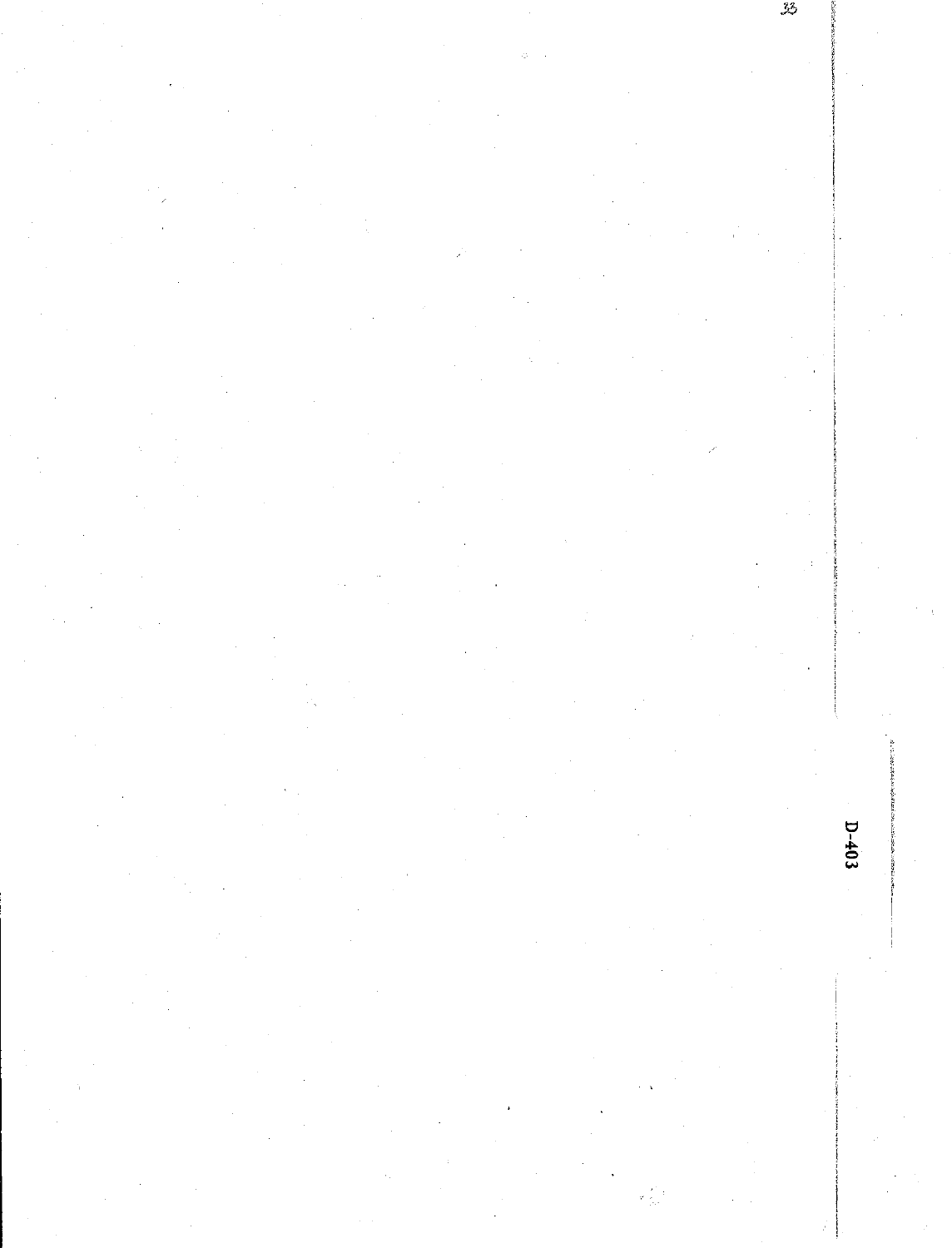| <b>FORM</b> | <b>SUBJECT/TITLE</b> | <b>PAGES</b> | <b>DATE</b> | <b>RESTRICTION(S)</b><br><b>Change</b> |
|-------------|----------------------|--------------|-------------|----------------------------------------|
| Draft       | D-403 Summary        |              | N.D.        | P1/b1; P5;                             |
|             |                      |              |             |                                        |

### **This marker identifies the original location of the withdrawn item listed above. For a complete list of items withdrawn from this folder, see the Withdrawal/Redaction Sheet at the front of** the **folder.**

| <b>COLLECTION:</b><br><b>Homeland Security Council</b>                                                                                                                                                                                                                                                                                                                                                                                                                                                                                                                                                                                                                |                                                                                                                                                                                                                                                                                                                                                                                                                                                                                                                                                                                                                                                                      |
|-----------------------------------------------------------------------------------------------------------------------------------------------------------------------------------------------------------------------------------------------------------------------------------------------------------------------------------------------------------------------------------------------------------------------------------------------------------------------------------------------------------------------------------------------------------------------------------------------------------------------------------------------------------------------|----------------------------------------------------------------------------------------------------------------------------------------------------------------------------------------------------------------------------------------------------------------------------------------------------------------------------------------------------------------------------------------------------------------------------------------------------------------------------------------------------------------------------------------------------------------------------------------------------------------------------------------------------------------------|
| <b>SERIES:</b><br>Taylor, Meghan - Confidential Files                                                                                                                                                                                                                                                                                                                                                                                                                                                                                                                                                                                                                 |                                                                                                                                                                                                                                                                                                                                                                                                                                                                                                                                                                                                                                                                      |
| <b>FOLDER TITLE:</b><br><b>Binder - Presidential Emergency Action Documents [2]</b>                                                                                                                                                                                                                                                                                                                                                                                                                                                                                                                                                                                   |                                                                                                                                                                                                                                                                                                                                                                                                                                                                                                                                                                                                                                                                      |
| FRC ID:<br>39202                                                                                                                                                                                                                                                                                                                                                                                                                                                                                                                                                                                                                                                      | <b>FOIA IDs and Segments:</b>                                                                                                                                                                                                                                                                                                                                                                                                                                                                                                                                                                                                                                        |
| <b>OA Num.:</b><br>CF 0748                                                                                                                                                                                                                                                                                                                                                                                                                                                                                                                                                                                                                                            | 2015-0067-F                                                                                                                                                                                                                                                                                                                                                                                                                                                                                                                                                                                                                                                          |
| <b>NARA Num.:</b><br>818                                                                                                                                                                                                                                                                                                                                                                                                                                                                                                                                                                                                                                              |                                                                                                                                                                                                                                                                                                                                                                                                                                                                                                                                                                                                                                                                      |
|                                                                                                                                                                                                                                                                                                                                                                                                                                                                                                                                                                                                                                                                       | <b>RESTRICTION CODES</b>                                                                                                                                                                                                                                                                                                                                                                                                                                                                                                                                                                                                                                             |
| Presidential Records Act - [44 U.S.C. 2204(a)]                                                                                                                                                                                                                                                                                                                                                                                                                                                                                                                                                                                                                        | Freedom of Information Act - [5 U.S.C. 552(b)]                                                                                                                                                                                                                                                                                                                                                                                                                                                                                                                                                                                                                       |
| <b>P1 National Security Classified Information (a)(1) of the PRA)</b><br><b>P2</b> Relating to the appointment to Federal office [(a)(2) of the PRA]<br>P3 Release would violate a Federal statute [(a)(3) of the PRA]<br>P4 Release would disclose trade secrets or confidential commercial or<br>financial information $[(a)(4)$ of the PRA<br>P5 Release would disclose confidential advise between the President<br>and his advisors, or between such advisors [a](5) of the PRA]<br>P6 Release would constitute a clearly unwarranted invasion of<br>personal privacy $[(a)(6)$ of the PRA]<br>PRM. Personal record misfile defined in accordance with 44 U.S.C. | $b(1)$ National security classified information $[(b)(1)$ of the FOIA]<br>b(2) Release would disclose internal personnel rules and practices of<br>an agency $(1)(2)$ of the FOIA]<br>b(3) Release would violate a Federal statute ((b)(3) of the FOIA!<br>b(4) Release would disclose trade secrets or confidential or financial<br>information $[(b)(4)$ of the FOIA]<br>b(6) Release would constitute a clearly unwarranted invasion of<br>personal privacy [(b)(6) of the FOIA]<br>b(7) Release would disclose information compiled for law enforcement<br>purposes [(b)(7) of the FOIA]<br>b(8) Release would disclose information concerning the regulation of |
| $2201(3)$ .                                                                                                                                                                                                                                                                                                                                                                                                                                                                                                                                                                                                                                                           | financial institutions $(6)(8)$ of the FOIA]<br>b(9) Release would disclose geological or geophysical information                                                                                                                                                                                                                                                                                                                                                                                                                                                                                                                                                    |
| <b>Deed of Gift Restrictions</b>                                                                                                                                                                                                                                                                                                                                                                                                                                                                                                                                                                                                                                      | concerning wells $[(b)(9)$ of the FOIA]                                                                                                                                                                                                                                                                                                                                                                                                                                                                                                                                                                                                                              |
| A. Closed by Executive Order 13526 governing access to national<br>security information.<br>B. Closed by statute or by the agency which originated the document.<br>C. Closed in accordance with restrictions contained in donor's deed<br>of gift.                                                                                                                                                                                                                                                                                                                                                                                                                   |                                                                                                                                                                                                                                                                                                                                                                                                                                                                                                                                                                                                                                                                      |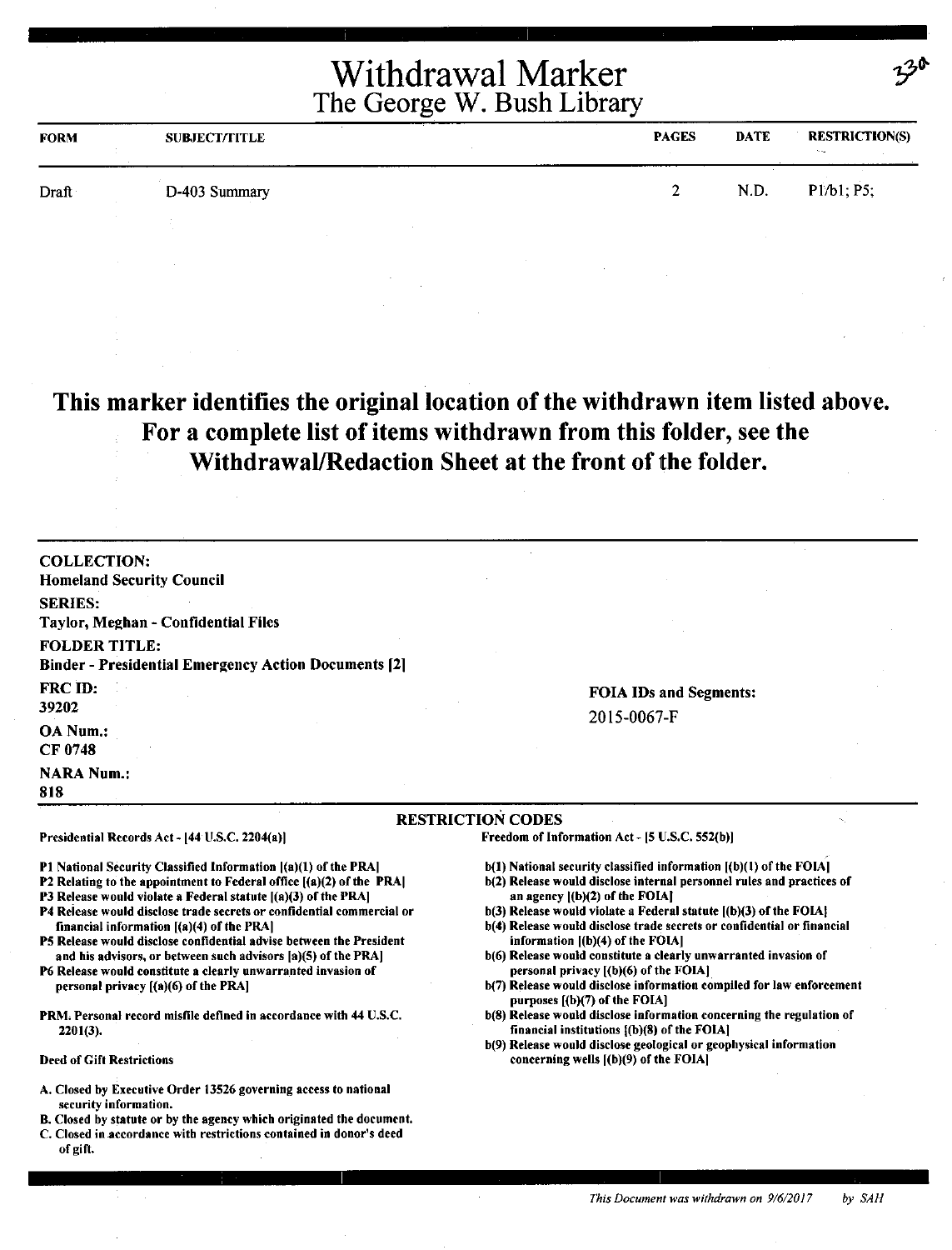| <b>FORM</b> | <b>SUBJECT/TITLE</b>  | <b>PAGES</b> | <b>DATE</b> | <b>RESTRICTION(S)</b> |
|-------------|-----------------------|--------------|-------------|-----------------------|
| Draft       | D-403 Executive Order | n.           | N.D.        | P1/b1, P5;            |
|             |                       |              |             |                       |

#### **This marker identifies the original location of the withdrawn item listed above. For a complete list of items withdrawn from this folder, see the Withdrawal/Redaction Sheet at the front of the folder.**

| <b>Homeland Security Council</b>                                                                                                        |                                                                                                               |
|-----------------------------------------------------------------------------------------------------------------------------------------|---------------------------------------------------------------------------------------------------------------|
| <b>SERIES:</b>                                                                                                                          |                                                                                                               |
| Taylor, Meghan - Confidential Files                                                                                                     |                                                                                                               |
| <b>FOLDER TITLE:</b>                                                                                                                    |                                                                                                               |
| <b>Binder - Presidential Emergency Action Documents [2]</b>                                                                             |                                                                                                               |
| <b>FRC ID:</b>                                                                                                                          | <b>FOIA IDs and Segments:</b>                                                                                 |
| 39202                                                                                                                                   |                                                                                                               |
| OA Num.:                                                                                                                                | 2015-0067-F                                                                                                   |
| CF 0748                                                                                                                                 |                                                                                                               |
| <b>NARA Num.:</b>                                                                                                                       |                                                                                                               |
| 818                                                                                                                                     |                                                                                                               |
|                                                                                                                                         |                                                                                                               |
|                                                                                                                                         | <b>RESTRICTION CODES</b>                                                                                      |
| Presidential Records Act - [44 U.S.C. 2204(a)]                                                                                          | Freedom of Information Act - [5 U.S.C. 552(b)]                                                                |
| P1 National Security Classified Information [(a)(1) of the PRA]                                                                         | $b(1)$ National security classified information $(1b)(1)$ of the FOIA.                                        |
| P2 Relating to the appointment to Federal office [(a)(2) of the PRA]                                                                    | b(2) Release would disclose internal personnel rules and practices of                                         |
| P3 Release would violate a Federal statute ((a)(3) of the PRA]<br>P4 Release would disclose trade secrets or confidential commercial or | an agency $[(b)(2)$ of the FOIA $[$<br>$b(3)$ Release would violate a Federal statute $(a)(3)$ of the FOIA.   |
| financial information $[(a)(4)$ of the PRA]                                                                                             | b(4) Release would disclose trade secrets or confidential or financial                                        |
| P5 Release would disclose confidential advise between the President                                                                     | information $($ (b) $(4)$ of the FOIA]                                                                        |
| and his advisors, or between such advisors [a](5) of the PRA]                                                                           | b(6) Release would constitute a clearly unwarranted invasion of                                               |
| P6 Release would constitute a clearly unwarranted invasion of<br>personal privacy $[(a)(6)$ of the PRA]                                 | personal privacy [(b)(6) of the FOIA]<br>b(7) Release would disclose information compiled for law enforcement |
|                                                                                                                                         | purposes $[(b)(7)$ of the FOIA]                                                                               |
| PRM. Personal record misfile defined in accordance with 44 U.S.C.                                                                       | b(8) Release would disclose information concerning the regulation of                                          |
|                                                                                                                                         | financial institutions [(b)(8) of the FOIA]                                                                   |
| 2201(3).                                                                                                                                | b(9) Release would disclose geological or geophysical information                                             |

- security information.
- B. Closed by statute or by the agency which originated the document.
- C. Closed in accordance with restrictions contained in donor's deed of gift.

*This Document was withdrawn on 9/6/2017 by SAH* 

 $2.3^{\circ}$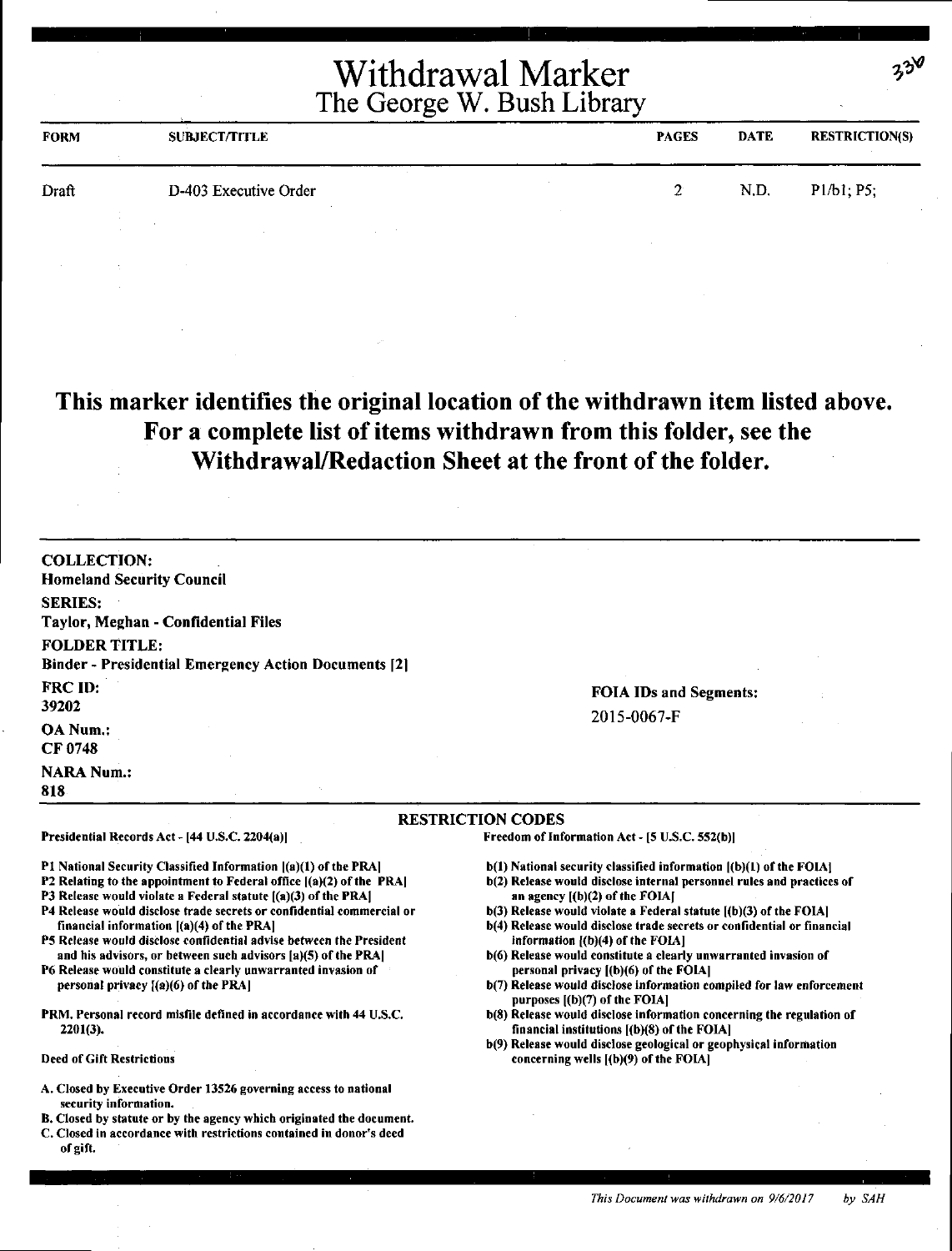| <b>FORM</b> | <b>SUBJECT/TITLE</b>    | <b>PAGES</b> | DATE | <b>RESTRICTION(S)</b> |
|-------------|-------------------------|--------------|------|-----------------------|
| Draft       | D-403-A Executive Order |              | N.D. | P1/b1, P5;            |

#### **This marker identifies the original location of the withdrawn item listed above. For a complete list of items withdrawn from this folder, see the Withdrawal/Redaction Sheet at the front of the folder.**

| <b>COLLECTION:</b><br><b>Homeland Security Council</b>                                                                                    |                                                                                                                     |
|-------------------------------------------------------------------------------------------------------------------------------------------|---------------------------------------------------------------------------------------------------------------------|
|                                                                                                                                           |                                                                                                                     |
| <b>SERIES:</b><br>Taylor, Meghan - Confidential Files                                                                                     |                                                                                                                     |
| <b>FOLDER TITLE:</b>                                                                                                                      |                                                                                                                     |
| <b>Binder - Presidential Emergency Action Documents [2]</b>                                                                               |                                                                                                                     |
| <b>FRC ID:</b>                                                                                                                            |                                                                                                                     |
| 39202                                                                                                                                     | <b>FOIA IDs and Segments:</b>                                                                                       |
|                                                                                                                                           | 2015-0067-F                                                                                                         |
| <b>OA Num.:</b><br>CF 0748                                                                                                                |                                                                                                                     |
|                                                                                                                                           |                                                                                                                     |
| <b>NARA Num.:</b><br>818                                                                                                                  |                                                                                                                     |
|                                                                                                                                           |                                                                                                                     |
|                                                                                                                                           | <b>RESTRICTION CODES</b>                                                                                            |
| Presidential Records Act - [44 U.S.C. 2204(a)]                                                                                            | Freedom of Information Act - [5 U.S.C. 552(b)]                                                                      |
| P1 National Security Classified Information $\{(a)(1)$ of the PRA]                                                                        | b(1) National security classified information [(b)(1) of the FOIA]                                                  |
| P2 Relating to the appointment to Federal office [(a)(2) of the PRA]                                                                      | b(2) Release would disclose internal personnel rules and practices of                                               |
| P3 Release would violate a Federal statute $I(a)(3)$ of the PRA]<br>P4 Release would disclose trade secrets or confidential commercial or | an agency ((b)(2) of the FOIA]<br>b(3) Release would violate a Federal statute ((b)(3) of the FOIA)                 |
| financial information $ (a)(4)$ of the PRA]                                                                                               | b(4) Release would disclose trade secrets or confidential or financial                                              |
| P5 Release would disclose confidential advise between the President                                                                       | information $($ (b) $(4)$ of the FOIA]                                                                              |
| and his advisors, or between such advisors [a)(5) of the PRA]<br>P6 Release would constitute a clearly unwarranted invasion of            | b(6) Release would constitute a clearly unwarranted invasion of<br>personal privacy ((b)(6) of the FOIA]            |
| personal privacy $[(a)(6)$ of the PRA                                                                                                     | b(7) Release would disclose information compiled for law enforcement                                                |
|                                                                                                                                           | purposes $[(b)(7)$ of the FOIA]                                                                                     |
| PRM. Personal record misfile defined in accordance with 44 U.S.C.<br>$2201(3)$ .                                                          | b(8) Release would disclose information concerning the regulation of<br>financial institutions [(b)(8) of the FOIA] |
|                                                                                                                                           | b(9) Release would disclose geological or geophysical information                                                   |
|                                                                                                                                           |                                                                                                                     |

security information,

of gift.

B. Closed by statute or by the agency which originated the document. C. Closed in accordance with restrictions contained in donor's deed

*This Document was withdrawn on 9/6/2017 by SAH* 

*,,,i;.v*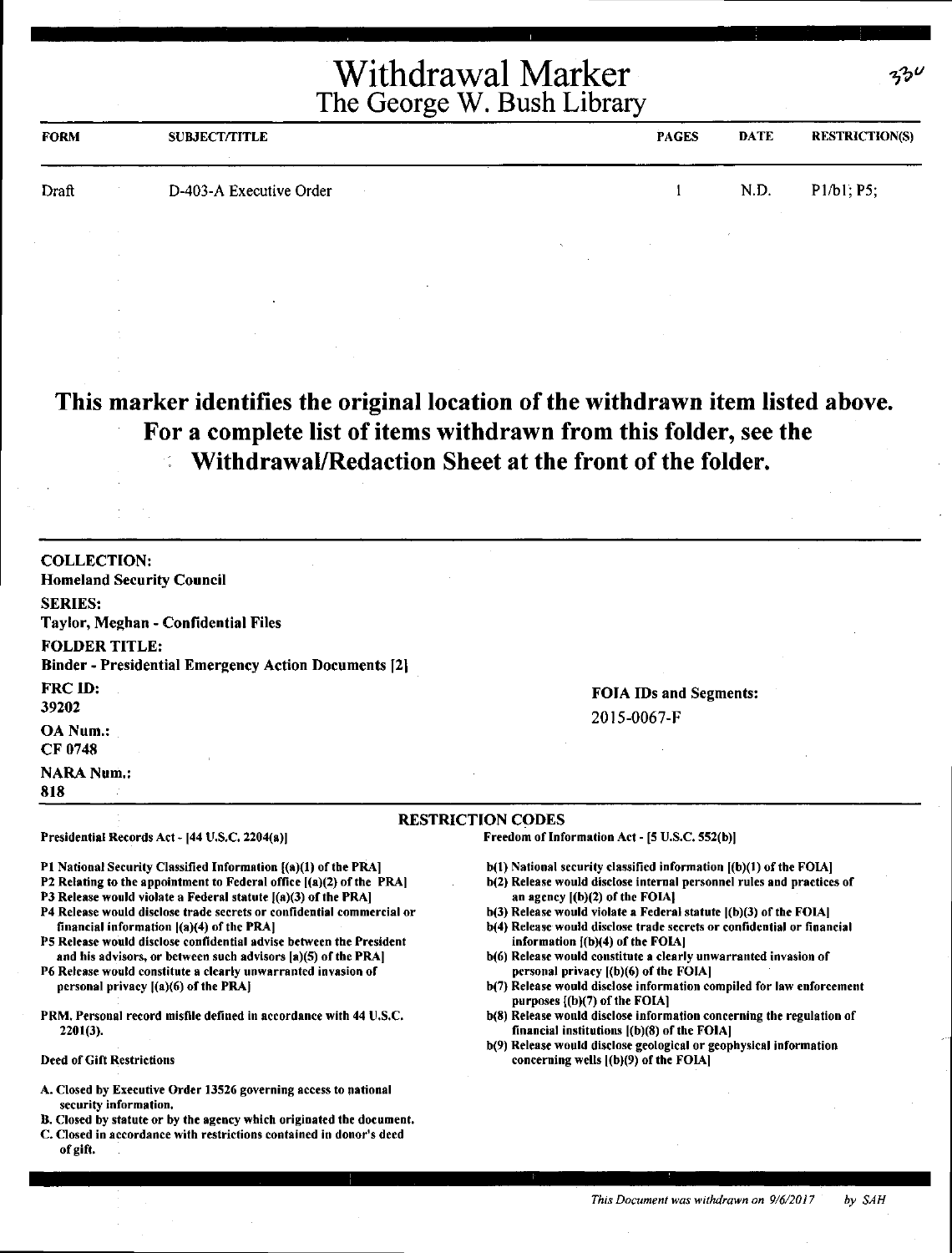| <b>FORM</b> | <b>SUBJECT/TITLE</b> |  | <b>PAGES</b> | DATE | <b>RESTRICTION(S)</b> |
|-------------|----------------------|--|--------------|------|-----------------------|
| Draft       | D-403 Comments       |  | 4            | N.D. | Pl/b1; P5;            |

**This marker identifies the original location of the withdrawn item listed above. For a complete list of items withdrawn from this folder, see the Withdrawal/Redaction Sheet at the front of** the **folder.** 

| <b>COLLECTION:</b><br><b>Homeland Security Council</b>                                                                                                                                                                                                                                                                                                                                                                                                                                                                                                                                                                                                                                                                |                                                                                                                                                                                                                                                                                                                                                                                                                                                                                                                                                                                                                                                                                                                                                                                                                                         |
|-----------------------------------------------------------------------------------------------------------------------------------------------------------------------------------------------------------------------------------------------------------------------------------------------------------------------------------------------------------------------------------------------------------------------------------------------------------------------------------------------------------------------------------------------------------------------------------------------------------------------------------------------------------------------------------------------------------------------|-----------------------------------------------------------------------------------------------------------------------------------------------------------------------------------------------------------------------------------------------------------------------------------------------------------------------------------------------------------------------------------------------------------------------------------------------------------------------------------------------------------------------------------------------------------------------------------------------------------------------------------------------------------------------------------------------------------------------------------------------------------------------------------------------------------------------------------------|
| <b>SERIES:</b><br>Taylor, Meghan - Confidential Files                                                                                                                                                                                                                                                                                                                                                                                                                                                                                                                                                                                                                                                                 |                                                                                                                                                                                                                                                                                                                                                                                                                                                                                                                                                                                                                                                                                                                                                                                                                                         |
| <b>FOLDER TITLE:</b><br><b>Binder - Presidential Emergency Action Documents [2]</b>                                                                                                                                                                                                                                                                                                                                                                                                                                                                                                                                                                                                                                   |                                                                                                                                                                                                                                                                                                                                                                                                                                                                                                                                                                                                                                                                                                                                                                                                                                         |
| <b>FRC ID:</b><br>39202                                                                                                                                                                                                                                                                                                                                                                                                                                                                                                                                                                                                                                                                                               | <b>FOIA IDs and Segments:</b>                                                                                                                                                                                                                                                                                                                                                                                                                                                                                                                                                                                                                                                                                                                                                                                                           |
| OA Num.:<br>CF 0748                                                                                                                                                                                                                                                                                                                                                                                                                                                                                                                                                                                                                                                                                                   | 2015-0067-F                                                                                                                                                                                                                                                                                                                                                                                                                                                                                                                                                                                                                                                                                                                                                                                                                             |
| <b>NARA Num.:</b><br>818                                                                                                                                                                                                                                                                                                                                                                                                                                                                                                                                                                                                                                                                                              |                                                                                                                                                                                                                                                                                                                                                                                                                                                                                                                                                                                                                                                                                                                                                                                                                                         |
|                                                                                                                                                                                                                                                                                                                                                                                                                                                                                                                                                                                                                                                                                                                       | <b>RESTRICTION CODES</b>                                                                                                                                                                                                                                                                                                                                                                                                                                                                                                                                                                                                                                                                                                                                                                                                                |
| Presidential Records Act - [44 U.S.C. 2204(a)]                                                                                                                                                                                                                                                                                                                                                                                                                                                                                                                                                                                                                                                                        | Freedom of Information Act - [5 U.S.C. 552(b)]                                                                                                                                                                                                                                                                                                                                                                                                                                                                                                                                                                                                                                                                                                                                                                                          |
| P1 National Security Classified Information [(a)(1) of the PRA]<br>P2 Relating to the appointment to Federal office [(a)(2) of the PRA]<br>P3 Release would violate a Federal statute [(a)(3) of the PRA]<br>P4 Release would disclose trade secrets or confidential commercial or<br>financial information $[(a)(4)$ of the PRA<br>P5 Release would disclose confidential advise between the President<br>and his advisors, or between such advisors [a](5) of the PRA]<br>P6 Release would constitute a clearly unwarranted invasion of<br>personal privacy $($ a $)($ 6 $)$ of the PRA $ $<br>PRM. Personal record misfile defined in accordance with 44 U.S.C.<br>$2201(3)$ .<br><b>Deed of Gift Restrictions</b> | $b(1)$ National security classified information $[(b)(1)$ of the FOIA]<br>b(2) Release would disclose internal personnel rules and practices of<br>an agency $[(b)(2)$ of the FOIA.<br>$b(3)$ Release would violate a Federal statute $(6)(3)$ of the FOIA<br>b(4) Release would disclose trade secrets or confidential or financial<br>information $[(b)(4)$ of the FOIA]<br>b(6) Release would constitute a clearly unwarranted invasion of<br>personal privacy $ (b)(6)$ of the FOIA<br>b(7) Release would disclose information compiled for law enforcement<br>purposes [(b)(7) of the FOIA]<br>b(8) Release would disclose information concerning the regulation of<br>financial institutions $[(b)(8)$ of the FOIA]<br>b(9) Release would disclose geological or geophysical information<br>concerning wells $(6)(9)$ of the FOIA |
| A. Closed by Executive Order 13526 governing access to national                                                                                                                                                                                                                                                                                                                                                                                                                                                                                                                                                                                                                                                       |                                                                                                                                                                                                                                                                                                                                                                                                                                                                                                                                                                                                                                                                                                                                                                                                                                         |
| security information.<br>B. Closed by statute or by the agency which originated the document.<br>C. Closed in accordance with restrictions contained in donor's deed<br>of gift.                                                                                                                                                                                                                                                                                                                                                                                                                                                                                                                                      |                                                                                                                                                                                                                                                                                                                                                                                                                                                                                                                                                                                                                                                                                                                                                                                                                                         |

 $230$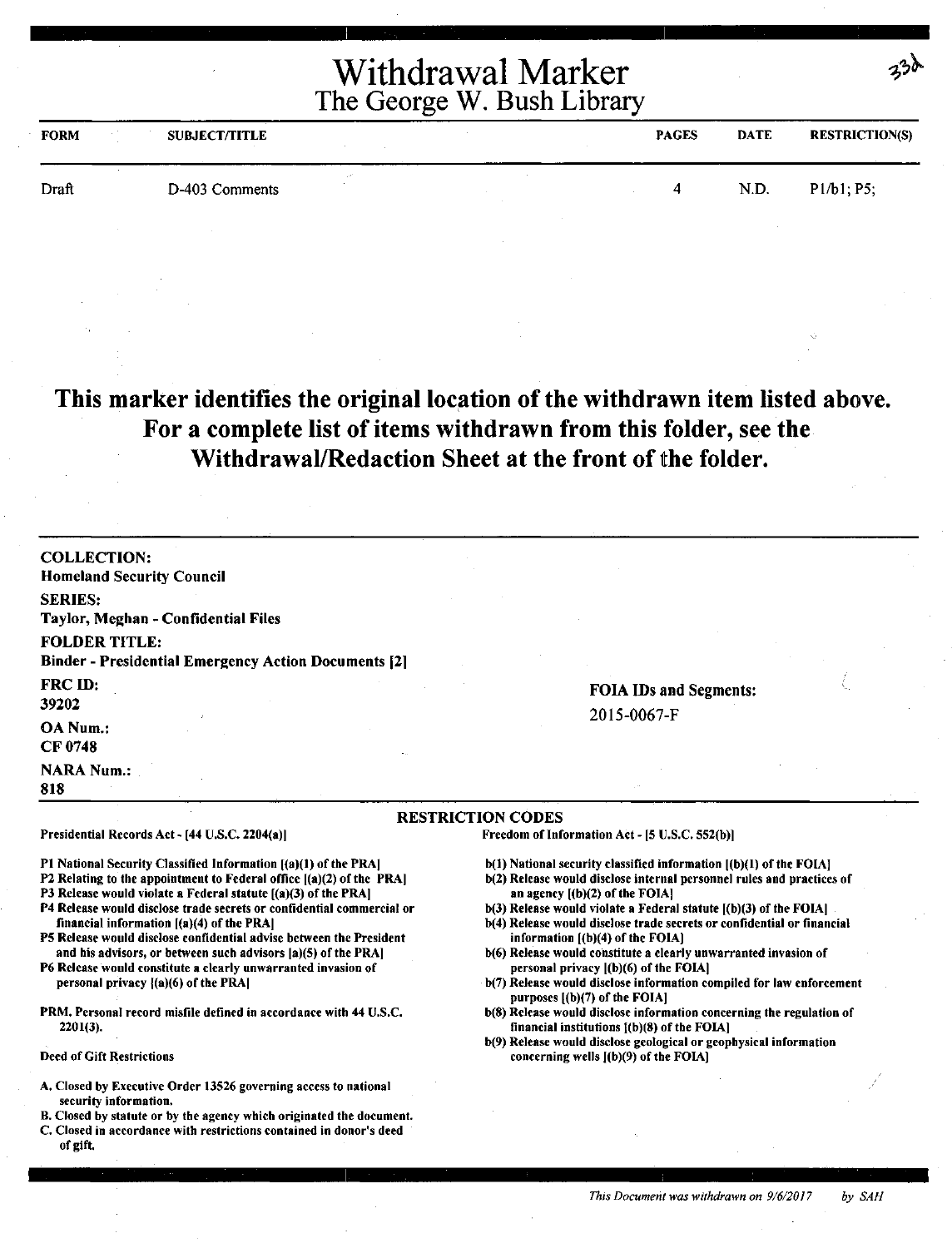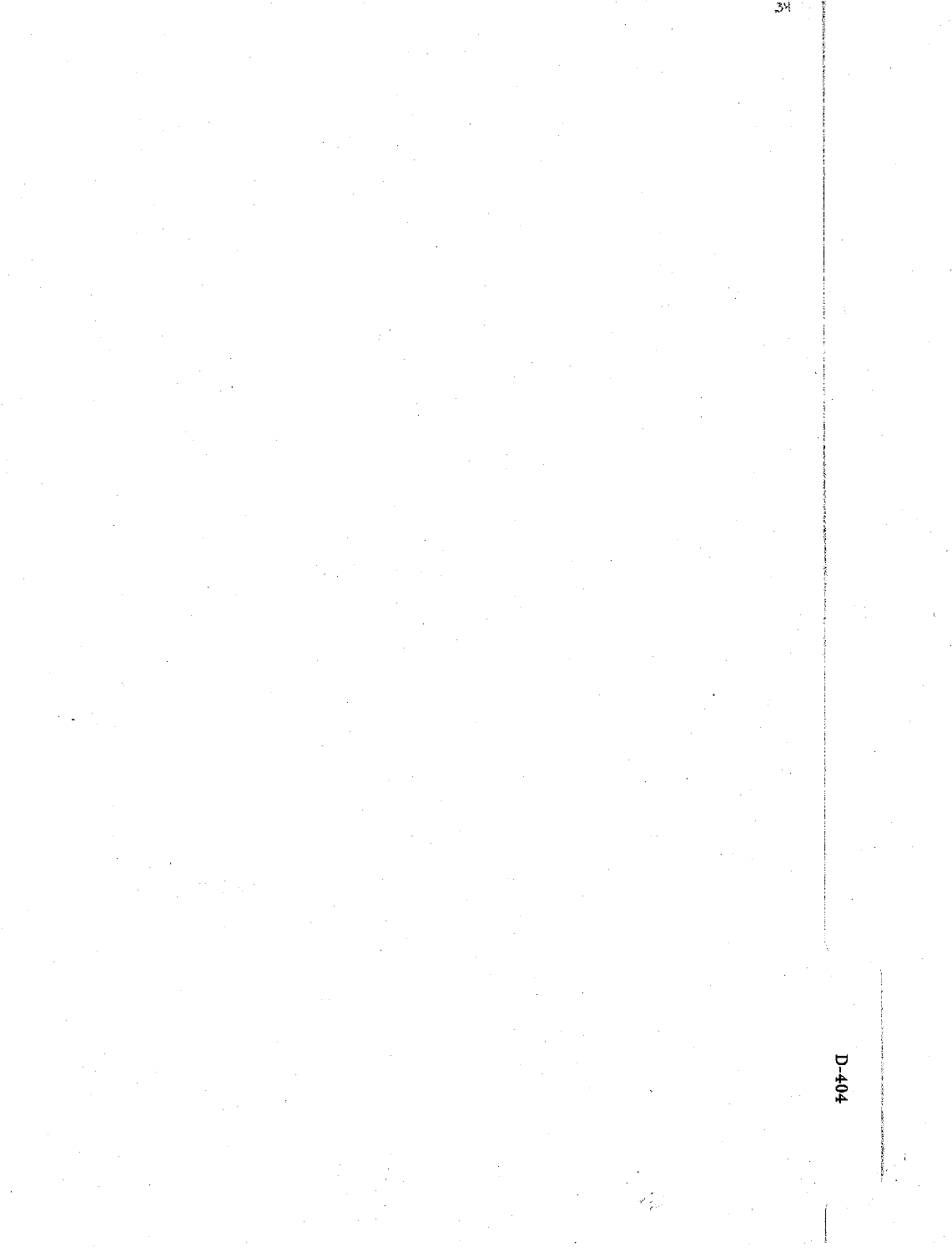| <b>FORM</b> | <b>SUBJECT/TITLE</b> | <b>PAGES</b> | <b>DATE</b> | <b>RESTRICTION(S)</b> |
|-------------|----------------------|--------------|-------------|-----------------------|
| Draft       | D-404 Summary        |              | N.D.        | P1/b1; P5;            |

#### **This marker identifies the original location of the withdrawn item listed above. For a complete list of items withdrawn from this folder, see the Withdrawal/Redaction Sheet at the front of the folder.**

| <b>COLLECTION:</b>                                                                                                                        |                                                                                                              |
|-------------------------------------------------------------------------------------------------------------------------------------------|--------------------------------------------------------------------------------------------------------------|
| <b>Homeland Security Council</b>                                                                                                          |                                                                                                              |
| <b>SERIES:</b>                                                                                                                            |                                                                                                              |
| Taylor, Meghan - Confidential Files                                                                                                       |                                                                                                              |
| <b>FOLDER TITLE:</b>                                                                                                                      |                                                                                                              |
| <b>Binder - Presidential Emergency Action Documents [2]</b>                                                                               |                                                                                                              |
| <b>FRC ID:</b>                                                                                                                            | <b>FOIA IDs and Segments:</b>                                                                                |
| 39202                                                                                                                                     | 2015-0067-F                                                                                                  |
| OA Num.:                                                                                                                                  |                                                                                                              |
| <b>CF 0748</b>                                                                                                                            |                                                                                                              |
| <b>NARA Num.:</b>                                                                                                                         |                                                                                                              |
| 818                                                                                                                                       |                                                                                                              |
|                                                                                                                                           | <b>RESTRICTION CODES</b>                                                                                     |
| Presidential Records Act - [44 U.S.C. 2204(a)]                                                                                            | Freedom of Information Act - [5 U.S.C. 552(b)]                                                               |
| PI National Security Classified Information [(a)(1) of the PRA]                                                                           | $b(1)$ National security classified information $[(b)(1)$ of the FOIA]                                       |
| P2 Relating to the appointment to Federal office [(a)(2) of the PRA]                                                                      | b(2) Release would disclose internal personnel rules and practices of                                        |
| P3 Release would violate a Federal statute $[(a)(3)$ of the PRA]<br>P4 Release would disclose trade secrets or confidential commercial or | an agency $[(b)(2)$ of the FOIA]<br>$b(3)$ Release would violate a Federal statute $(a)(3)$ of the FOIA?     |
| financial information {(a)(4) of the PRA]                                                                                                 | b(4) Release would disclose trade secrets or confidential or financial                                       |
| P5 Release would disclose confidential advise between the President<br>and his advisors, or between such advisors [a](5) of the PRA]      | information $[(b)(4)$ of the FOIA]<br>b(6) Release would constitute a clearly unwarranted invasion of        |
| P6 Release would constitute a clearly unwarranted invasion of                                                                             | personal privacy [(b)(6) of the FOIA]                                                                        |
| personal privacy [(a)(6) of the PRA]                                                                                                      | b(7) Release would disclose information compiled for law enforcement                                         |
| PRM. Personal record misfile defined in accordance with 44 U.S.C.                                                                         | purposes $[(b)(7)$ of the FOIA]<br>b(8) Release would disclose information concerning the regulation of      |
| $2201(3)$ .                                                                                                                               | financial institutions [(b)(8) of the FOIA]                                                                  |
| <b>Deed of Gift Restrictions</b>                                                                                                          | b(9) Release would disclose geological or geophysical information<br>concerning wells $[(b)(9)$ of the FOIA] |
|                                                                                                                                           |                                                                                                              |
|                                                                                                                                           |                                                                                                              |
| A. Closed by Executive Order 13526 governing access to national<br>security information.                                                  |                                                                                                              |

C. Closed in accordance with restrictions contained in donor's deed

of gift.

 $340$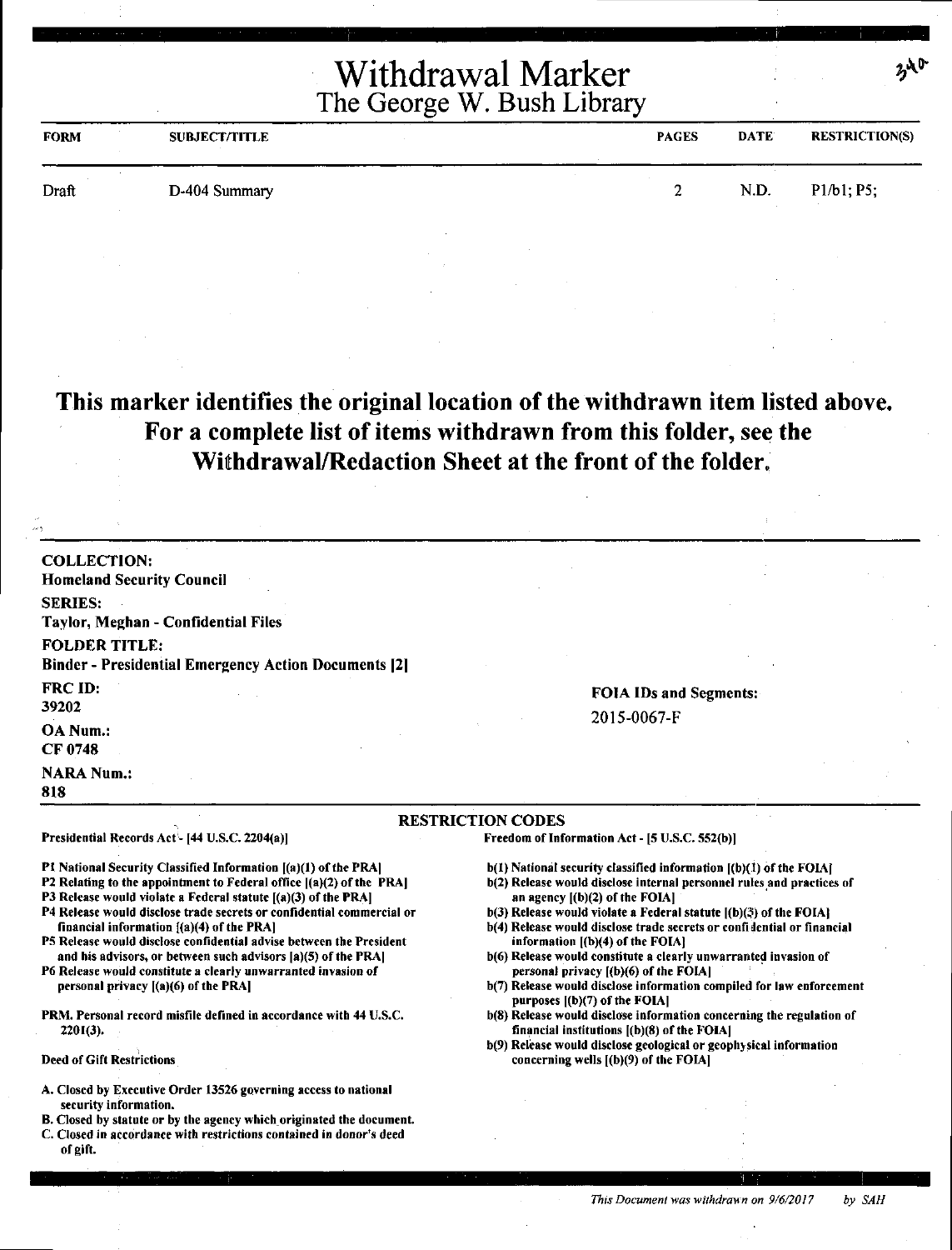| <b>FORM</b> | <b>SUBJECT/TITLE</b>  | <b>PAGES</b> | <b>DATE</b> | <b>RESTRICTION(S)</b> |
|-------------|-----------------------|--------------|-------------|-----------------------|
| Draft       | D-404 Executive Order |              | N.D.        | P1/b1; P5;            |

#### **This marker identifies the original location of the withdrawn item listed above. For a complete list of items withdrawn from this folder, see the Withdrawal/Redaction Sheet at the front of the folder.**

| <b>COLLECTION:</b>                                              |                                                                    |
|-----------------------------------------------------------------|--------------------------------------------------------------------|
| <b>Homeland Security Council</b>                                |                                                                    |
| <b>SERIES:</b>                                                  |                                                                    |
| Taylor, Meghan - Confidential Files                             |                                                                    |
| <b>FOLDER TITLE:</b>                                            |                                                                    |
| <b>Binder - Presidential Emergency Action Documents [2]</b>     |                                                                    |
| <b>FRC ID:</b>                                                  | <b>FOIA IDs and Segments:</b>                                      |
| 39202                                                           | 2015-0067-F                                                        |
| <b>OA Num.:</b>                                                 |                                                                    |
| CF 0748                                                         |                                                                    |
| <b>NARA Num.:</b>                                               |                                                                    |
| 818                                                             |                                                                    |
|                                                                 | <b>RESTRICTION CODES</b>                                           |
| Presidential Records Act - [44 U.S.C. 2204(a)]                  | Freedom of Information Act - [5 U.S.C. 552(b)]                     |
| P1 National Security Classified Information [(a)(1) of the PRA] | b(1) National security classified information [(b)(1) of the FOIA] |

Pl National Security Classified Information ((a)(l) of the PRAJ

- P2 Relating to the appointment to Federal office [(a)(2) of the PRA]
- P3 Release would violate a Federal statute  $[(a)(3)$  of the PRA]
- P4 Release would disclose trade secrets or confidential commercial or financial information ((a)(4) of the PRAJ
- PS Release would disclose confidential advise between the President and his advisors, or between such advisors  $|a\rangle(5)$  of the PRA]
- P6 Release would constitute a clearly unwarranted invasion of personal privacy [(a)(6) of the PRA)
- PRM. Personal record misfile defined in accordance with 44 U.S.C. 2201(3).

Deed of Gift Restrictions

- A. Closed by Executive Order 13526 governing access to national security information.
- B. Closed by statute or by the agency which originated the document.
- C. Closed in accordance with restrictions contained in donor's deed of gift.
- b(2) Release would disclose internal personnel rules and practices of
- **an** agency [(b)(2) of the FOIA[
- b(3) Release would violate a Federal statute  $[(b)(3)$  of the FOIA $]$
- b(4) Release would disclose trade secrets or confidential or financial information  $[(b)(4)$  of the FOIA]
- b(6) Release would constitute a clearly unwarranted invasion of personal privacy [(b)(6) of the FOIA]
- b(7) Release would disclose information compiled for law enforcement purposes [(b)(7) of the FOIA]
- b(8) Release would disclose information concerning the regulation of financial institutions  $[(b)(8)$  of the FOIA]
- b(9) Release would disclose geological or geophysical information concerning wells [(b)(9) of the FOIA]

 $3$  $\lambda$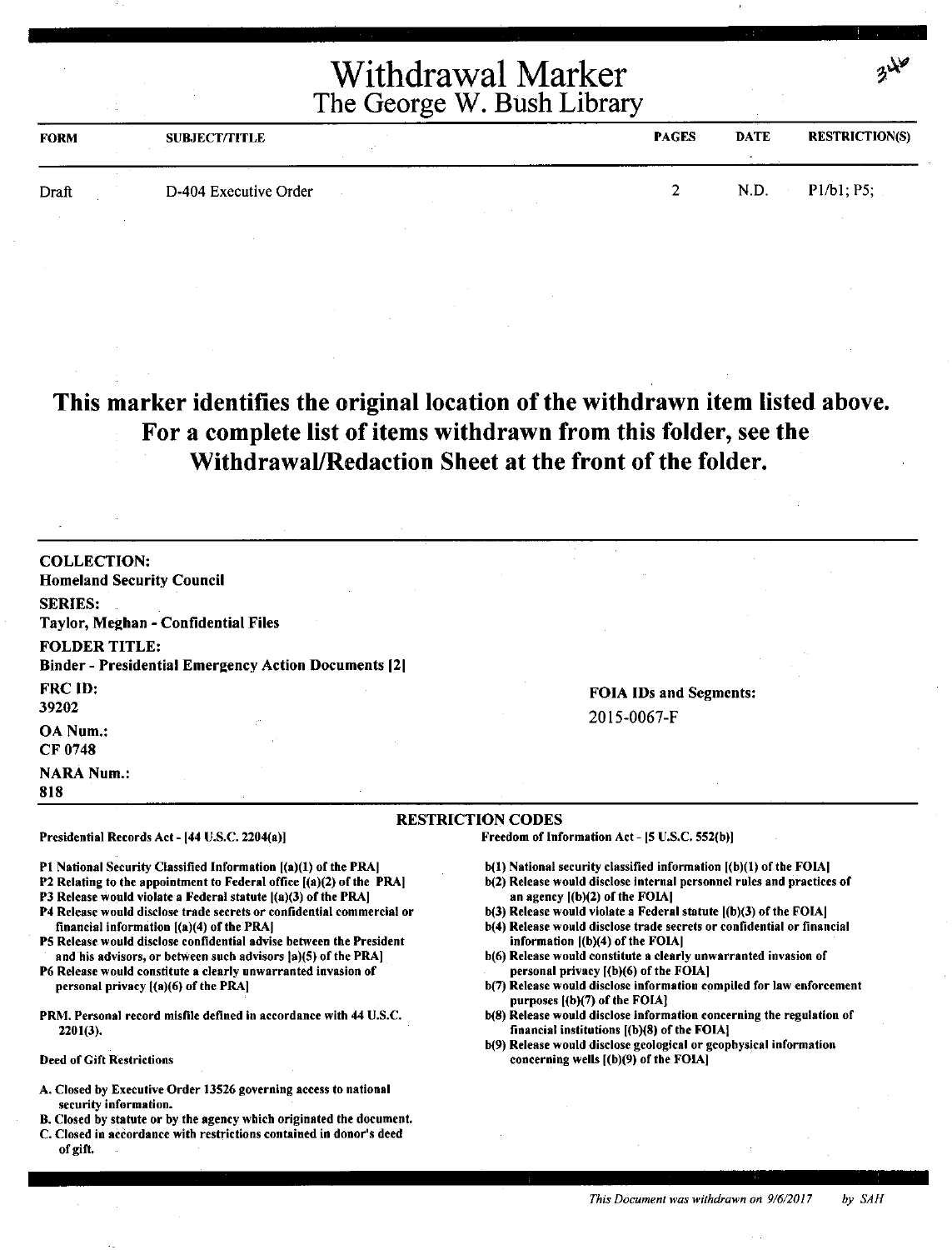| <b>FORM</b> | <b>SUBJECT/TITLE</b> | <b>PAGES</b> | <b>DATE</b> | <b>RESTRICTION(S)</b> |
|-------------|----------------------|--------------|-------------|-----------------------|
| Draft       | D-404 Comments       | 4            | N.D.        | P1/b1; P5;            |

#### **This marker identifies the original location of the withdrawn item listed above. For a complete list of items withdrawn from this folder, see the Withdrawal/Redaction Sheet at the front of the folder.**

COLLECTION: Homeland Security Council SERIES: Taylor, Meghan - Confidential Files FOLDER TITLE: Binder - Presidential Emergency Action Documents [21 FRC ID: 39202 OA Num.: CF 0748 **NARA Num.:** 818 FOIA IDs and Segments: 2015-0067-F RESTRICTION CODES Presidential Records Act - [44 U.S.C. 2204(a)] P1 National Security Classified Information [(a)(1) of the PRA] P2 Relating to the appointment to Federal office ((a)(2) of the PRA) P3 Release would violate a Federal statute  $[(a)(3)$  of the PRA] P4 Release would disclose trade secrets or confidential commercial or financial information [(a)(4) of the PRA) PS Release would disclose confidential advise between the President and his advisors, or between such advisors (a)(S) of the PRA) P6 Release would constitute a clearly unwarranted invasion of personal privacy ((a)(6) of the PRA) PRM. Personal record misfile defined in accordance with 44 U.S.C. 2201(3). Deed of Gift Restrictions A. Closed by Executive Order 13526 governing access to national security information. B. Closed by statute or by the agency which originated the document. C. Closed in accordance with restrictions contained in donor's deed Freedom of Information Act - (S U.S.C. 552(b)J b(l) National security classified information ((b)(l) of the FOIA) b(2) Release would disclose internal personnel rules and practices of an agency ((b)(2) of the FOIAI b(3) Release would violate a Federal statute [(b)(3) of the FOIA] b(4) Release would disclose trade secrets or confidential or financial information ((b)(4) of the FOIAI b(6) Release would constitute a clearly unwarranted invasion of personal privacy ((b)(6) of the FOIAI b(7) Release would disclose information compiled for law enforcement purposes ((b)(7) of the FOIAI b(8) Release would disclose information concerning the regulation of financial institutions  $(6)(8)$  of the FOIA) b(9) Release would disclose geological or geophysical information concerning wells ((b)(9) of the FOIA)

of gift.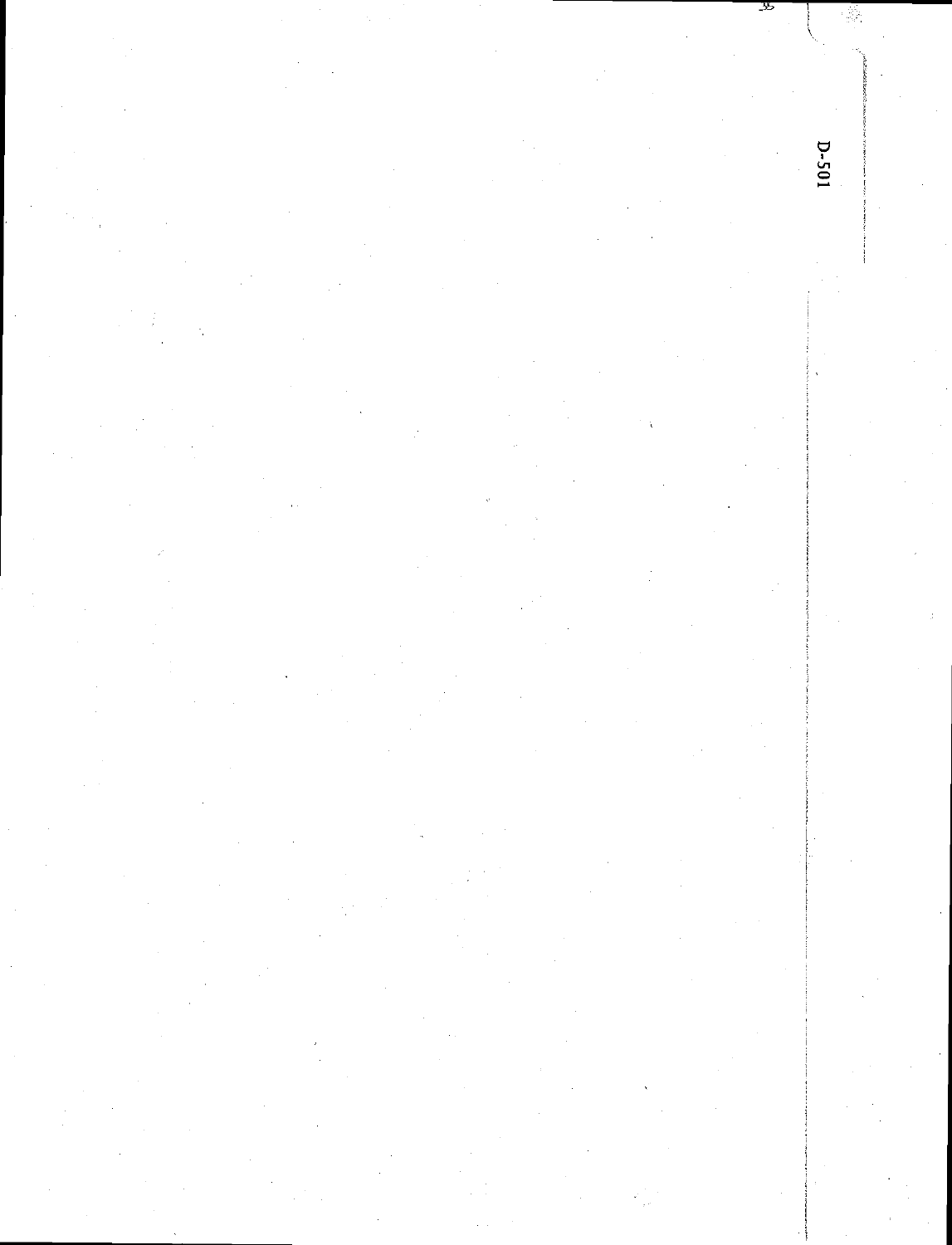|             |                      | Withdrawal Marker<br>The George W. Bush Library |             | っら                    |
|-------------|----------------------|-------------------------------------------------|-------------|-----------------------|
| <b>FORM</b> | <b>SUBJECT/TITLE</b> | <b>PAGES</b>                                    | <b>DATE</b> | <b>RESTRICTION(S)</b> |
| Draft       | D-501 Summary        |                                                 | N.D.        | P1/b1: P5:            |

#### **This marker identifies the original location of the withdrawn item listed above. For a complete list of items withdrawn from this folder, see the Withdrawal/Redaction Sheet at the front of the folder.**

**COLLECTION:**  Homeland Security Council **SERIES:**  Taylor, Meghan - Confidential Files **FOLDER TITLE:**  Binder - Presidential Emergency Action Documents (21 FRC ID: 39202 **OANum.: CF0748 NARA Num.: 818** 

**FOIA** IDs and Segments: 2015-0067-F

#### **RESTRICTION CODES**

Freedom of Information Act - (5 U.S.C. 552(b))

- b(l) National security classified information [(b)(l) of the FOIA]
- b(2) Release would disclose internal personnel rules and practices of an agency [(b)(2) of the FOIA]
- b(3) Release would violate a Federal statute ((b)(3) of the FOIA]
- b(4) Release would disclose trade secrets or confidential or financial information ((b)(4) of the FOIAJ
- b(6) Release would constitute a clearly unwarranted invasion of personal privacy [(b)(6) of the FOIA]
- b(7) Release would disclose information compiled for law enforcement purposes f(b)(7) of the FOIAI
- b(8) Release would disclose information concerning the regulation of financial institutions ((b)(8) of the FOIAJ
- b(9) Release would disclose geological or geophysical information concerning wells [(b)(9) of the FOIA]
- A. Closed by Executive Order 13526 governing access to national security information.

Presidential Records Act - (44 U.S.C. 2204(a)]

financial information [(a)(4) of the PRA]

personal privacy  $[(a)(6)$  of the PRA]

2201(3).

Deed of Gift Restrictions

Pl National Security Classified Information  $|(a)(1)$  of the PRA] P2 Relating to the appointment to Federal office ((a)(2) of the PRAJ P3 Release would violate a Federal statute [(a)(3) of the PRA] P4 Release would disclose trade secrets or confidential commercial or

P5 Release would disclose confidential advise between the President and his advisors, or between such advisors (a)(5) of the PRAJ P6 Release would constitute a clearly unwarranted invasion of

PRM. Personal record misfile defined in accordance with 44 U.S.C.

- B. Closed by statute or by the agency which originated the document.
- C. Closed in accordance with restrictions contained in donor's deed of gift.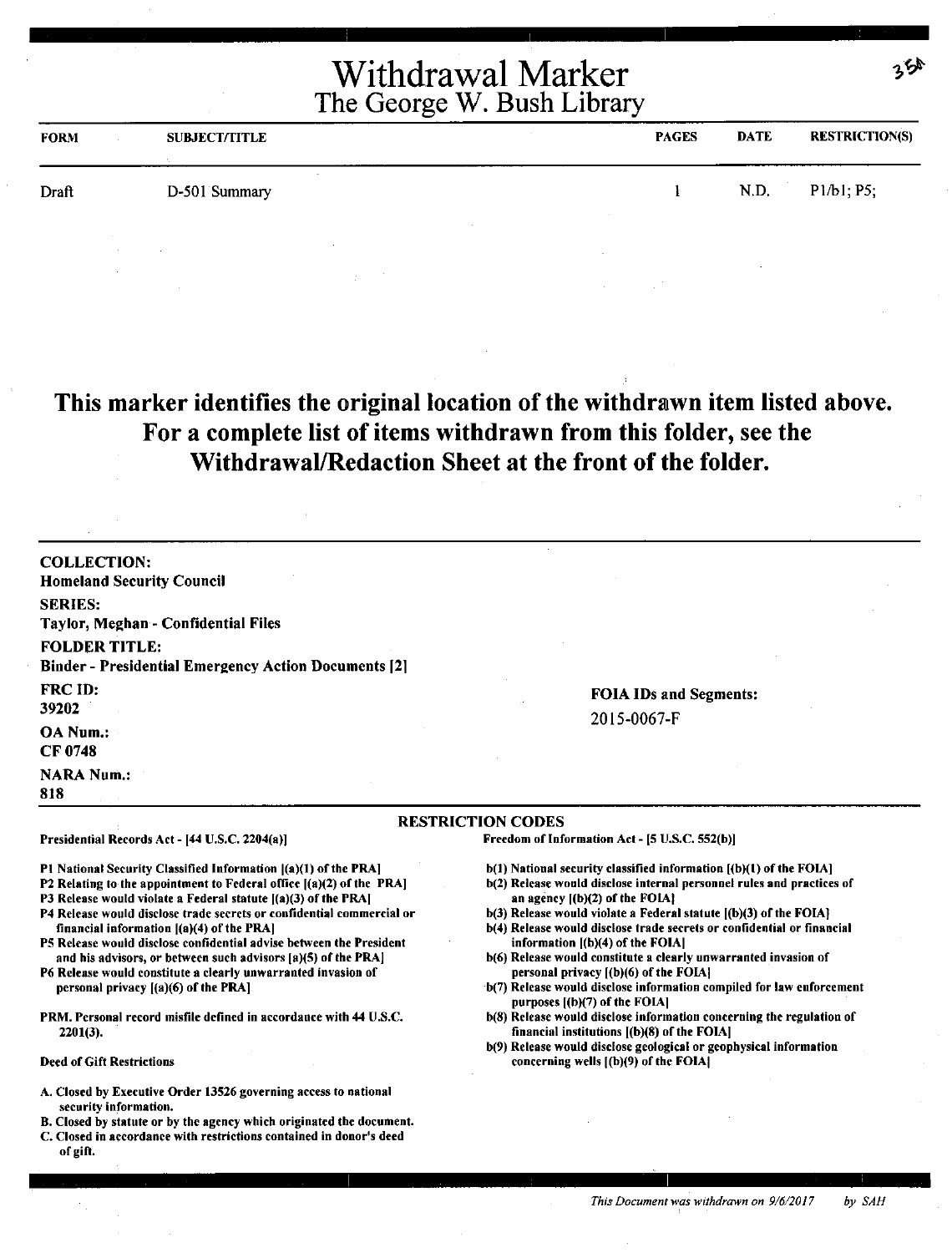| <b>FORM</b> | <b>SUBJECT/TITLE</b>  | <b>PAGES</b> | <b>DATE</b> | <b>RESTRICTION(S)</b> |
|-------------|-----------------------|--------------|-------------|-----------------------|
| Draft       | D-501 Executive Order |              | N.D.        | P1/b1; P5;            |

#### **This marker identifies the original location of the withdrawn item listed above. For a complete list of items withdrawn from this folder, see the Withdrawal/Redaction Sheet at the front of the folder.**

| <b>COLLECTION:</b><br><b>Homeland Security Council</b>                                                                                                                                                                                                                                                                                                                                                                                                                                                                                                                                                                                                    |                                                                                                                                                                                                                                                                                                                                                                                                                                                                                                                                                                                                                                                                       |
|-----------------------------------------------------------------------------------------------------------------------------------------------------------------------------------------------------------------------------------------------------------------------------------------------------------------------------------------------------------------------------------------------------------------------------------------------------------------------------------------------------------------------------------------------------------------------------------------------------------------------------------------------------------|-----------------------------------------------------------------------------------------------------------------------------------------------------------------------------------------------------------------------------------------------------------------------------------------------------------------------------------------------------------------------------------------------------------------------------------------------------------------------------------------------------------------------------------------------------------------------------------------------------------------------------------------------------------------------|
| <b>SERIES:</b><br>Taylor, Meghan - Confidential Files                                                                                                                                                                                                                                                                                                                                                                                                                                                                                                                                                                                                     |                                                                                                                                                                                                                                                                                                                                                                                                                                                                                                                                                                                                                                                                       |
| <b>FOLDER TITLE:</b><br><b>Binder - Presidential Emergency Action Documents [2]</b>                                                                                                                                                                                                                                                                                                                                                                                                                                                                                                                                                                       |                                                                                                                                                                                                                                                                                                                                                                                                                                                                                                                                                                                                                                                                       |
| <b>FRC ID:</b><br>39202                                                                                                                                                                                                                                                                                                                                                                                                                                                                                                                                                                                                                                   | <b>FOIA IDs and Segments:</b>                                                                                                                                                                                                                                                                                                                                                                                                                                                                                                                                                                                                                                         |
| OA Num.:<br><b>CF 0748</b>                                                                                                                                                                                                                                                                                                                                                                                                                                                                                                                                                                                                                                | 2015-0067-F                                                                                                                                                                                                                                                                                                                                                                                                                                                                                                                                                                                                                                                           |
| <b>NARA Num.:</b><br>818                                                                                                                                                                                                                                                                                                                                                                                                                                                                                                                                                                                                                                  |                                                                                                                                                                                                                                                                                                                                                                                                                                                                                                                                                                                                                                                                       |
|                                                                                                                                                                                                                                                                                                                                                                                                                                                                                                                                                                                                                                                           | <b>RESTRICTION CODES</b>                                                                                                                                                                                                                                                                                                                                                                                                                                                                                                                                                                                                                                              |
| Presidential Records Act - [44 U.S.C. 2204(a)]                                                                                                                                                                                                                                                                                                                                                                                                                                                                                                                                                                                                            | Freedom of Information Act - [5 U.S.C. 552(b)]                                                                                                                                                                                                                                                                                                                                                                                                                                                                                                                                                                                                                        |
| P1 National Security Classified Information [(a)(1) of the PRA]<br>P2 Relating to the appointment to Federal office [(a)(2) of the PRA]<br>P3 Release would violate a Federal statute $J(a)(3)$ of the PRA]<br>P4 Release would disclose trade secrets or confidential commercial or<br>financial information [(a)(4) of the PRA]<br>P5 Release would disclose confidential advise between the President<br>and his advisors, or between such advisors [a)(5) of the PRA]<br>P6 Release would constitute a clearly unwarranted invasion of<br>personal privacy $[(a)(6)$ of the PRA]<br>PRM. Personal record misfile defined in accordance with 44 U.S.C. | $b(1)$ National security classified information $(a)(1)$ of the FOIA.<br>b(2) Release would disclose internal personnel rules and practices of<br>an agency $[(b)(2)$ of the FOIA<br>b(3) Release would violate a Federal statute [(b)(3) of the FOIA]<br>b(4) Release would disclose trade secrets or confidential or financial<br>information [(b)(4) of the FOIA]<br>b(6) Release would constitute a clearly unwarranted invasion of<br>personal privacy $[(b)(6)$ of the FOIA]<br>b(7) Release would disclose information compiled for law enforcement<br>purposes $[(b)(7)$ of the FOIA]<br>b(8) Release would disclose information concerning the regulation of |
| 2201(3).                                                                                                                                                                                                                                                                                                                                                                                                                                                                                                                                                                                                                                                  | financial institutions $($ b $)(8)$ of the FOIA $]$<br>b(9) Release would disclose geological or geophysical information                                                                                                                                                                                                                                                                                                                                                                                                                                                                                                                                              |
| <b>Deed of Gift Restrictions</b>                                                                                                                                                                                                                                                                                                                                                                                                                                                                                                                                                                                                                          | concerning wells [(b)(9) of the FOIA]                                                                                                                                                                                                                                                                                                                                                                                                                                                                                                                                                                                                                                 |
| A. Closed by Executive Order 13526 governing access to national<br>security information.<br>B. Closed by statute or by the agency which originated the document.<br>C. Closed in accordance with restrictions contained in donor's deed<br>of gift.                                                                                                                                                                                                                                                                                                                                                                                                       |                                                                                                                                                                                                                                                                                                                                                                                                                                                                                                                                                                                                                                                                       |

 $,5^{\circ}$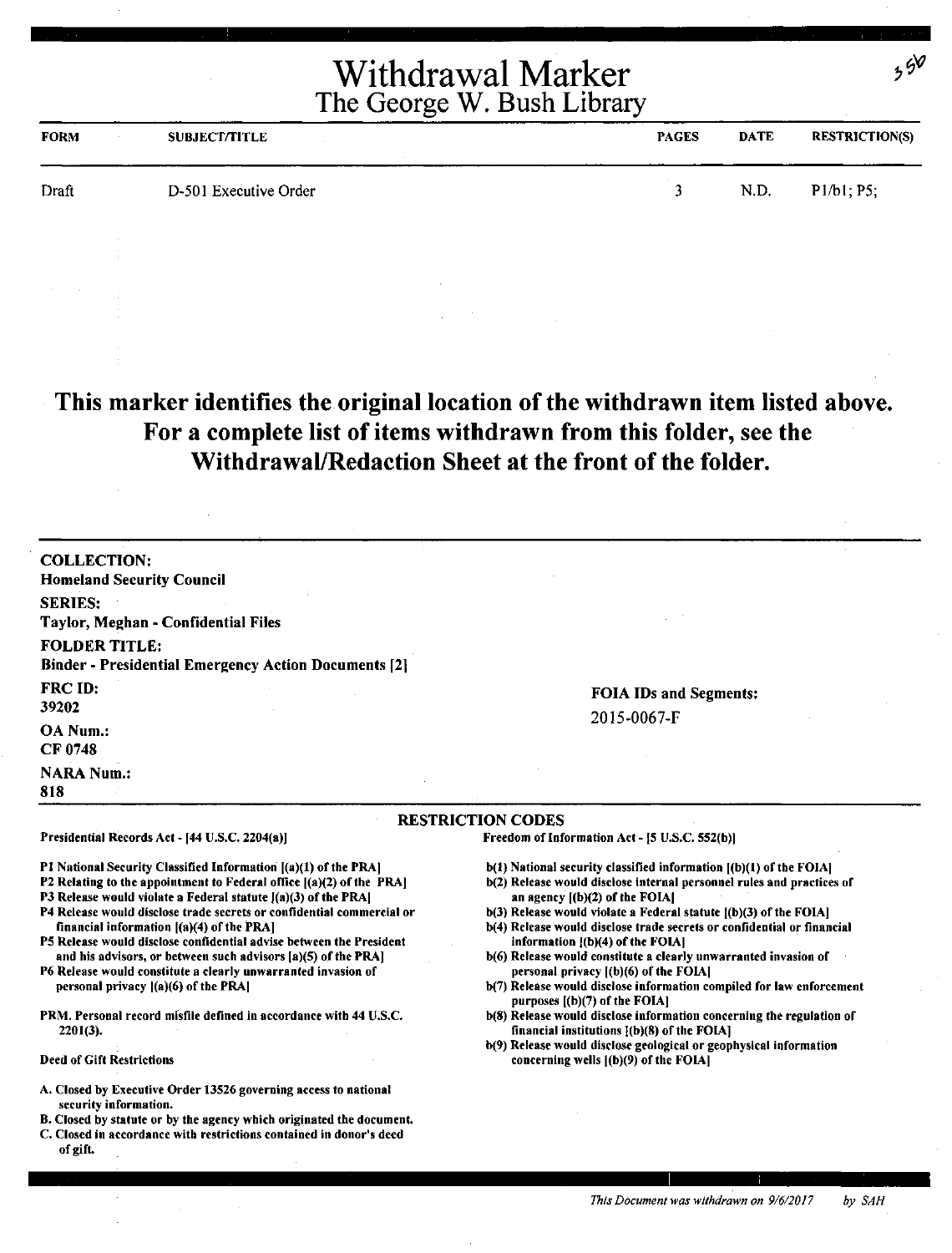| <b>FORM</b> | <b>SUBJECT/TITLE</b> | <b>PAGES</b> | <b>DATE</b> | <b>RESTRICTION(S)</b> |
|-------------|----------------------|--------------|-------------|-----------------------|
| Draft       | D-501 Comments       | <u>ົ</u>     | N.D.        | P1/b1; P5;            |
|             |                      |              |             |                       |

#### **This marker identifies the original location of the withdrawn item listed above. For a complete list of items withdrawn from this folder, see the Withdrawal/Redaction Sheet at the front of the folder.**

| <b>COLLECTION:</b>                                                                                                                     |                                                                                                                       |  |
|----------------------------------------------------------------------------------------------------------------------------------------|-----------------------------------------------------------------------------------------------------------------------|--|
| <b>Homeland Security Council</b>                                                                                                       |                                                                                                                       |  |
| <b>SERIES:</b>                                                                                                                         |                                                                                                                       |  |
| Taylor, Meghan - Confidential Files                                                                                                    |                                                                                                                       |  |
| <b>FOLDER TITLE:</b>                                                                                                                   |                                                                                                                       |  |
| <b>Binder - Presidential Emergency Action Documents [2]</b>                                                                            |                                                                                                                       |  |
| <b>FRC ID:</b>                                                                                                                         | <b>FOIA IDs and Segments:</b>                                                                                         |  |
| 39202                                                                                                                                  | 2015-0067-F                                                                                                           |  |
| OA Num.:<br>CF 0748                                                                                                                    |                                                                                                                       |  |
| <b>NARA Num.:</b><br>818                                                                                                               |                                                                                                                       |  |
|                                                                                                                                        | <b>RESTRICTION CODES</b>                                                                                              |  |
| Presidential Records Act - [44 U.S.C. 2204(a)]                                                                                         | Freedom of Information Act - [5 U.S.C. 552(b)]                                                                        |  |
| P1 National Security Classified Information [(a)(1) of the PRA]                                                                        | b(1) National security classified information [(b)(1) of the FOIA]                                                    |  |
| P2 Relating to the appointment to Federal office [(a)(2) of the PRA]<br>P3 Release would violate a Federal statute ((a)(3) of the PRA] | b(2) Release would disclose internal personnel rules and practices of<br>an agency $(1)(2)$ of the FOIA]              |  |
| P4 Release would disclose trade secrets or confidential commercial or                                                                  | b(3) Release would violate a Federal statute [(b)(3) of the FOIA]                                                     |  |
| financial information $[(a)(4)$ of the PRA]<br>P5 Release would disclose confidential advise between the President                     | b(4) Release would disclose trade secrets or confidential or financial<br>information $[(b)(4)$ of the FOIA]          |  |
| and his advisors, or between such advisors [a](5) of the PRA]                                                                          | b(6) Release would constitute a clearly unwarranted invasion of                                                       |  |
| P6 Release would constitute a clearly unwarranted invasion of                                                                          | personal privacy [(b)(6) of the FOIA]                                                                                 |  |
| personal privacy $[(a)(6)$ of the PRA]                                                                                                 | b(7) Release would disclose information compiled for law enforcement<br>purposes $[(b)(7)$ of the FOIA]               |  |
| PRM. Personal record misfile defined in accordance with 44 U.S.C.<br>$2201(3)$ .                                                       | b(8) Release would disclose information concerning the regulation of<br>financial institutions $[(b)(8)$ of the FOIA] |  |
|                                                                                                                                        | b(9) Release would disclose geological or geophysical information                                                     |  |

Deed of Gift Restrictions

- A. Closed by Executive Order 13526 governing access to national security information.
- 8. Closed by statute or by the agency which originated the document.
- C. Closed in accordance with restrictions contained in donor's deed of gift.

*This Document was withdrawn on 9/612017 by SAH* 

concerning wells ({b)(9) of the FOIA)

 $35^{\circ}$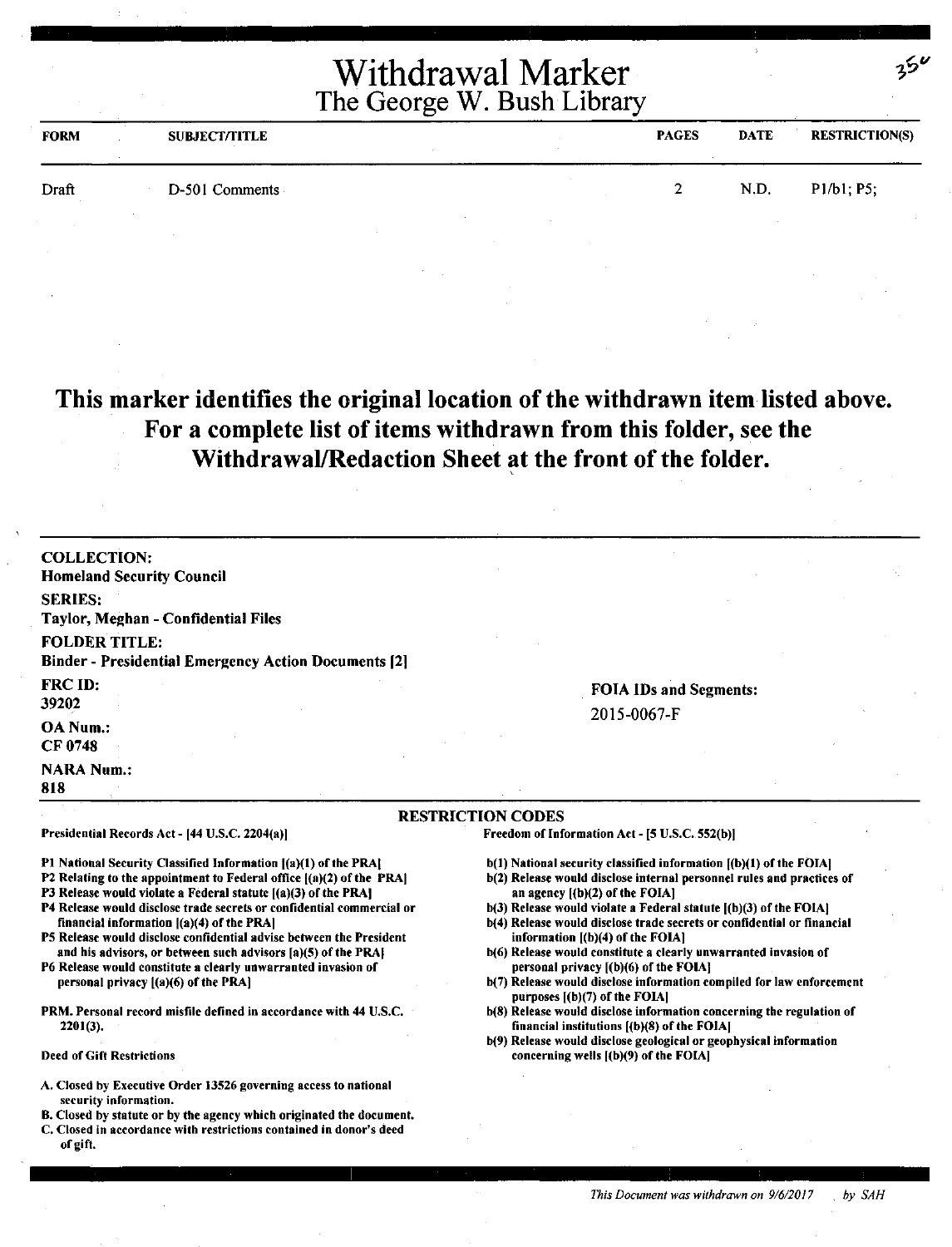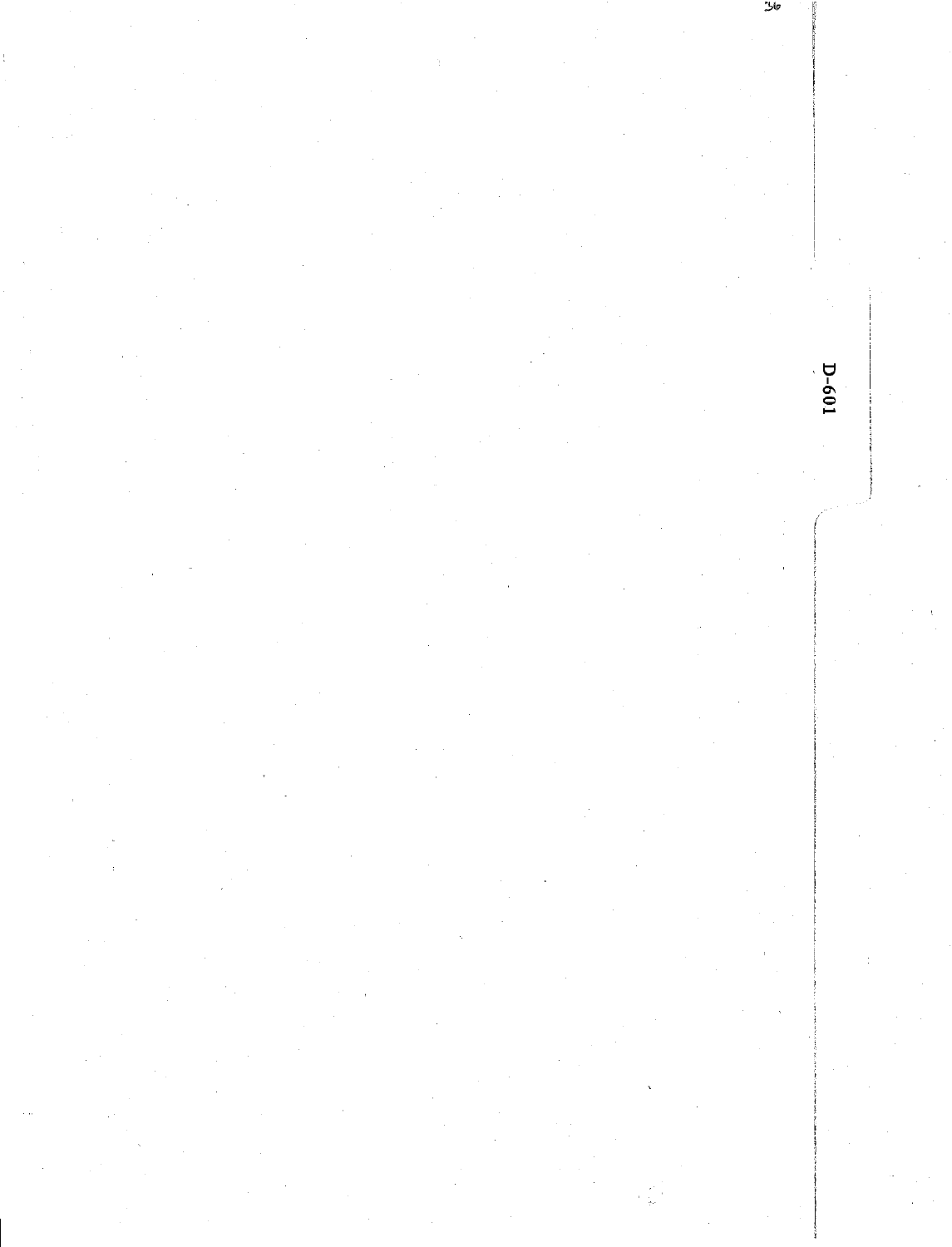| <b>FORM</b> | <b>SUBJECT/TITLE</b>                                     | <b>PAGES</b> | <b>DATE</b> | <b>RESTRICTION(S)</b> |
|-------------|----------------------------------------------------------|--------------|-------------|-----------------------|
| Draft       | [Memorandum] - To: Steven Bradbury - From: Stanley Sokul |              |             | 11/09/2007 P1/b1: P5; |

#### **This marker identifies the original location of the withdrawn item listed above. For a complete list of items withdrawn from this folder, see the Withdrawal/Redaction Sheet at the front of the folder.**

| <b>COLLECTION:</b><br><b>Homeland Security Council</b>                                                                                                                 |                                                                                                                     |
|------------------------------------------------------------------------------------------------------------------------------------------------------------------------|---------------------------------------------------------------------------------------------------------------------|
| <b>SERIES:</b>                                                                                                                                                         |                                                                                                                     |
| Taylor, Meghan - Confidential Files                                                                                                                                    |                                                                                                                     |
|                                                                                                                                                                        |                                                                                                                     |
| <b>FOLDER TITLE:</b>                                                                                                                                                   |                                                                                                                     |
| <b>Binder - Presidential Emergency Action Documents [2]</b>                                                                                                            |                                                                                                                     |
| <b>FRC ID:</b>                                                                                                                                                         | <b>FOIA IDs and Segments:</b>                                                                                       |
| 39202                                                                                                                                                                  | 2015-0067-F                                                                                                         |
| <b>OA Num.:</b>                                                                                                                                                        |                                                                                                                     |
| CF 0748                                                                                                                                                                |                                                                                                                     |
| <b>NARA Num.:</b>                                                                                                                                                      |                                                                                                                     |
| 818                                                                                                                                                                    |                                                                                                                     |
|                                                                                                                                                                        |                                                                                                                     |
|                                                                                                                                                                        | <b>RESTRICTION CODES</b>                                                                                            |
| Presidential Records Act - [44 U.S.C. 2204(a)]                                                                                                                         | Freedom of Information Act - [5 U.S.C. 552(b)]                                                                      |
| P1 National Security Classified Information [(a)(1) of the PRA]                                                                                                        | b(1) National security classified information [(b)(1) of the FOIA]                                                  |
| P2 Relating to the appointment to Federal office {(a)(2) of the PRA]                                                                                                   | b(2) Release would disclose internal personnel rules and practices of                                               |
| P3 Release would violate a Federal statute [(a)(3) of the PRA]                                                                                                         | an agency $[(b)(2)$ of the FOIA]                                                                                    |
| P4 Release would disclose trade secrets or confidential commercial or                                                                                                  | $b(3)$ Release would violate a Federal statute $(b)(3)$ of the FOIA                                                 |
| financial information $[(a)(4)$ of the PRA]<br>P5 Release would disclose confidential advise between the President                                                     | b(4) Release would disclose trade secrets or confidential or financial<br>information [(b)(4) of the FOIA]          |
| and his advisors, or between such advisors [a)(5) of the PRA]                                                                                                          | b(6) Release would constitute a clearly unwarranted invasion of                                                     |
|                                                                                                                                                                        | personal privacy ((b)(6) of the FOIA]                                                                               |
|                                                                                                                                                                        |                                                                                                                     |
| personal privacy ((a)(6) of the PRA]                                                                                                                                   | b(7) Release would disclose information compiled for law enforcement<br>purposes $($ (b) $(7)$ of the FOIA]         |
| $2201(3)$ .                                                                                                                                                            | b(8) Release would disclose information concerning the regulation of<br>financial institutions [(b)(8) of the FOIA] |
| P6 Release would constitute a clearly unwarranted invasion of<br>PRM. Personal record misfile defined in accordance with 44 U.S.C.<br><b>Deed of Gift Restrictions</b> | b(9) Release would disclose geological or geophysical information<br>concerning wells $(1)(9)$ of the FOIA]         |

8. Closed by statute or by the agency which originated the document.

C. Closed in accordance with restrictions contained in donor's deed of gift.

*This Document was withdrawn on 9/6/2017 by SAH*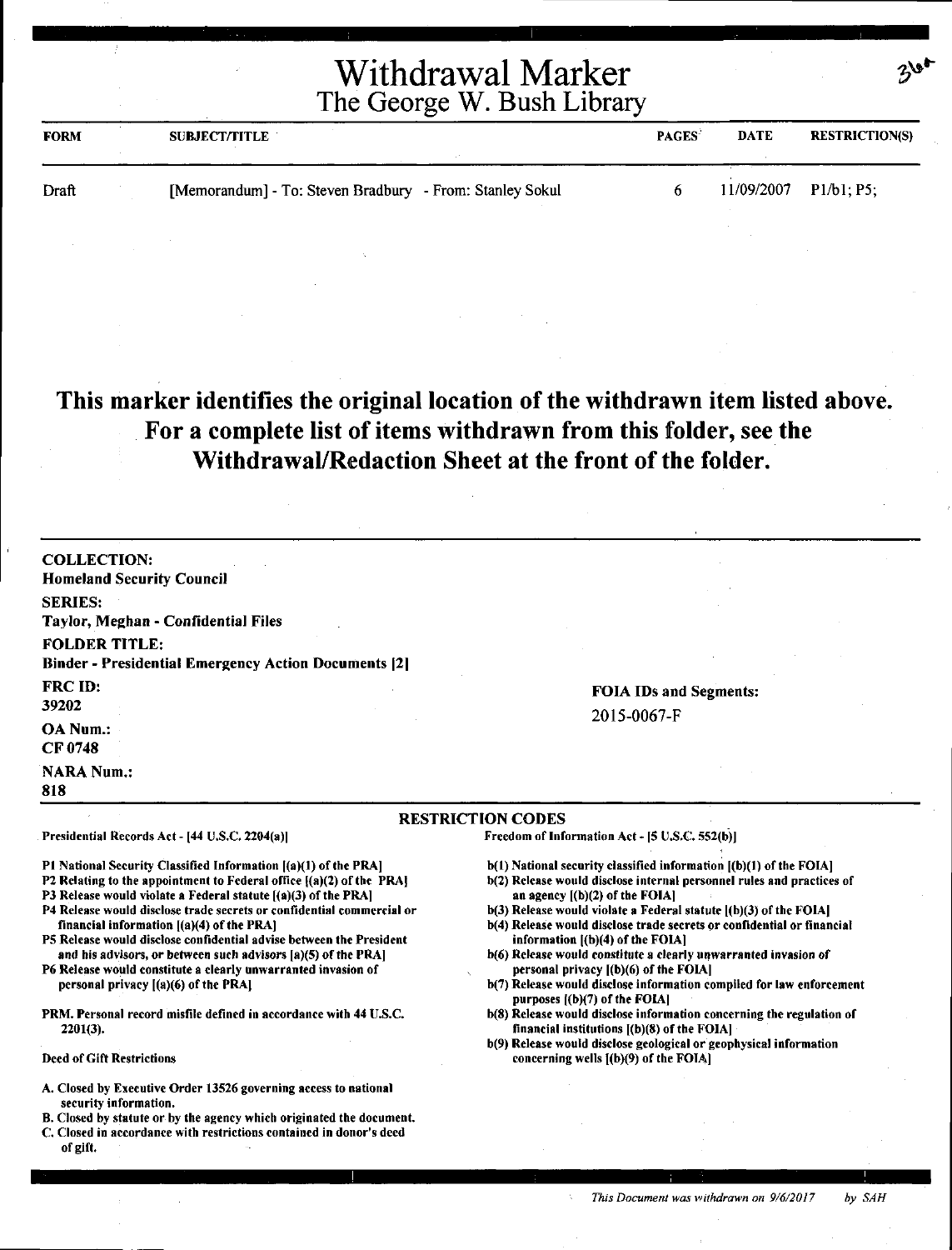| <b>FORM</b> | <b>SUBJECT/TITLE</b>          | <b>PAGES</b> | <b>DATE</b> | <b>RESTRICTION(S)</b> |
|-------------|-------------------------------|--------------|-------------|-----------------------|
| Draft       | D-601, D-602, D-603 and D-604 | 20           | N.D.        | P1/b1; P5;            |
|             |                               |              |             |                       |

### **This marker identifies the original location of the withdrawn item listed above. For a complete list of items withdrawn from this folder, see the Withdrawal/Redaction Sheet at the front of the folder.**

| <b>COLLECTION:</b><br><b>Homeland Security Council</b>                                                                                      |                                                                                                                      |
|---------------------------------------------------------------------------------------------------------------------------------------------|----------------------------------------------------------------------------------------------------------------------|
| <b>SERIES:</b>                                                                                                                              |                                                                                                                      |
| Taylor, Meghan - Confidential Files                                                                                                         |                                                                                                                      |
| <b>FOLDER TITLE:</b>                                                                                                                        |                                                                                                                      |
| <b>Binder - Presidential Emergency Action Documents [2]</b>                                                                                 |                                                                                                                      |
| FRC ID:                                                                                                                                     |                                                                                                                      |
| 39202                                                                                                                                       | <b>FOIA IDs and Segments:</b>                                                                                        |
| OA Num.:                                                                                                                                    | 2015-0067-F                                                                                                          |
| <b>CF 0748</b>                                                                                                                              |                                                                                                                      |
| <b>NARA Num.:</b>                                                                                                                           |                                                                                                                      |
| 818                                                                                                                                         |                                                                                                                      |
|                                                                                                                                             | <b>RESTRICTION CODES</b>                                                                                             |
| Presidential Records Act - [44 U.S.C. 2204(a)]                                                                                              | Freedom of Information Act - [5 U.S.C. 552(b)]                                                                       |
| P1 National Security Classified Information [(a)(1) of the PRA]                                                                             | b(1) National security classified information ((b)(1) of the FOIA]                                                   |
| <b>P2</b> Relating to the appointment to Federal office [(a)(2) of the PRA]                                                                 | b(2) Release would disclose internal personnel rules and practices of                                                |
| P3 Release would violate a Federal statute ((a)(3) of the PRA!<br>P4 Release would disclose trade secrets or confidential commercial or     | an agency $[(b)(2)$ of the FOIA]<br>$b(3)$ Release would violate a Federal statute $(6)(3)$ of the FOIA]             |
| financial information $[(a)(4)$ of the PRA]                                                                                                 | b(4) Release would disclose trade secrets or confidential or financial                                               |
| P5 Release would disclose confidential advise between the President                                                                         | information [(b)(4) of the FOIA]                                                                                     |
| and his advisors, or between such advisors (a)(5) of the PRA]<br>P6 Release would constitute a clearly unwarranted invasion of              | b(6) Release would constitute a clearly unwarranted invasion of<br>personal privacy $[(b)(6)$ of the FOIA]           |
| personal privacy [(a)(6) of the PRA]                                                                                                        | b(7) Release would disclose information compiled for law enforcement                                                 |
|                                                                                                                                             | purposes $[(b)(7)$ of the FOIA]                                                                                      |
| PRM. Personal record misfile defined in accordance with 44 U.S.C.<br>$2201(3)$ .                                                            | b(8) Release would disclose information concerning the regulation of<br>financial institutions $(6)(8)$ of the FOIA] |
|                                                                                                                                             | b(9) Release would disclose geological or geophysical information                                                    |
| <b>Deed of Gift Restrictions</b>                                                                                                            | concerning wells $($ (b) $(9)$ of the FOIA $\}$                                                                      |
| A. Closed by Executive Order 13526 governing access to national                                                                             |                                                                                                                      |
| security information.                                                                                                                       |                                                                                                                      |
| B. Closed by statute or by the agency which originated the document.<br>C. Closed in accordance with restrictions contained in donor's deed |                                                                                                                      |
| of gift.                                                                                                                                    |                                                                                                                      |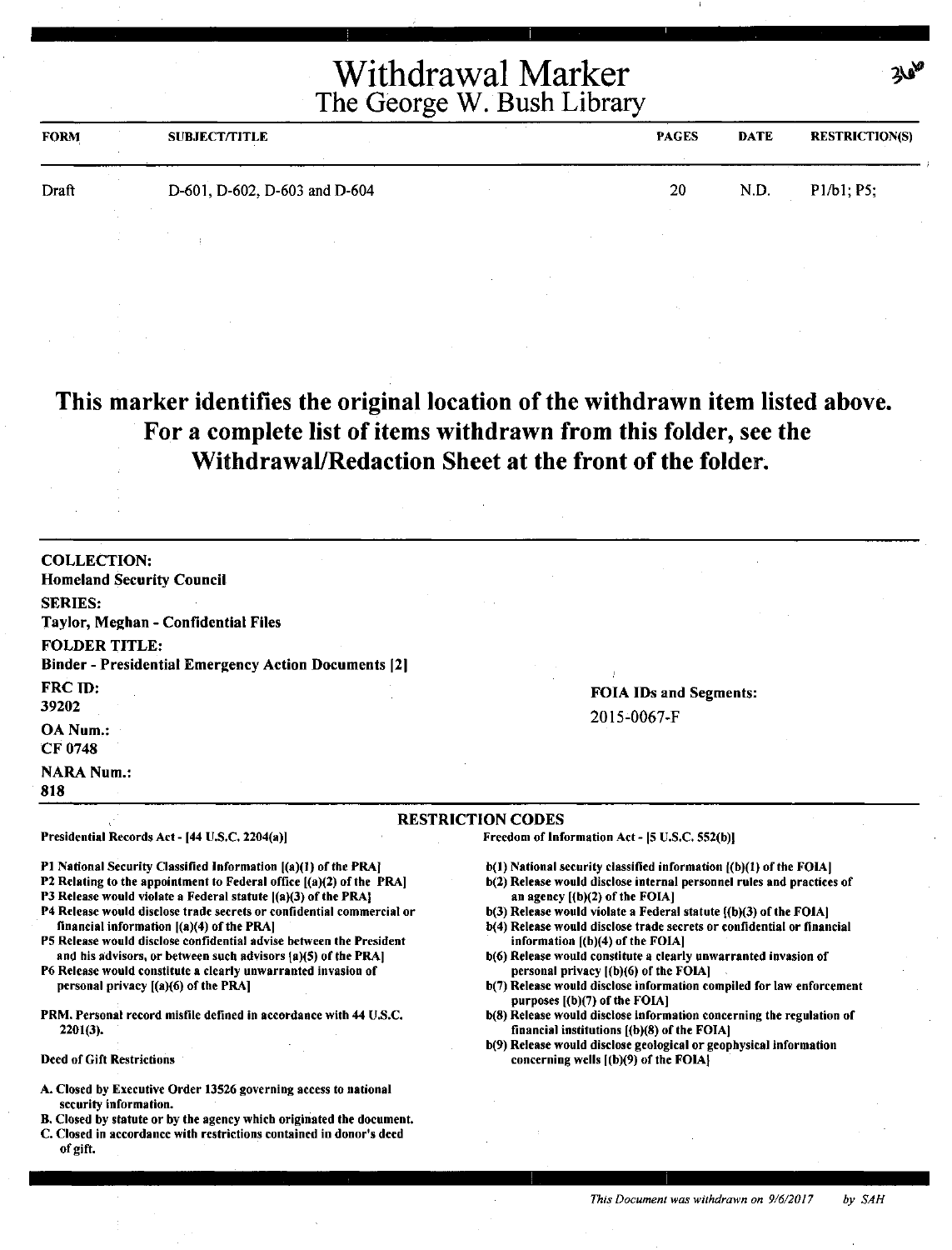| <b>FORM</b> | <b>SUBJECT/TITLE</b>                   | <b>PAGES</b> | <b>DATE</b> | <b>RESTRICTION(S)</b> |
|-------------|----------------------------------------|--------------|-------------|-----------------------|
| Draft       | D-601, D-602, D-603 and D-604 Comments | 40           | N.D.        | P1/b1: P5;            |

#### **This marker identifies the original location of the withdrawn item listed above. For a complete list of items withdrawn from this folder, see the Withdrawal/Redaction Sheet at the front of the folder.**

| <b>COLLECTION:</b>                                                                                                 |                                                                                                                                             |
|--------------------------------------------------------------------------------------------------------------------|---------------------------------------------------------------------------------------------------------------------------------------------|
| <b>Homeland Security Council</b>                                                                                   |                                                                                                                                             |
| <b>SERIES:</b>                                                                                                     |                                                                                                                                             |
| Taylor, Meghan - Confidential Files                                                                                |                                                                                                                                             |
| <b>FOLDER TITLE:</b>                                                                                               |                                                                                                                                             |
| <b>Binder - Presidential Emergency Action Documents [2]</b>                                                        |                                                                                                                                             |
| <b>FRC ID:</b>                                                                                                     | <b>FOIA IDs and Segments:</b>                                                                                                               |
| 39202                                                                                                              |                                                                                                                                             |
| OA Num.:                                                                                                           | 2015-0067-F                                                                                                                                 |
| <b>CF 0748</b>                                                                                                     |                                                                                                                                             |
| <b>NARA Num.:</b>                                                                                                  |                                                                                                                                             |
| 818                                                                                                                |                                                                                                                                             |
|                                                                                                                    | <b>RESTRICTION CODES</b>                                                                                                                    |
| Presidential Records Act - [44 U.S.C. 2204(a)]                                                                     | Freedom of Information Act - [5 U.S.C. 552(b)]                                                                                              |
| P1 National Security Classified Information [(a)(1) of the PRA]                                                    | $b(1)$ National security classified information $(a)(1)$ of the FOIA]                                                                       |
| P2 Relating to the appointment to Federal office $[(a)(2)$ of the PRA]                                             | b(2) Release would disclose internal personnel rules and practices of                                                                       |
| P3 Release would violate a Federal statute [(a)(3) of the PRA]                                                     | an agency $(1b)(2)$ of the FOIA?                                                                                                            |
| P4 Release would disclose trade secrets or confidential commercial or<br>financial information [(a)(4) of the PRA] | b(3) Release would violate a Federal statute ((b)(3) of the FOIA!<br>b(4) Release would disclose trade secrets or confidential or financial |
| P5 Release would disclose confidential advise between the President                                                | information [(b)(4) of the FOIA]                                                                                                            |
| and his advisors, or between such advisors [a](5) of the PRA]                                                      | b(6) Release would constitute a clearly unwarranted invasion of                                                                             |
| P6 Release would constitute a clearly unwarranted invasion of                                                      | personal privacy [(b)(6) of the FOIA]                                                                                                       |
| personal privacy [(a)(6) of the PRA]                                                                               | b(7) Release would disclose information compiled for law enforcement<br>purposes [(b)(7) of the FOIA]                                       |
| PRM. Personal record misfile defined in accordance with 44 U.S.C.                                                  | b(8) Release would disclose information concerning the regulation of                                                                        |
| $2201(3)$ .                                                                                                        | financial institutions $ (b)(8)$ of the FOIA]                                                                                               |
| <b>Deed of Gift Restrictions</b>                                                                                   | b(9) Release would disclose geological or geophysical information<br>concerning wells [(b)(9) of the FOIA]                                  |
|                                                                                                                    |                                                                                                                                             |
| A. Closed by Executive Order 13526 governing access to national<br>security information.                           |                                                                                                                                             |
| B. Closed by statute or by the agency which originated the document.                                               |                                                                                                                                             |
| C. Closed in accordance with restrictions contained in donor's deed<br>of gift.                                    |                                                                                                                                             |

 $360$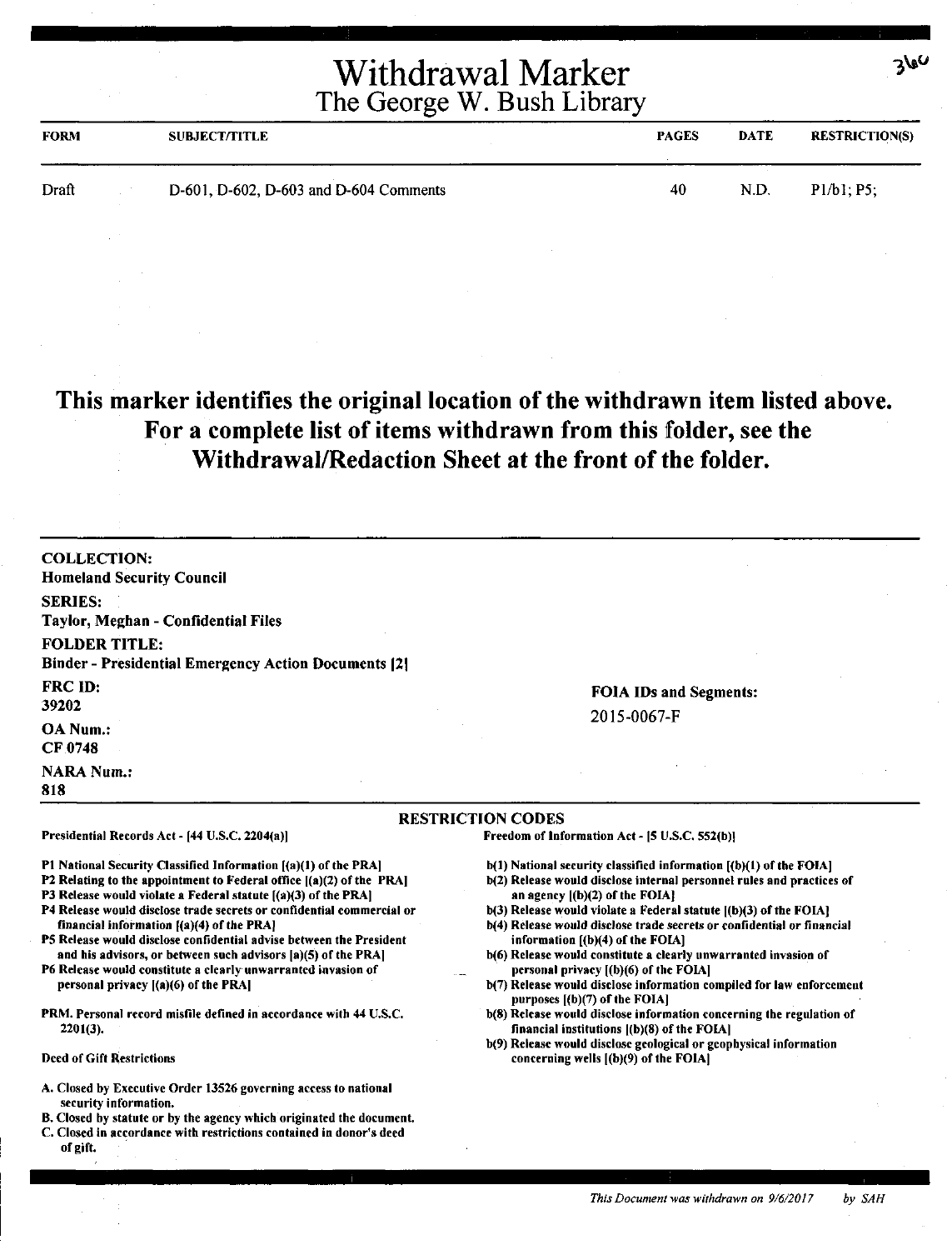51

 $D-701$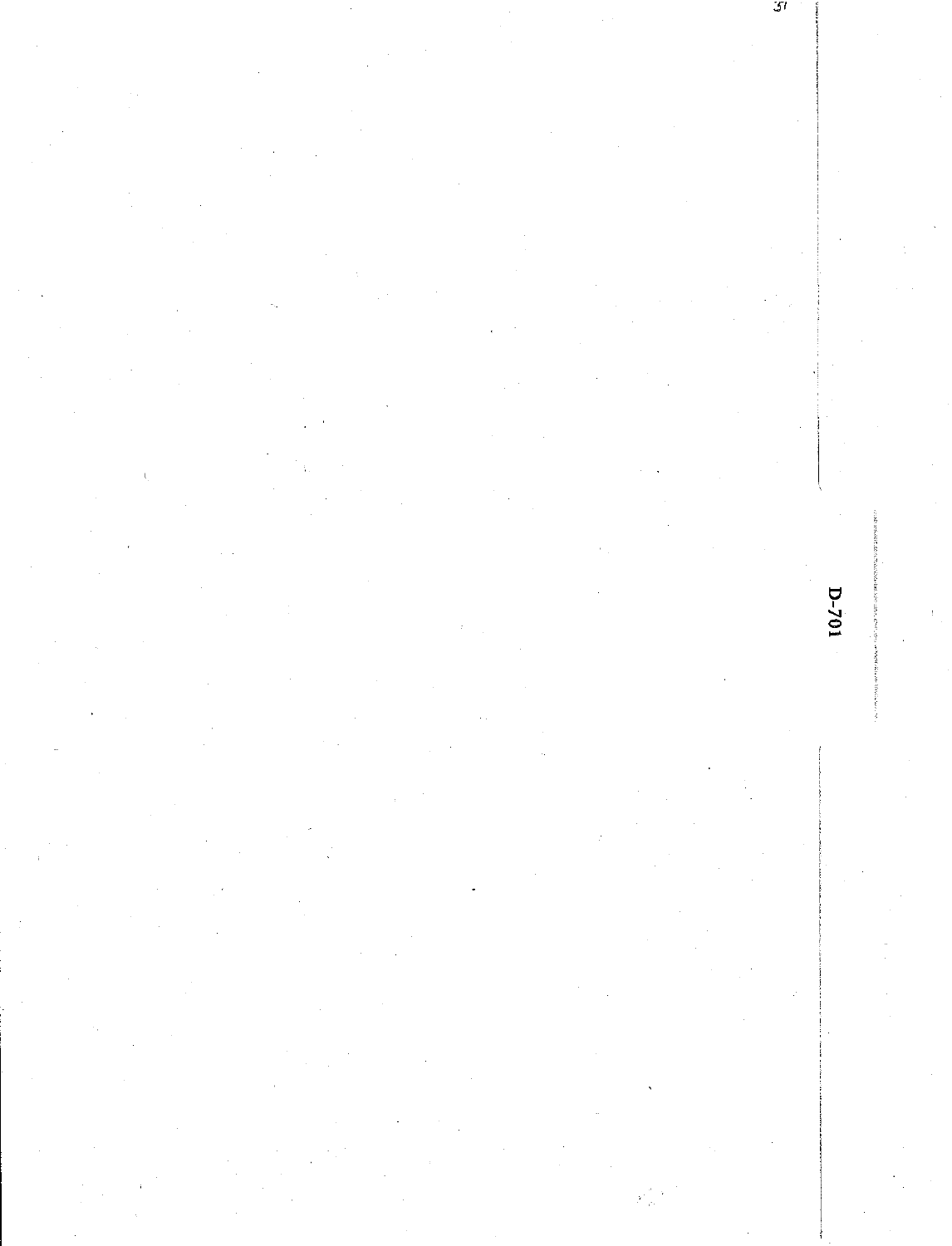| <b>FORM</b> | SUBJECT/TITLE | <b>PAGES</b> | <b>DATE</b> | <b>RESTRICTION(S)</b> |
|-------------|---------------|--------------|-------------|-----------------------|
| Draft       | D-701         | o            | 05/2006     | P1/b1, P5;            |

#### **This marker identifies the original location of the withdrawn item listed above. For a complete list of items withdrawn from this folder, see the Withdrawal/Redaction Sheet at the front of the folder.**

| <b>COLLECTION:</b><br><b>Homeland Security Council</b>                                                                                                                                                                                                                                                                                                                                                                                                                                                                                                                             |                                                                                                                                                                                                                                                                                                                                                                                                                                                                                                                                                                                             |  |
|------------------------------------------------------------------------------------------------------------------------------------------------------------------------------------------------------------------------------------------------------------------------------------------------------------------------------------------------------------------------------------------------------------------------------------------------------------------------------------------------------------------------------------------------------------------------------------|---------------------------------------------------------------------------------------------------------------------------------------------------------------------------------------------------------------------------------------------------------------------------------------------------------------------------------------------------------------------------------------------------------------------------------------------------------------------------------------------------------------------------------------------------------------------------------------------|--|
| <b>SERIES:</b><br>Taylor, Meghan - Confidential Files                                                                                                                                                                                                                                                                                                                                                                                                                                                                                                                              |                                                                                                                                                                                                                                                                                                                                                                                                                                                                                                                                                                                             |  |
| <b>FOLDER TITLE:</b><br><b>Binder - Presidential Emergency Action Documents [2]</b>                                                                                                                                                                                                                                                                                                                                                                                                                                                                                                |                                                                                                                                                                                                                                                                                                                                                                                                                                                                                                                                                                                             |  |
| FRC ID:<br>39202                                                                                                                                                                                                                                                                                                                                                                                                                                                                                                                                                                   | <b>FOIA IDs and Segments:</b>                                                                                                                                                                                                                                                                                                                                                                                                                                                                                                                                                               |  |
| OA Num.:<br>CF 0748                                                                                                                                                                                                                                                                                                                                                                                                                                                                                                                                                                | 2015-0067-F                                                                                                                                                                                                                                                                                                                                                                                                                                                                                                                                                                                 |  |
| <b>NARA Num.:</b><br>818                                                                                                                                                                                                                                                                                                                                                                                                                                                                                                                                                           |                                                                                                                                                                                                                                                                                                                                                                                                                                                                                                                                                                                             |  |
|                                                                                                                                                                                                                                                                                                                                                                                                                                                                                                                                                                                    | <b>RESTRICTION CODES</b>                                                                                                                                                                                                                                                                                                                                                                                                                                                                                                                                                                    |  |
| Presidential Records Act - [44 U.S.C. 2204(a)]                                                                                                                                                                                                                                                                                                                                                                                                                                                                                                                                     | Freedom of Information Act - [5 U.S.C. 552(b)]                                                                                                                                                                                                                                                                                                                                                                                                                                                                                                                                              |  |
| P1 National Security Classified Information [(a)(1) of the PRA]<br>P2 Relating to the appointment to Federal office [(a)(2) of the PRA]<br>P3 Release would violate a Federal statute ((a)(3) of the PRA]<br>P4 Release would disclose trade secrets or confidential commercial or<br>financial information $[(a)(4)$ of the PRA]<br>P5 Release would disclose confidential advise between the President<br>and his advisors, or between such advisors [a](5) of the PRA]<br>P6 Release would constitute a clearly unwarranted invasion of<br>personal privacy ((a)(6) of the PRA] | b(1) National security classified information [(b)(1) of the FOIA]<br>b(2) Release would disclose internal personnel rules and practices of<br>an agency ((b)(2) of the FOIA]<br>$b(3)$ Release would violate a Federal statute $(a)(3)$ of the FOIA.<br>b(4) Release would disclose trade secrets or confidential or financial<br>information $[(b)(4)$ of the FOIA]<br>b(6) Release would constitute a clearly unwarranted invasion of<br>personal privacy ((b)(6) of the FOIA!<br>b(7) Release would disclose information compiled for law enforcement<br>purposes $(6)(7)$ of the FOIA] |  |
| PRM. Personal record misfile defined in accordance with 44 U.S.C.<br>$2201(3)$ .                                                                                                                                                                                                                                                                                                                                                                                                                                                                                                   | b(8) Release would disclose information concerning the regulation of<br>financial institutions $[(b)(8)$ of the FOIA]                                                                                                                                                                                                                                                                                                                                                                                                                                                                       |  |
| <b>Deed of Gift Restrictions</b>                                                                                                                                                                                                                                                                                                                                                                                                                                                                                                                                                   | b(9) Release would disclose geological or geophysical information<br>concerning wells ((b)(9) of the FOIA]                                                                                                                                                                                                                                                                                                                                                                                                                                                                                  |  |

- A. Closed by Executive Order 13526 governing access to national security information.
- B. Closed by statute or by the agency which originated the document. C. Closed in accordance with restrictions contained in donor's deed
- of gift.

*This Document was withdrawn on 9/6/2017* by SAH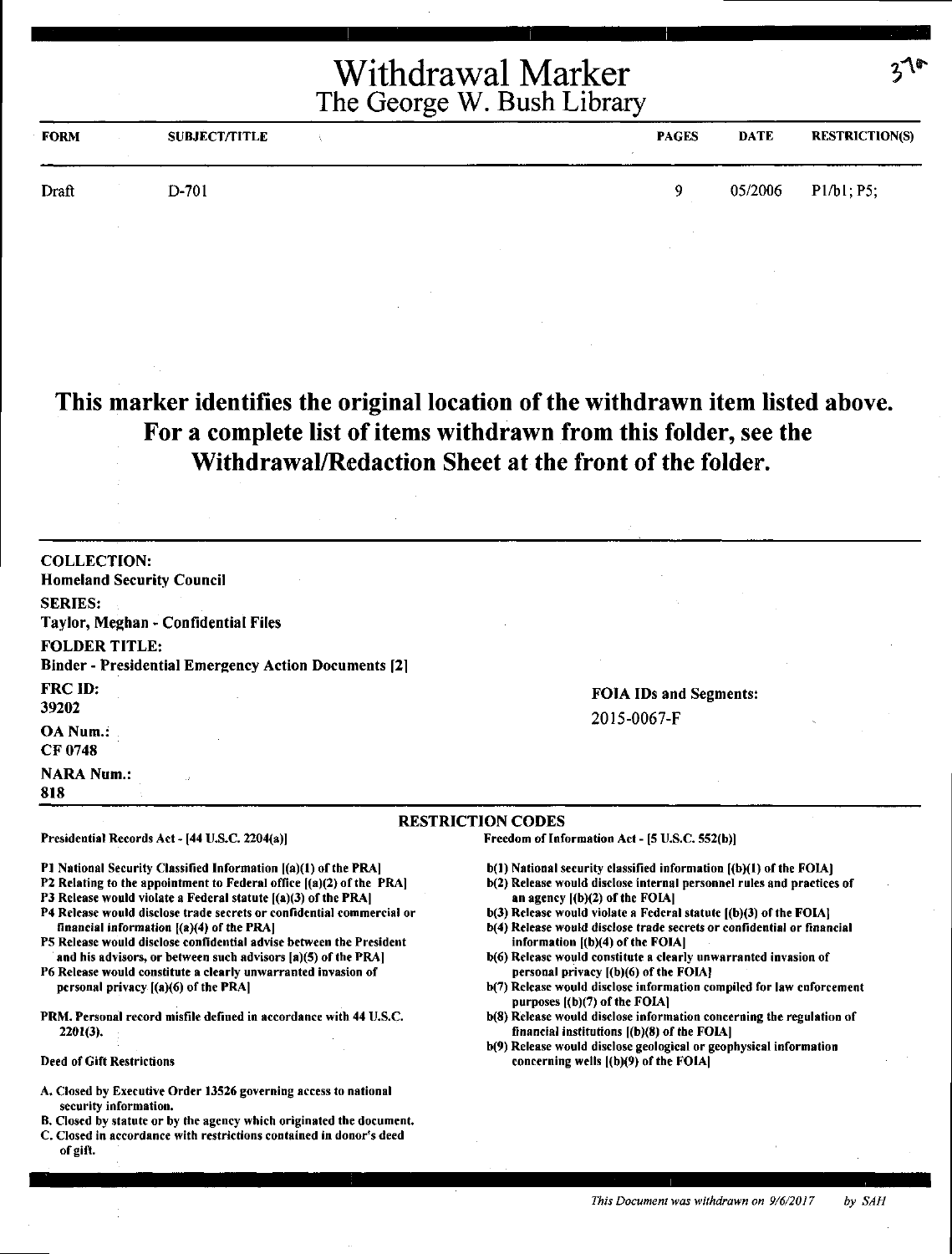#### E-101A & E-101B

 $\mathcal{L}_{\mathcal{L}}$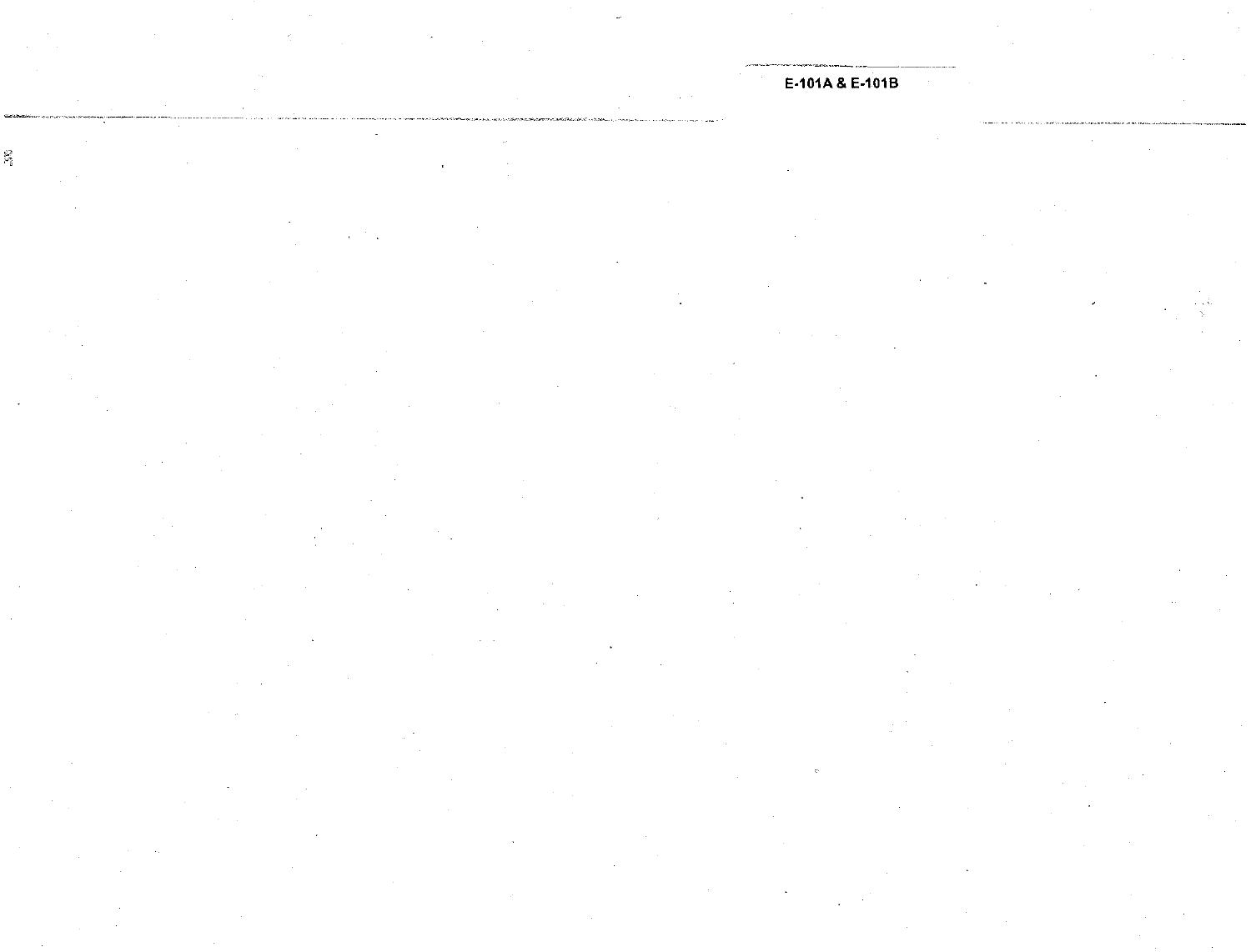$\omega_{\rm sf}$ 

# $E-102$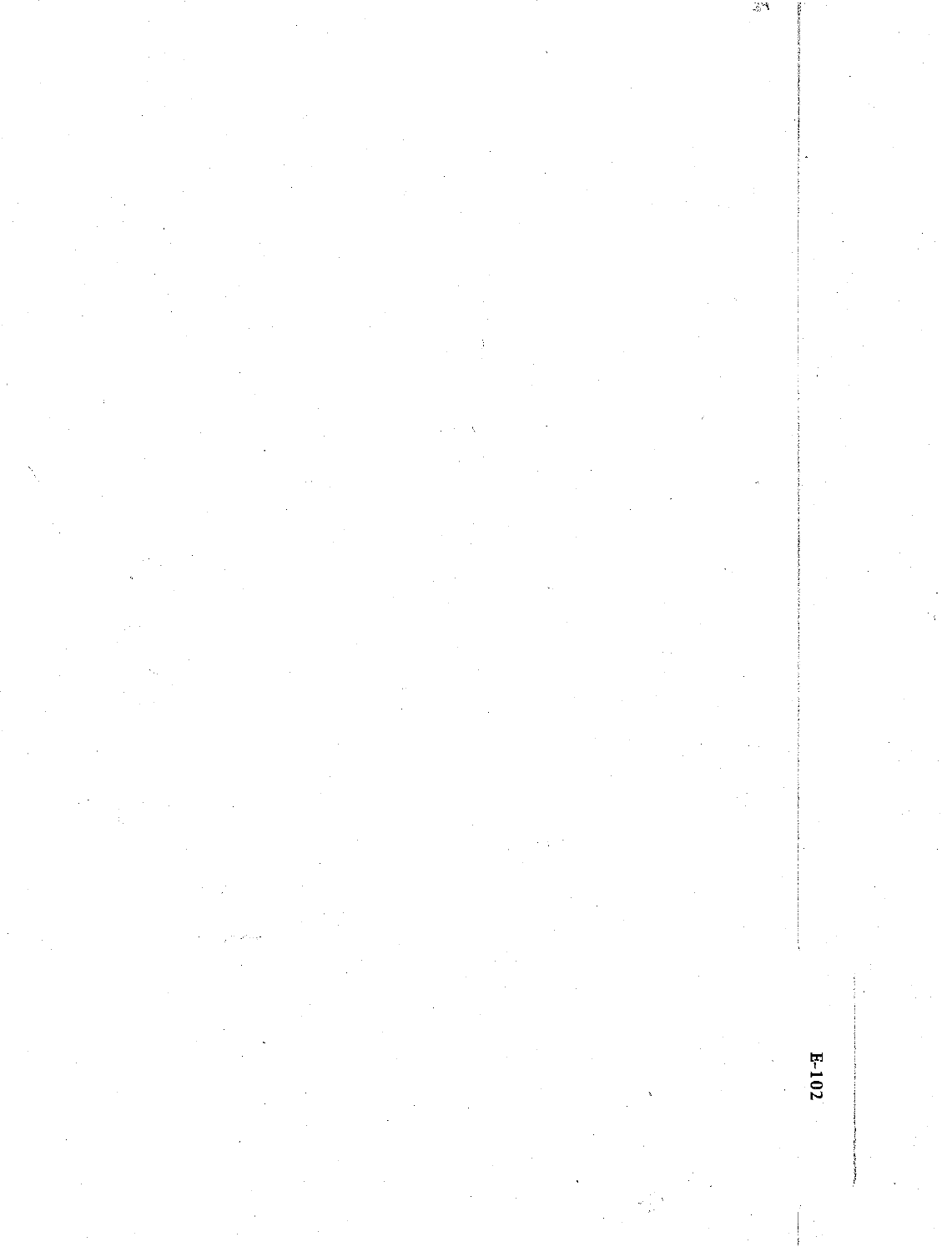$40^{\circ}$  $E-103$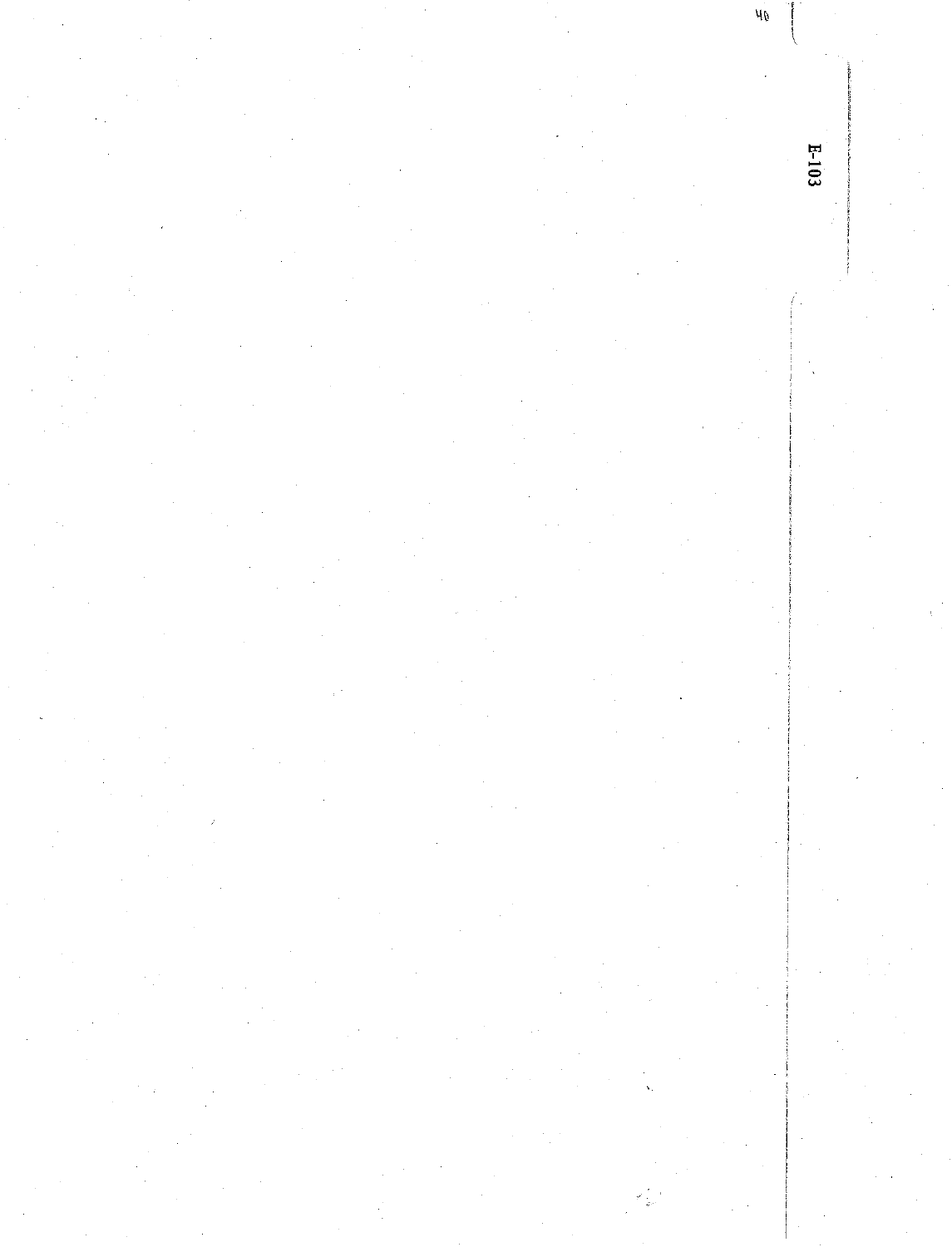$\mathcal{A}$  $E-201$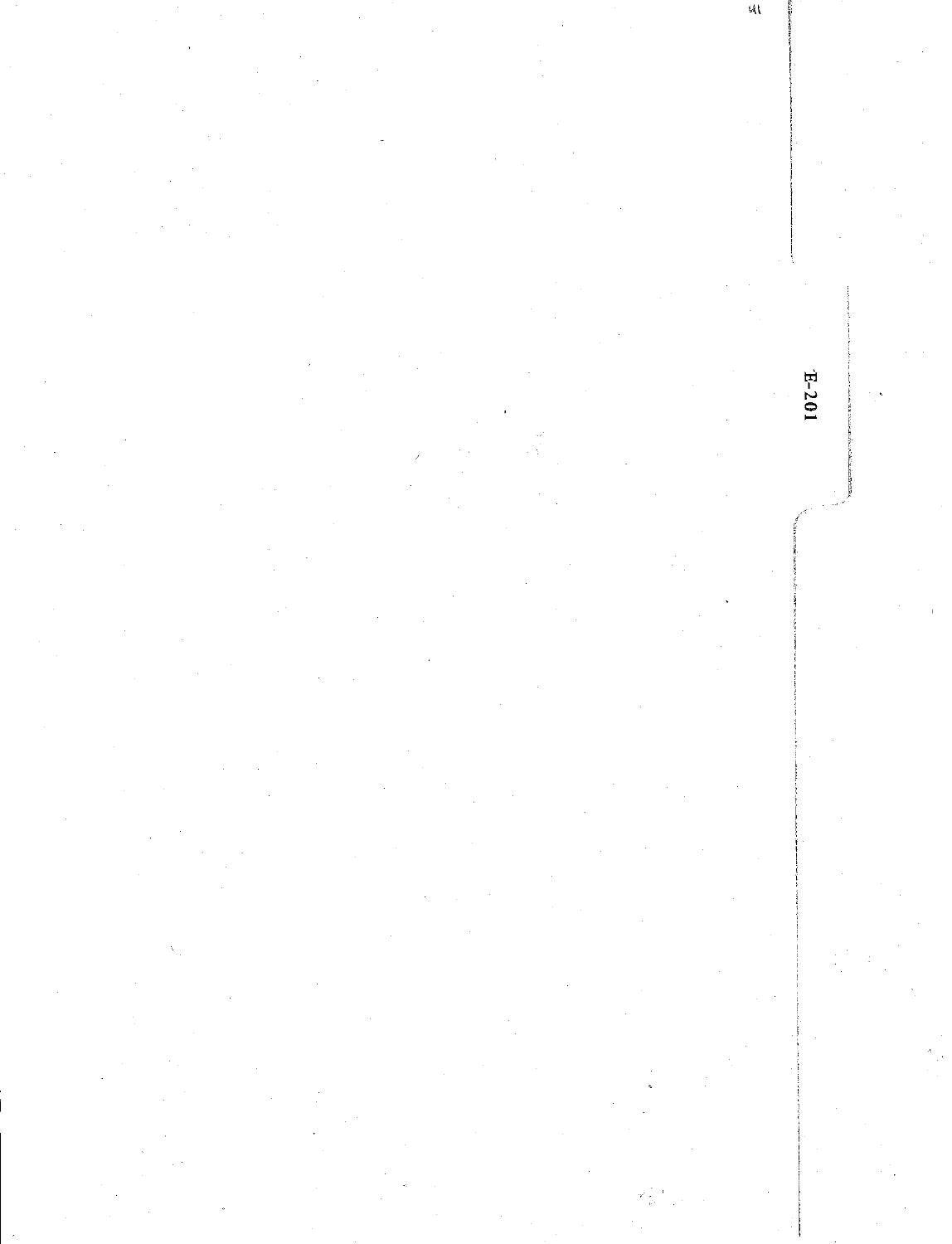$E - 202$ 

 $\sqrt{2}$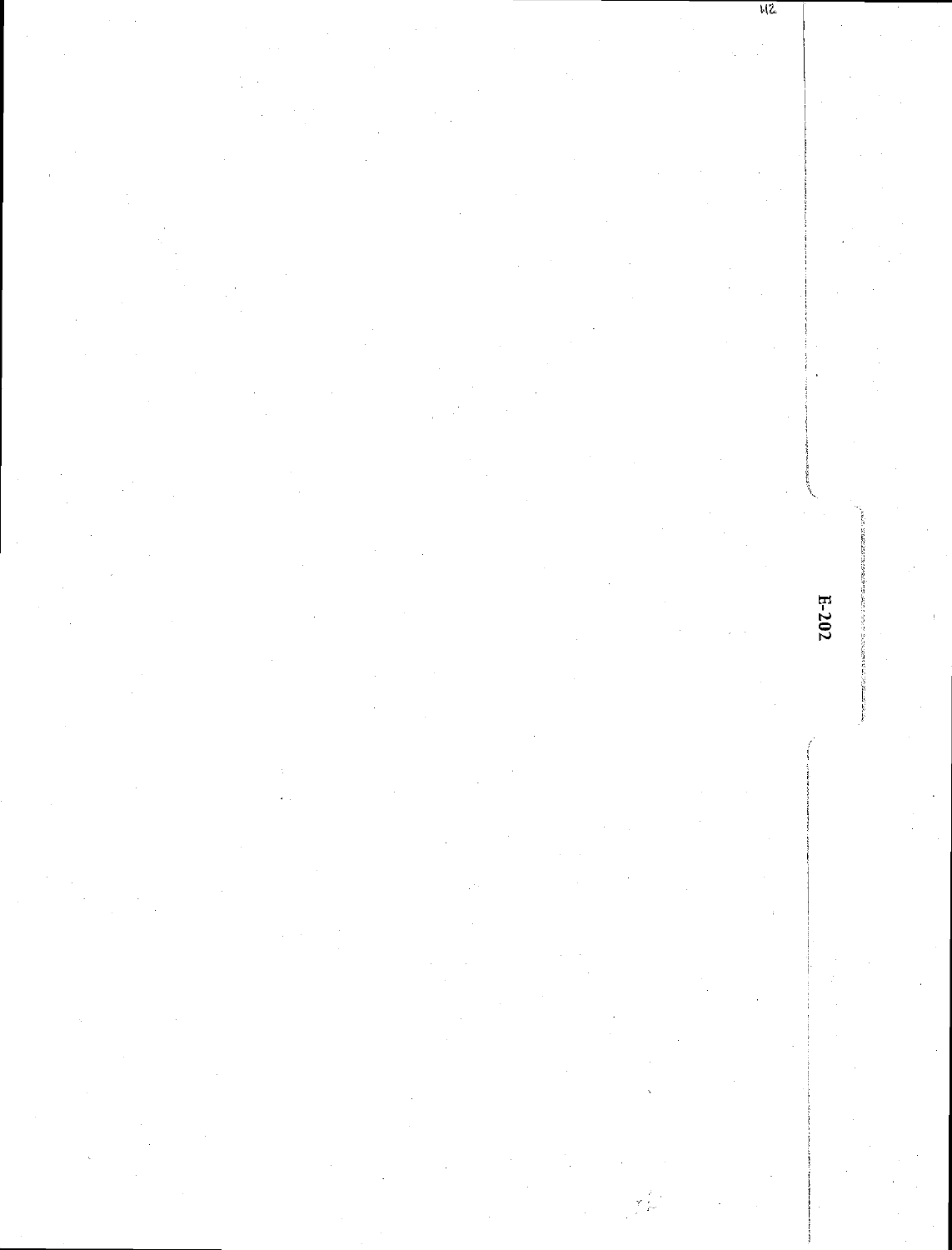$F-101$ 

 $\mathfrak{n}_2$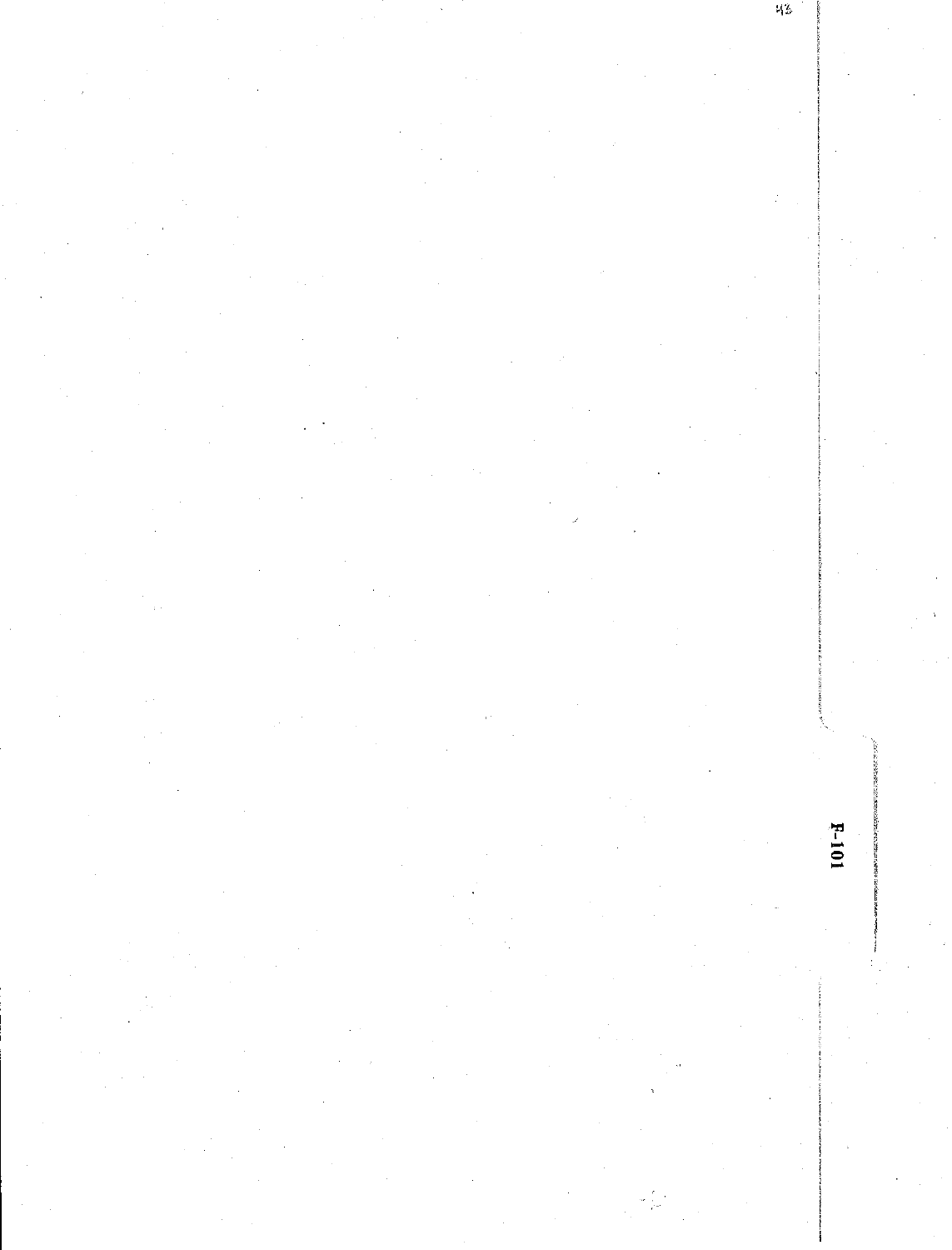| <b>FORM</b> | <b>SUBJECT/TITLE</b> | <b>PAGES</b> | <b>DATE</b> | <b>RESTRICTION(S)</b>        |
|-------------|----------------------|--------------|-------------|------------------------------|
| Draft       | $F-101$              | 13           | N.D.        | P1/b1, P5;<br><b>Service</b> |
|             |                      |              |             |                              |

#### **This marker identifies the original location of the withdrawn item listed above. For a complete list of items withdrawn from this folder, see the Withdrawal/Redaction Sheet at the front of the folder.**

COLLECTION: Homeland Security Council SERIES: Taylor, Meghan - Confidential Files FOLDER TITLE: Binder• Presidential Emergency Action Documents 121 FRCID: 39202 OA Num.: CF0748 **NARA Num.: 818** 

Presidential Records Act - (44 U.S.C. 2204(a)]

financial information ((a)(4) of the PRA)

personal privacy ((a)(6) of the PRA)

2201(3).

Deed of Gift Restrictions

#### FOIA IDs and Segments: 2015-0067-F

いづか

#### RESTRICTION CODES

Freedom of Information Act - [5 U.S.C. 552(b)]

- b(l) National security classified information ((b)(l) of the FOIA)
- b(2) Release would disclose internal personnel rules and practices of an agency l(b)(2) of the FOIA]
- b(3) Release would violate a Federal statute ((b)(3) of the FOIA]
- b(4) Release would disclose trade secrets or confidential or financial information ((b)(4) of the FOIA]
- b(6) Release would constitute a clearly unwarranted invasion of personal privacy [(b)(6) of the FOIA]
- b(7) Release would disclose information compiled for law enforcement purposes ((b)(7) of the FOIA]
- b(S) Release would disclose information concerning the regulation of financial institutions l(b)(S) of the FOIA)
- b(9) Release would disclose geological or geophysical information concerning wells  $[(b)(9)$  of the FOIA $]$

#### A. Closed by Executive Order 13S26 governing access to national security information.

Pl National Security Classified Information ((a)(l) of the PRAJ P2 Relating to the appointment to Federal office [(a)(2) of the PRA) P3 Release would violate a Federal statute [(a)(3) of the PRA] P4 Release would disclose trade secrets or confidential commercial or

PS Release would disclose confidential advise between the President and his advisors, or between such advisors [a)(5) of the PRA] P6 Release would constitute a clearly unwarranted invasion of

PRM. Personal record misfile defined in accordance with 44 U.S.C.

- B. Closed by statute or by the agency which originated the document.
- C. Closed in accordance with restrictions contained in donor's deed of gift.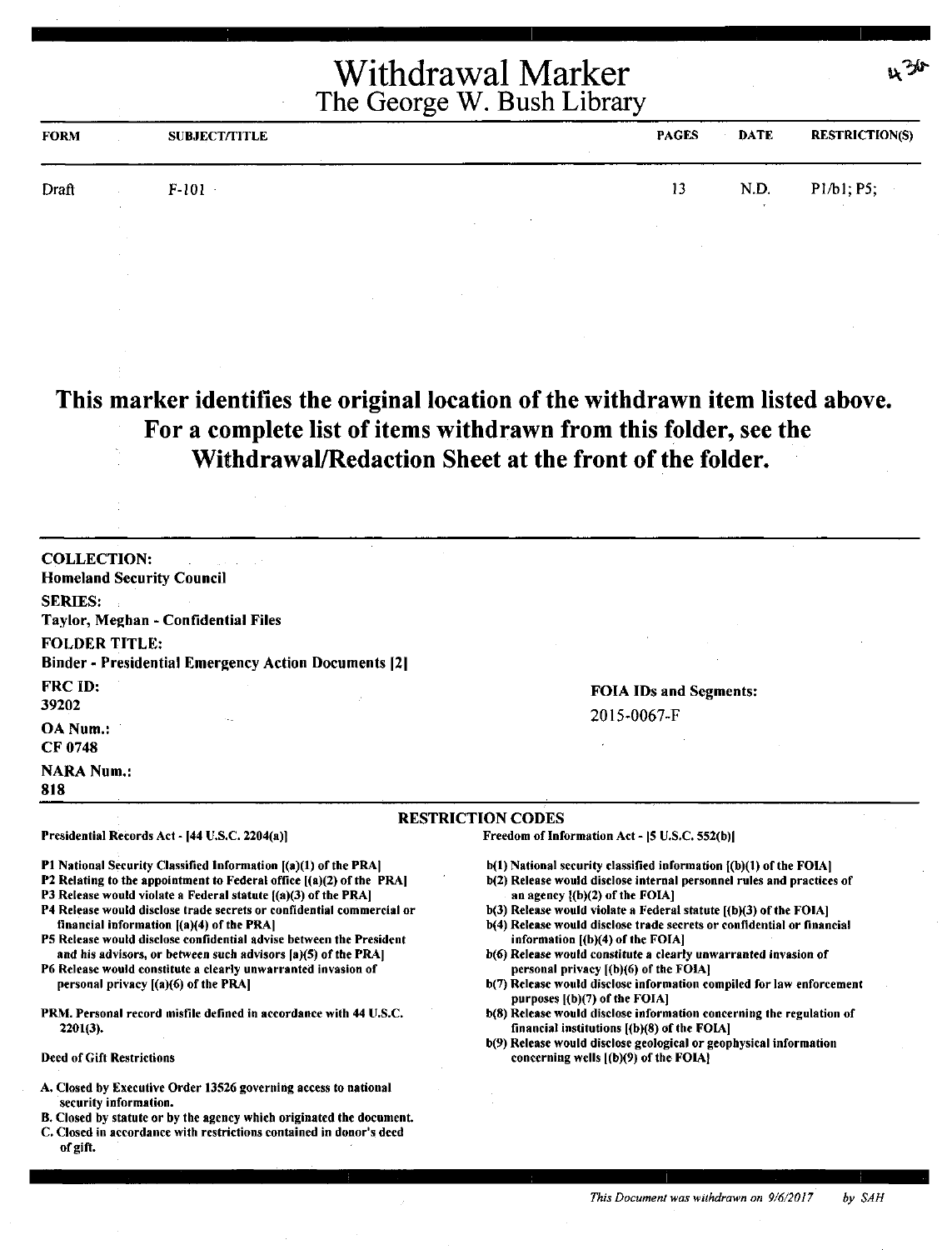$F-102$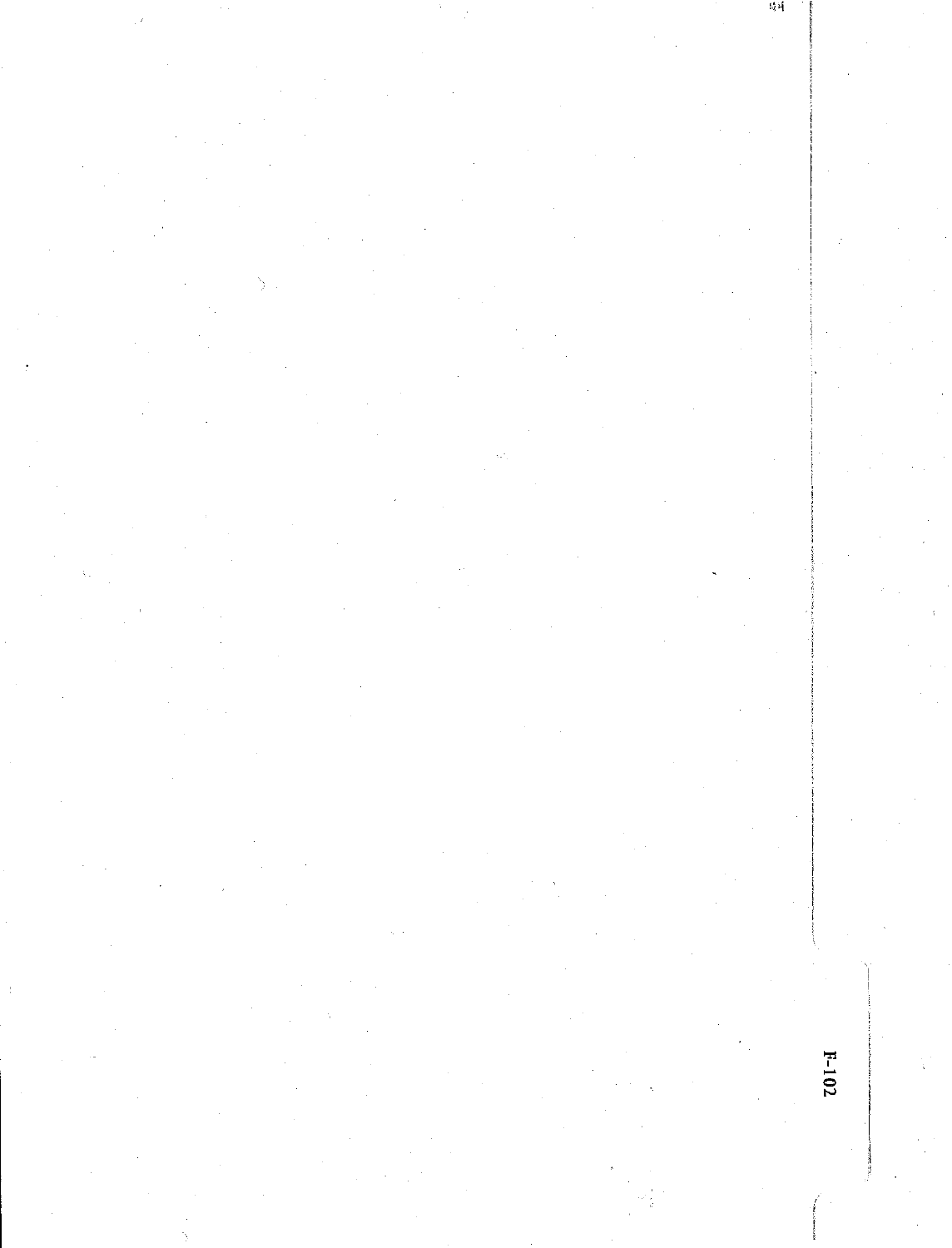| <b>FORM</b> | <b>SUBJECT/TITLE</b> | <b>PAGES</b> | <b>DATE</b> | <b>RESTRICTION(S)</b> |
|-------------|----------------------|--------------|-------------|-----------------------|
| Draft       | $F-102$              | 12           | N.D.        | P1/b1; P5;            |
|             |                      |              |             |                       |

**This marker identifies the original location of the withdrawn item listed above. For a complete list of items withdrawn from this folder, see the Withdrawal/Redaction Sheet at the front of the folder.** 

| <b>COLLECTION:</b><br><b>Homeland Security Council</b><br><b>SERIES:</b><br>Taylor, Meghan - Confidential Files<br><b>FOLDER TITLE:</b>                                                                                                                                                                                                                                                                                                                                                                                                                                                             |                                                                                                                                                                                                                                                                                                                                                                                                                                                                                                                                                                                               |  |  |  |
|-----------------------------------------------------------------------------------------------------------------------------------------------------------------------------------------------------------------------------------------------------------------------------------------------------------------------------------------------------------------------------------------------------------------------------------------------------------------------------------------------------------------------------------------------------------------------------------------------------|-----------------------------------------------------------------------------------------------------------------------------------------------------------------------------------------------------------------------------------------------------------------------------------------------------------------------------------------------------------------------------------------------------------------------------------------------------------------------------------------------------------------------------------------------------------------------------------------------|--|--|--|
| <b>Binder - Presidential Emergency Action Documents [2]</b>                                                                                                                                                                                                                                                                                                                                                                                                                                                                                                                                         |                                                                                                                                                                                                                                                                                                                                                                                                                                                                                                                                                                                               |  |  |  |
| FRC ID:<br>39202<br>OA Num.:                                                                                                                                                                                                                                                                                                                                                                                                                                                                                                                                                                        | <b>FOIA IDs and Segments:</b><br>2015-0067-F                                                                                                                                                                                                                                                                                                                                                                                                                                                                                                                                                  |  |  |  |
| CF 0748                                                                                                                                                                                                                                                                                                                                                                                                                                                                                                                                                                                             |                                                                                                                                                                                                                                                                                                                                                                                                                                                                                                                                                                                               |  |  |  |
| <b>NARA Num.:</b><br>818                                                                                                                                                                                                                                                                                                                                                                                                                                                                                                                                                                            |                                                                                                                                                                                                                                                                                                                                                                                                                                                                                                                                                                                               |  |  |  |
|                                                                                                                                                                                                                                                                                                                                                                                                                                                                                                                                                                                                     | <b>RESTRICTION CODES</b>                                                                                                                                                                                                                                                                                                                                                                                                                                                                                                                                                                      |  |  |  |
| Presidential Records Act - [44 U.S.C. 2204(a)]                                                                                                                                                                                                                                                                                                                                                                                                                                                                                                                                                      | Freedom of Information Act - [5 U.S.C. 552(b)]                                                                                                                                                                                                                                                                                                                                                                                                                                                                                                                                                |  |  |  |
| <b>P1 National Security Classified Information [(a)(1) of the PRA]</b><br><b>P2</b> Relating to the appointment to Federal office [(a)(2) of the PRA]<br>P3 Release would violate a Federal statute [(a)(3) of the PRA]<br>P4 Release would disclose trade secrets or confidential commercial or<br>financial information $[(a)(4)$ of the PRA $]$<br>P5 Release would disclose confidential advise between the President<br>and his advisors, or between such advisors [a)(5) of the PRA]<br>P6 Release would constitute a clearly unwarranted invasion of<br>personal privacy [(a)(6) of the PRA] | b(1) National security classified information [(b)(1) of the FOIA]<br>b(2) Release would disclose internal personnel rules and practices of<br>an agency $[(b)(2)$ of the FOIA]<br>$b(3)$ Release would violate a Federal statute $[(b)(3)$ of the FOIA]<br>b(4) Release would disclose trade secrets or confidential or financial<br>information $[(b)(4)$ of the FOIA]<br>b(6) Release would constitute a clearly unwarranted invasion of<br>personal privacy ((b)(6) of the FOIA]<br>b(7) Release would disclose information compiled for law enforcement<br>purposes [(b)(7) of the FOIA] |  |  |  |
| PRM. Personal record misfile defined in accordance with 44 U.S.C.<br>$2201(3)$ .                                                                                                                                                                                                                                                                                                                                                                                                                                                                                                                    | b(8) Release would disclose information concerning the regulation of<br>financial institutions $[(b)(8)$ of the FOIA]<br>b(9) Release would disclose geological or geophysical information                                                                                                                                                                                                                                                                                                                                                                                                    |  |  |  |
| <b>Deed of Gift Restrictions</b>                                                                                                                                                                                                                                                                                                                                                                                                                                                                                                                                                                    | concerning wells [(b)(9) of the FOIA]                                                                                                                                                                                                                                                                                                                                                                                                                                                                                                                                                         |  |  |  |
| A. Closed by Executive Order 13526 governing access to national<br>security information.<br>B. Closed by statute or by the agency which originated the document.<br>C. Closed in accordance with restrictions contained in donor's deed<br>of gift.                                                                                                                                                                                                                                                                                                                                                 |                                                                                                                                                                                                                                                                                                                                                                                                                                                                                                                                                                                               |  |  |  |

44 a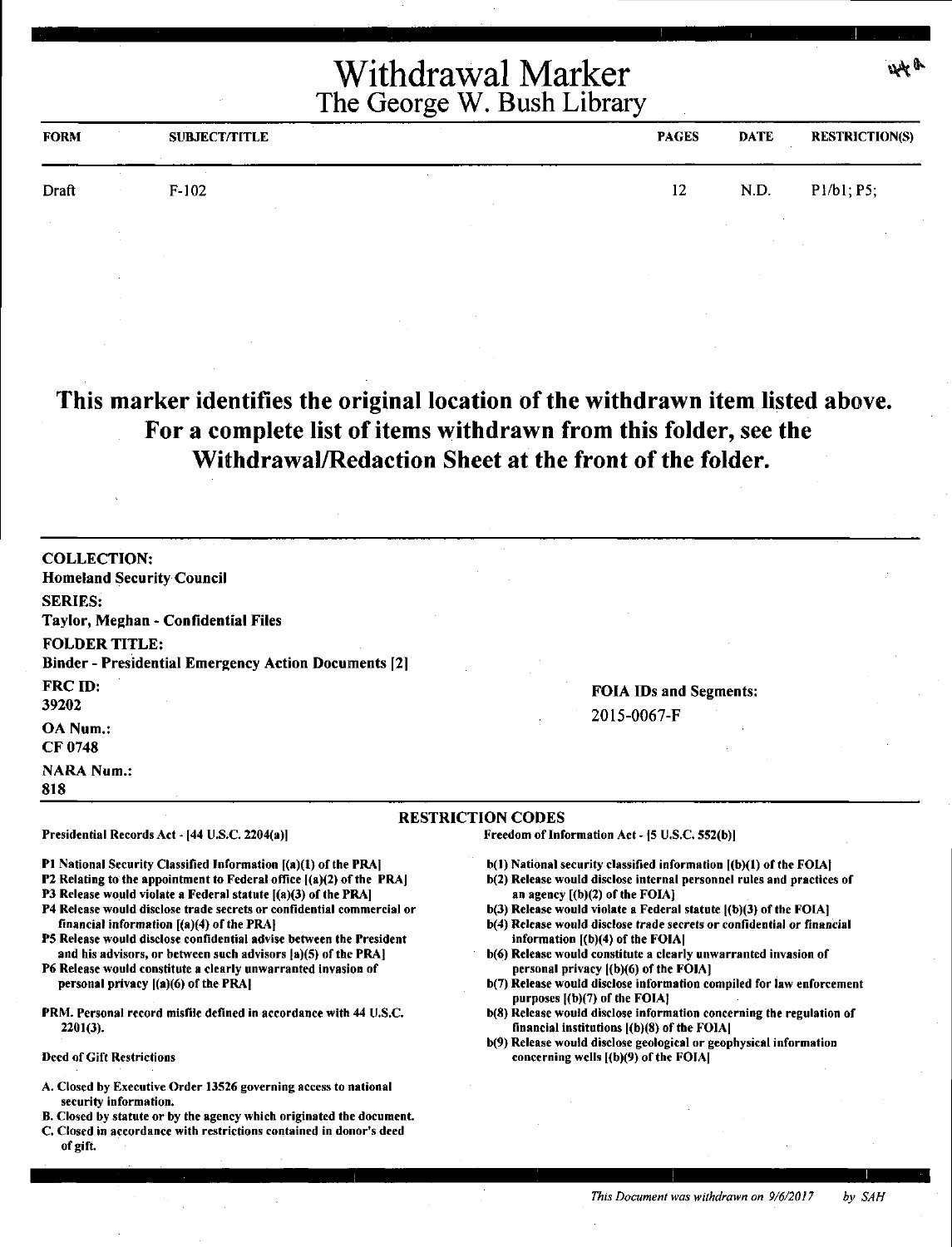V.  $F-103$